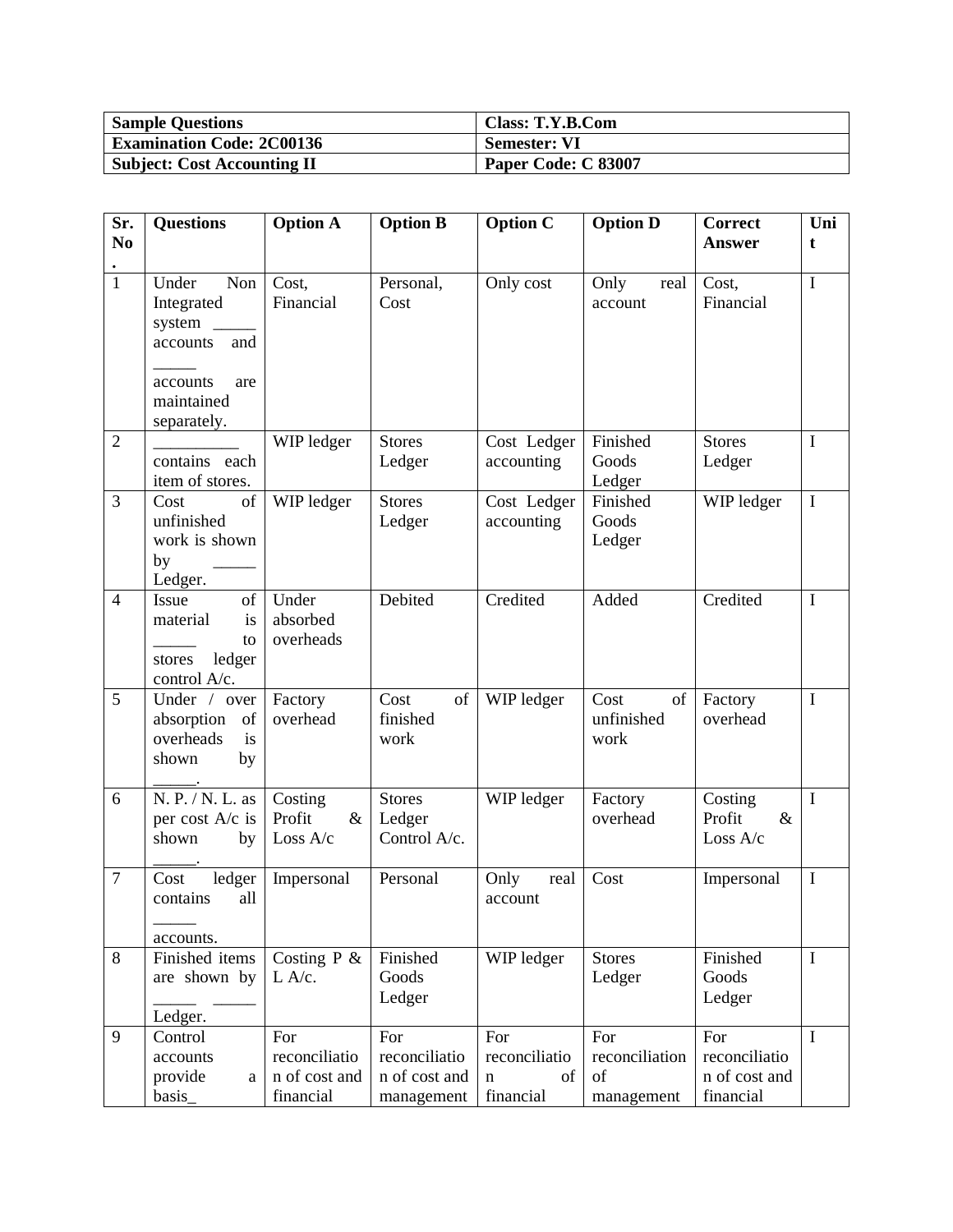|    |                                | accounts.         | accounts.      | accounts and     | accounts.      | accounts.         |              |
|----|--------------------------------|-------------------|----------------|------------------|----------------|-------------------|--------------|
|    |                                |                   |                | management       |                |                   |              |
|    |                                |                   |                | accounts.        |                |                   |              |
| 10 | The<br>balance                 | Under             | Over           | Either a) or     | Neither<br>a)  | Either a) or      | $\mathbf{I}$ |
|    | Factory<br>on                  | absorption        | absorption     | (b)              | nor (b)        | (b)               |              |
|    | overhead                       | of overheads      | of             |                  |                |                   |              |
|    | Control<br>A/c                 |                   | overheads.     |                  |                |                   |              |
| 11 | represents<br>The balance of   | Cost<br>of        | Cost<br>of     | Cost<br>of       | Cost<br>of     | of<br>Cost        | $\mathbf{I}$ |
|    | Finished                       | goods             | sold<br>goods  | WIP.             | Purchase       | goods             |              |
|    | Goods Ledger                   | remaining         | out            |                  |                | remaining         |              |
|    | control                        | unsold            |                |                  |                | unsold            |              |
|    | represents                     |                   |                |                  |                |                   |              |
| 12 | balance<br>The                 | Financial<br>P    | Costing $P \&$ | Cost Ledger      | <b>Balance</b> | Costing P &       | $\mathbf{I}$ |
|    | of<br>cost<br>on               | &L A/c.           | L A/c.         | Control A/c      | Sheet          | L A/c.            |              |
|    | Sales A/c<br>is                |                   |                |                  |                |                   |              |
|    | transferred<br>to              |                   |                |                  |                |                   |              |
|    |                                |                   |                |                  |                |                   |              |
| 13 | Purchase<br>of                 | WIP ledger        | <b>Stores</b>  | Cost Ledger      | Finished       | <b>Stores</b>     | I            |
|    | material<br>is                 |                   | Ledger A/c     | accounting       | Goods          | Ledger A/c        |              |
|    | debited<br>to                  |                   |                |                  | Ledger         |                   |              |
|    |                                |                   |                |                  |                |                   |              |
| 14 | Direct wages                   | WIP ledger        | <b>Stores</b>  | Cost Ledger      | Factory        | WIP ledger        | $\mathbf I$  |
|    | are debited to                 |                   | Ledger A/c     | accounting       | overhead       |                   |              |
|    |                                |                   |                |                  |                |                   |              |
|    | $A/c$ .                        |                   |                |                  |                |                   |              |
| 15 | Indirect wages                 | WIP ledger        | <b>Stores</b>  | Cost Ledger      | Factory        | Factory           | $\mathbf I$  |
|    | are debited to<br>$A/c$ .      |                   | Ledger A/c     | accounting       | overhead       | overhead          |              |
| 16 | Construction                   | Contract          | Sub-contract   | Contractee's     | Contractor's   | Contract          | $\rm II$     |
|    | companies                      |                   | A/c            | A/c              |                |                   |              |
|    | follow                         |                   |                |                  |                |                   |              |
|    | costing.                       |                   |                |                  |                |                   |              |
| 17 | Work done but                  | Contract          | Work           | Work             | Plant At Site  | Work              | $\mathbf{I}$ |
|    | not certified is   Price       |                   | Uncertified    | Certified        |                | Uncertified       |              |
|    | called                         |                   |                |                  |                |                   |              |
| 18 | is the                         | Contractor        | Contractee     | Sub-             | Job-worker     | Contractee        | $\mathbf{I}$ |
|    | for<br>person                  |                   |                | contractor       |                |                   |              |
|    | whom<br>the                    |                   |                |                  |                |                   |              |
|    | Contract job is                |                   |                |                  |                |                   |              |
|    | undertaken.                    |                   |                |                  |                |                   |              |
| 19 | The degree of<br>completion of | Contract<br>price | Work<br>in     | Cash<br>received | Retention      | Contract<br>price | $\mathbf{I}$ |
|    | work<br>is                     |                   | progress       | on<br>contract   | money          |                   |              |
|    | determined by                  |                   |                |                  |                |                   |              |
|    | comparing the                  |                   |                |                  |                |                   |              |
|    | work certified                 |                   |                |                  |                |                   |              |
|    | with                           |                   |                |                  |                |                   |              |
| 20 | Profit<br>on                   | Retention         | Completion     | Degree           | Work<br>in     | Degree            | $\mathbf{I}$ |
|    | incomplete                     |                   |                |                  | progress       |                   |              |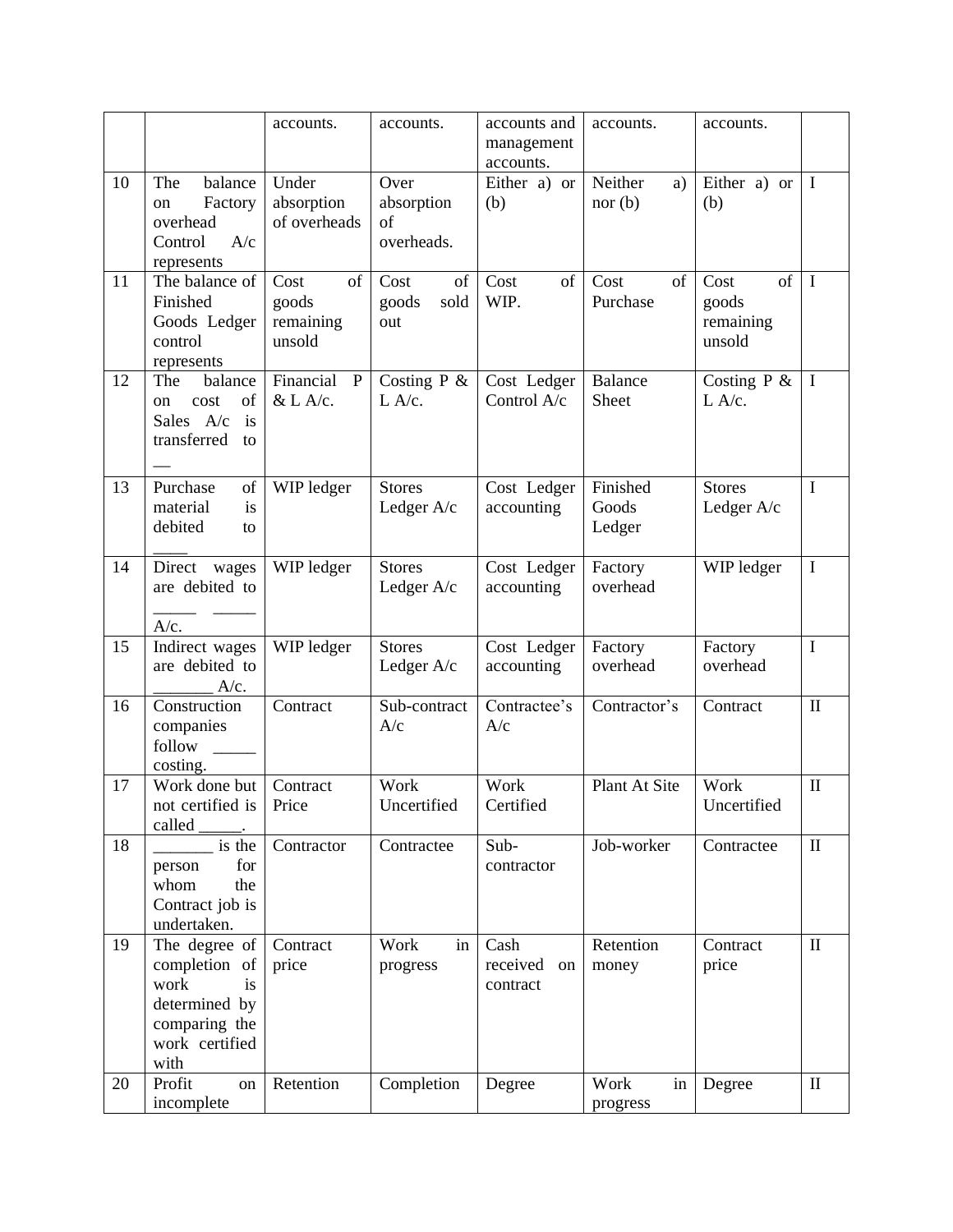|    | is<br>contract<br>calculated<br>on<br>of<br>the basis<br>of<br>completion.                                                 |                   |            |            |                     |                   |              |
|----|----------------------------------------------------------------------------------------------------------------------------|-------------------|------------|------------|---------------------|-------------------|--------------|
| 21 | Work<br>uncertified<br>is<br>valued<br>at                                                                                  | Market price      | Store      | Cost       | <b>Future Price</b> | Cost              | $\mathbf{I}$ |
| 22 | Sale of scrap<br>is<br>to<br>contract A/c.                                                                                 | Debited           | Completion | Credited   | Added               | Credited          | $\mathbf{I}$ |
| 23 | of<br>2/3rd<br>Notional profit<br>considered<br>is<br>when the work<br>certified<br>is<br><b>or</b><br>more.               | 50%, less         | 20%, more  | 50%, more  | 70%, more           | 50%, more         | $\mathbf{I}$ |
| 24 | ensures<br>the Contractee<br>the<br>that<br>contractor will<br>continue<br>the<br>work.                                    | Work<br>certified | Retention  | Completion | Work<br>uncertified | Retention         | $\mathbf{I}$ |
| 25 | If<br>cash<br>is<br>received<br>80,000 which<br>80%<br>of<br>is<br>work certified,<br>the value of<br>work certified<br>is | Rs. 200000        | Rs. 300000 | Rs. 100000 | Rs. 150000          | Rs. 100000        | $\mathbf{I}$ |
| 26 | of<br>On<br>the<br>contract<br>entire profit is<br>transferred to<br>P & L A/c.                                            | Work<br>certified | Retention  | Completion | Work<br>uncertified | Completion        | $\mathbf{I}$ |
| 27 | indicates work<br>done<br>and<br>certified.                                                                                | Work<br>certified | Retention  | Completion | Work<br>uncertified | Work<br>certified | $\rm II$     |
| 28 | Work certified<br>is valued in<br>of<br>term                                                                               | Contract<br>Price | Completion | Retention  | Degree              | Contract<br>Price | $\rm II$     |
| 29 | Money<br>is paid after a<br>certain period.                                                                                | Contract<br>Price | Completion | Retention  | Degree              | Retention         | $\mathbf{I}$ |
| 30 | If work done                                                                                                               | 35%               | 25%        | 15%        | 55%                 | 25%               | $\rm II$     |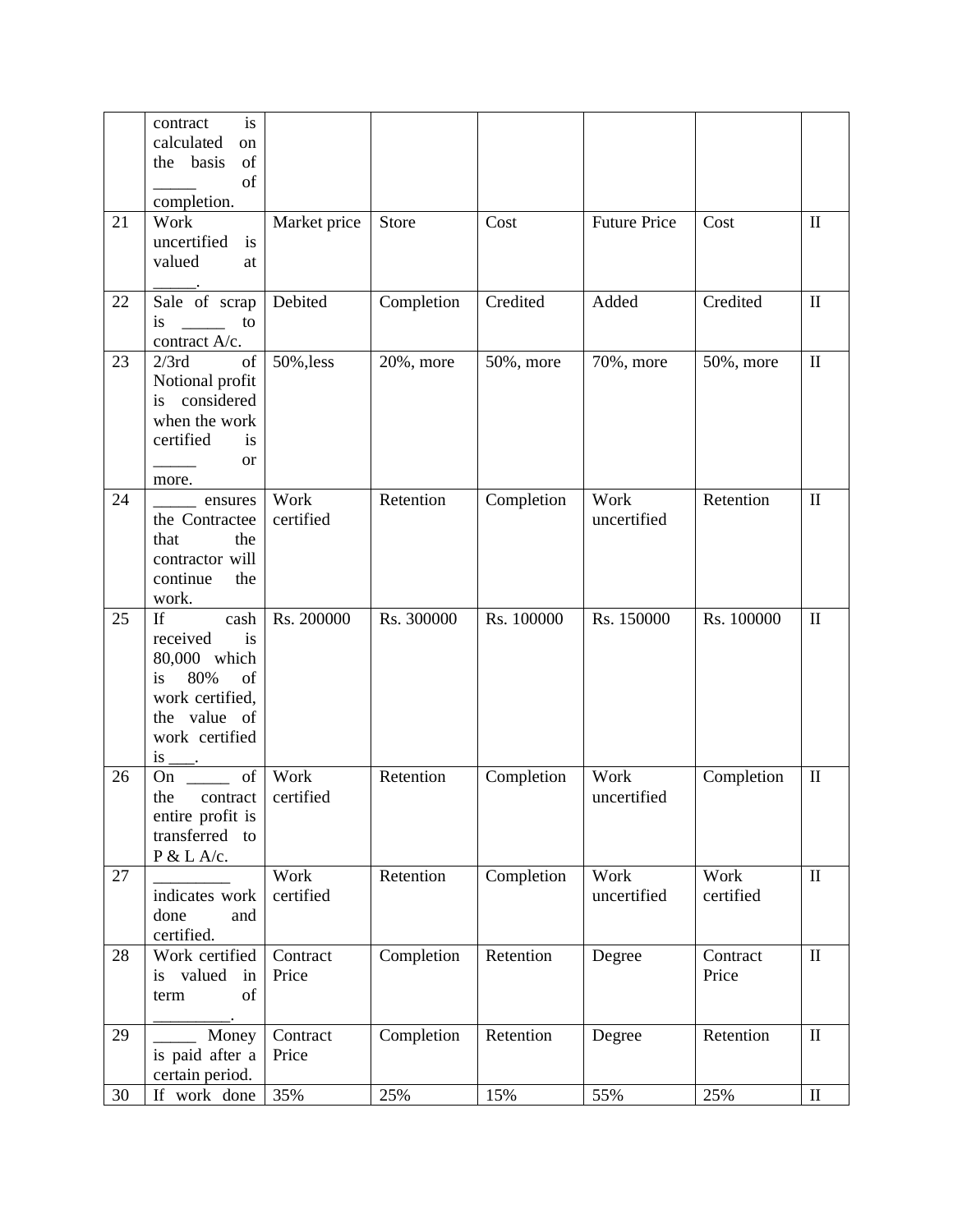|    | than<br>is<br>less<br>$\%$<br>no<br>profit<br>is<br>credited<br>to<br>Profit<br>and<br>Loss A/c.                             |                                         |                                         |                                                 |                                                                    |                                         |              |
|----|------------------------------------------------------------------------------------------------------------------------------|-----------------------------------------|-----------------------------------------|-------------------------------------------------|--------------------------------------------------------------------|-----------------------------------------|--------------|
| 31 | Value of plant<br>is<br>site<br>at<br>shown<br>on<br>side of<br>contract A/c.                                                | Debit                                   | Credit                                  | Degree                                          | Completion                                                         | Credit                                  | $\mathbf{I}$ |
| 32 | Sub-contract<br>cost is<br>contract<br>to<br>A/c.                                                                            | Debited                                 | Completion                              | Credited                                        | Added                                                              | Debited                                 | $\mathbf{I}$ |
| 33 | Material<br>supplied<br>to<br>site is debited<br>to                                                                          | Contract A/c                            | Contractee<br>A/c                       | Contractor's<br>A/c                             | Material<br>control<br>Account                                     | Contract A/c                            | $\mathbf{I}$ |
| 34 | Cost of plant<br>issued to site<br>is debited to                                                                             | Contract A/c                            | Contractee<br>A/c                       | Contractor's<br>A/c                             | Machinery<br>A/c                                                   | Contract A/c                            | $\mathbf{I}$ |
| 35 | Cash received<br>is equal to                                                                                                 | Work<br>certified<br>retention<br>money | Contract<br>$price - work$<br>certified | Work<br>certified<br>$+$<br>work<br>uncertified | No Profit is<br>transferred to<br>Profit<br>and<br>Loss<br>Account | Work<br>certified<br>retention<br>money | $\mathbf{I}$ |
| 36 | Sale of plant<br>from site is                                                                                                | Credited<br>to<br>contract A/c          | Debited<br>to<br>contract A/c           | Debited<br>to<br>Insurance<br>claim A/c         | Debited to P<br>$&$ L A/c                                          | Credited<br>to<br>contract A/c          | $\mathbf{I}$ |
| 37 | Cost<br>of<br>rectification of<br>defective work<br>is                                                                       | Debited<br>to<br>contract A/c           | Credited<br>to<br>contract A/c          | Ignored<br>from<br>contract A/c                 | Contractor's<br>A/c                                                | Debited<br>to<br>contract A/c           | $\rm II$     |
| 38 | Work certified<br>is Rs. 3,00,000<br>cash received<br>is 80% cash<br>received is                                             | Rs. 340000                              | Rs. 240000                              | Rs. 200000                                      | Rs. 250000                                                         | Rs. 240000                              | $\mathbf{I}$ |
| 39 | Value of work<br>certified<br>Rs.<br>2,50,000<br>cost<br>of<br>work<br>certified<br>Rs.<br>1,00,000<br>Notional profit<br>is | Rs. 100000                              | Rs. 75000                               | Rs. 150000                                      | Rs. 250000                                                         | Rs. 150000                              | $\mathbf{I}$ |
| 40 | Contract price<br>is Rs. 5,00,000<br>work certified                                                                          | Rs. 340000                              | Rs. 240000                              | Rs. 200000                                      | Rs. 250000                                                         | Rs. 240000                              | $\mathbf{I}$ |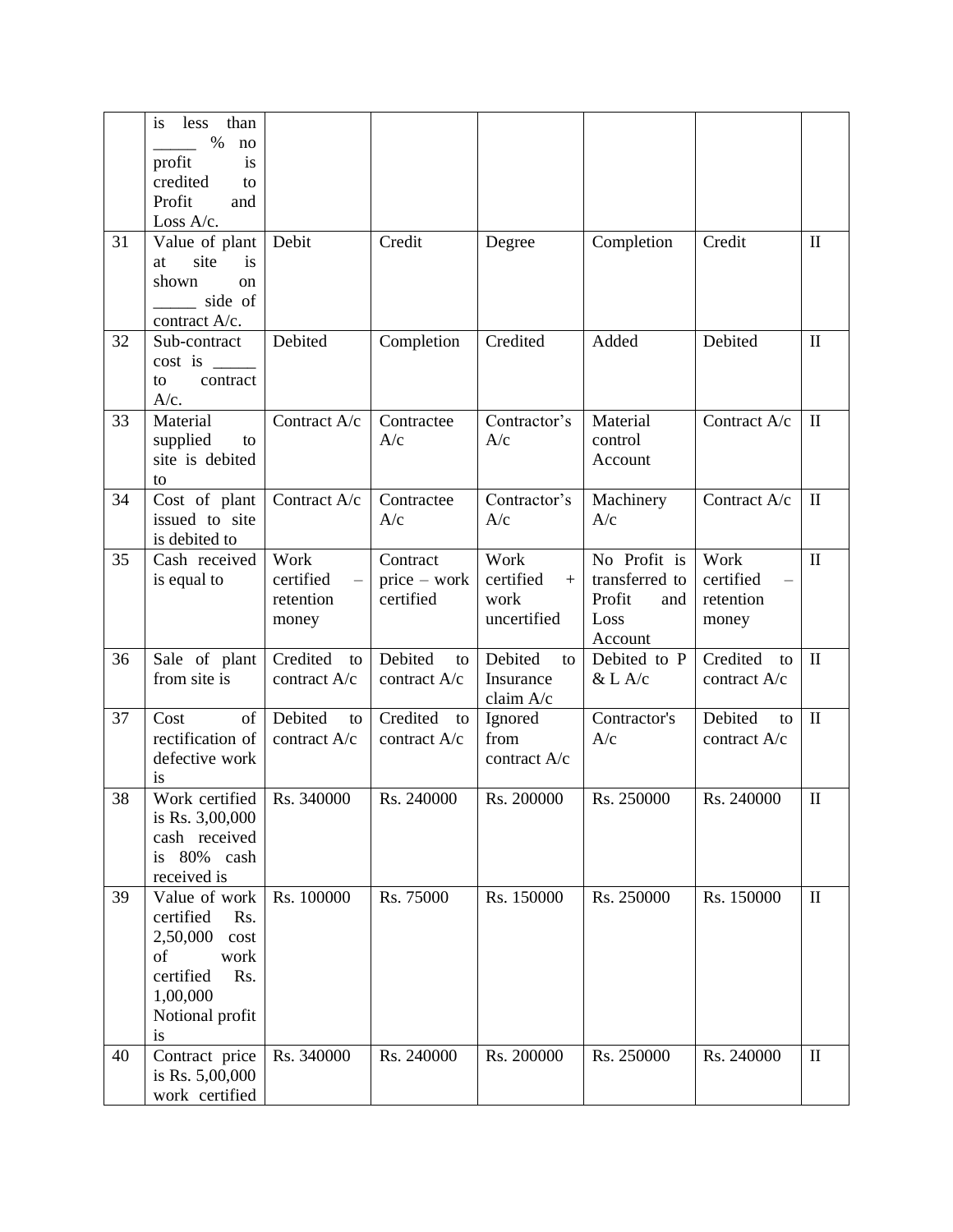|    | is<br>60%                                                                                                    |                |                |              |           |                |                    |
|----|--------------------------------------------------------------------------------------------------------------|----------------|----------------|--------------|-----------|----------------|--------------------|
|    | payment from                                                                                                 |                |                |              |           |                |                    |
|    | the Contractee                                                                                               |                |                |              |           |                |                    |
|    | 80%<br>the<br>is                                                                                             |                |                |              |           |                |                    |
|    | of<br>amount                                                                                                 |                |                |              |           |                |                    |
|    | payment                                                                                                      |                |                |              |           |                |                    |
|    | received is                                                                                                  |                |                |              |           |                |                    |
| 41 | is<br>Output                                                                                                 |                |                |              |           |                | $\mathop{\rm III}$ |
|    | 2,500<br>units                                                                                               |                |                |              |           |                |                    |
|    | Normal<br>Loss                                                                                               |                |                |              |           |                |                    |
|    | 300<br>is<br>units                                                                                           | $2,000$ units  | 3,000 unit     | 1,500 units  | 3500 unit | 3,000 unit     |                    |
|    | abnormal loss                                                                                                |                |                |              |           |                |                    |
|    | is 200 units.                                                                                                |                |                |              |           |                |                    |
|    | The input is                                                                                                 |                |                |              |           |                |                    |
| 42 | Normal loss is                                                                                               | Debited        | Deducted       | Credited     | Added     | Credited       | $\rm III$          |
|    | to                                                                                                           |                |                |              |           |                |                    |
|    | process A/c.                                                                                                 |                |                |              |           |                |                    |
| 43 | Normal loss is                                                                                               | Cost           | Controllable   | Non-         | Added     | Non-           | $\rm III$          |
|    | loss.                                                                                                        |                | loss           | controllable |           | controllable   |                    |
| 44 | Abnormal loss                                                                                                | Cost           | Controllable   | Non-         | Added     | Controllable   | III                |
|    | loss.<br>is                                                                                                  |                | loss           | controllable |           | loss           |                    |
| 45 | In<br>process                                                                                                | Process        | Added          | Deducted     | Cost      | Process        | $\rm III$          |
|    | costing cost of                                                                                              |                |                |              |           |                |                    |
|    | a product is                                                                                                 |                |                |              |           |                |                    |
|    | ascertained at                                                                                               |                |                |              |           |                |                    |
|    | each                                                                                                         |                |                |              |           |                |                    |
| 46 | Abnormal                                                                                                     | Actual,        | Controllable   | Non-         | Deducted  | Actual,        | III                |
|    | gain is excess                                                                                               | Normal         | loss           | controllable |           | Normal         |                    |
|    | of                                                                                                           |                |                |              |           |                |                    |
|    | output<br>over                                                                                               |                |                |              |           |                |                    |
|    | output.                                                                                                      |                |                |              |           |                |                    |
| 47 | <b>Balance</b><br>${\bf on}$                                                                                 | Costing, $P$ & | <b>Balance</b> | Process A/c  | Deducted  | Costing, $P$ & | $\rm III$          |
|    | abnormal loss                                                                                                | L A/C          | sheet          |              |           | L A/C          |                    |
|    | is<br>account                                                                                                |                |                |              |           |                |                    |
|    | transferred<br>to                                                                                            |                |                |              |           |                |                    |
|    |                                                                                                              |                |                |              |           |                |                    |
| 48 | Abnormal                                                                                                     | Cost           | Process        | Normal       | Actual    | Cost           | $\rm III$          |
|    | gain is valued                                                                                               |                |                |              |           |                |                    |
|    | $at_$<br>$\overline{\phantom{a}}$                                                                            |                |                |              |           |                |                    |
| 49 | $% \left( \left( \mathcal{A},\mathcal{A}\right) \right) =\left( \mathcal{A},\mathcal{A}\right)$ of<br>Output | Process        | Input          | Output       | Cost      | Input          | $\rm III$          |
|    | previous                                                                                                     |                |                |              |           |                |                    |
|    | process                                                                                                      |                |                |              |           |                |                    |
|    | becomes<br>the                                                                                               |                |                |              |           |                |                    |
|    | $\frac{1}{\sqrt{1-x}}$ of next                                                                               |                |                |              |           |                |                    |
|    | process.                                                                                                     |                |                |              |           |                |                    |
| 50 | has                                                                                                          | Scrap          | Input          | normal loss  | Process   | Scrap          | $\rm III$          |
|    | realizable                                                                                                   |                |                |              |           |                |                    |
|    | value.                                                                                                       |                |                |              |           |                |                    |
| 51 | Loss is                                                                                                      | Abnormal       | Normal         | Scrap        | Input     | Normal         | $\rm III$          |
|    | treated as cost                                                                                              |                |                |              |           |                |                    |
|    |                                                                                                              |                |                |              |           |                |                    |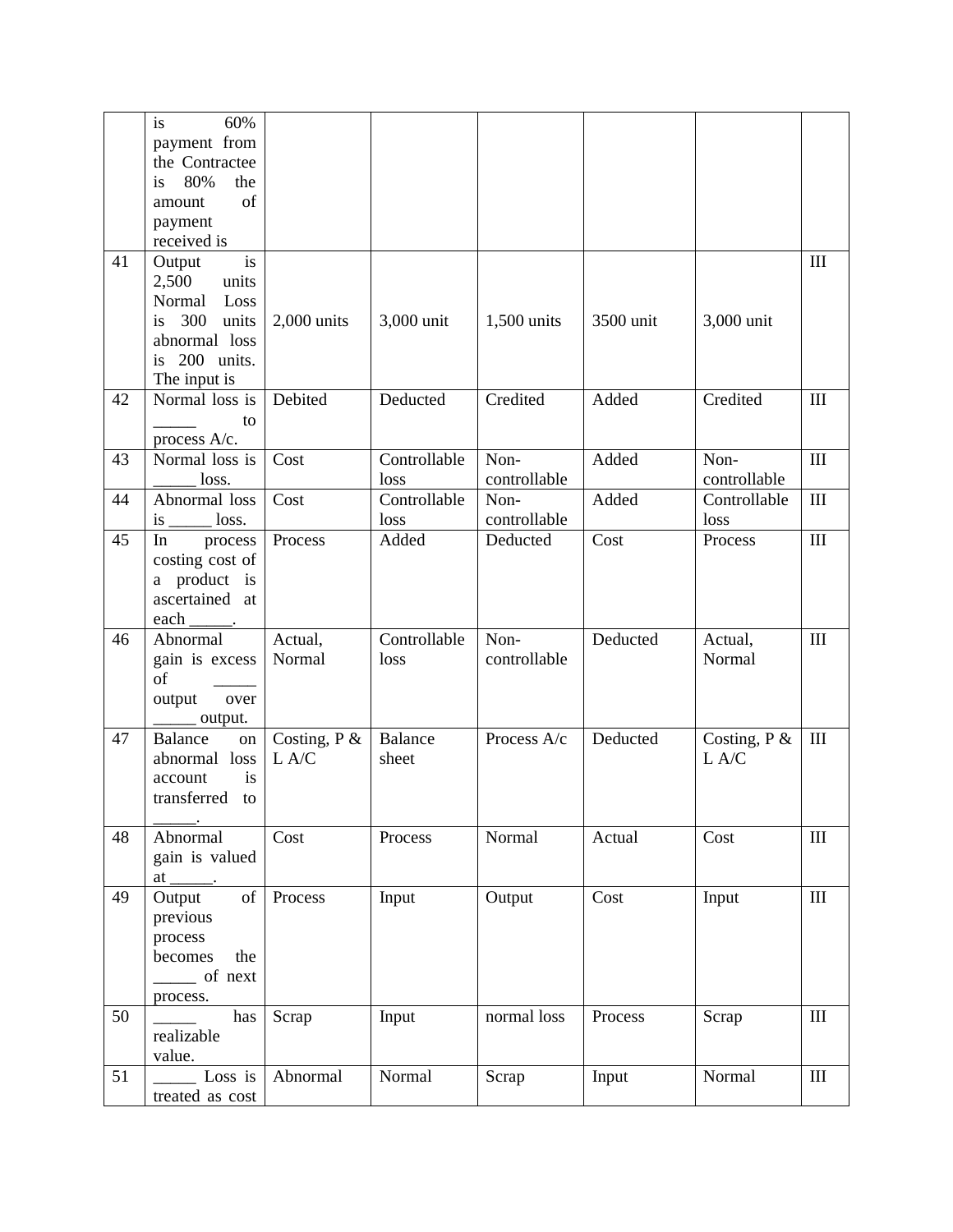|    | of production.                  |               |                |                |               |                |                    |
|----|---------------------------------|---------------|----------------|----------------|---------------|----------------|--------------------|
| 52 | Loss is                         | Abnormal      | Normal         | Scrap          | Input         | Normal         | III                |
|    | unavoidable.                    |               |                |                |               |                |                    |
| 53 | Input is 950                    |               |                |                |               | 15 units       | III                |
|    | Normal<br>units                 |               |                |                |               |                |                    |
|    | Loss is $10%$                   |               |                |                |               |                |                    |
|    | output is 840                   | 20 units      | 15 units       | 25 units       | 30 units      |                |                    |
|    | units abnormal                  |               |                |                |               |                |                    |
|    | loss is                         |               |                |                |               |                |                    |
| 54 | Loss<br>Normal                  | 840 units     | 750 units      | 740 units      | 800 units     | 840 units      | $\mathop{\rm III}$ |
|    | 10%<br>is                       |               |                |                |               |                |                    |
|    | Input is 950                    |               |                |                |               |                |                    |
|    | units                           |               |                |                |               |                |                    |
|    | Abnormal                        |               |                |                |               |                |                    |
|    | Loss 15 units                   |               |                |                |               |                |                    |
|    | The output is                   |               |                |                |               |                |                    |
| 55 | Sale of By $-$                  | Debited<br>to | Credited<br>to | Credited<br>to | Debited<br>to | Credited<br>to | $\mathop{\rm III}$ |
|    | Product is                      | process A/c   | process A/c    | Profit<br>$\&$ | Normal A/c    | process A/c    |                    |
|    |                                 |               |                | Loss A/c       |               |                |                    |
| 56 | The<br>product                  | Joint         | $By - product$ | Economic       | Consumer      | $By - product$ | $\rm III$          |
|    | which has a                     | product       |                | product        | product       |                |                    |
|    | sale<br>lower                   |               |                |                |               |                |                    |
|    | value than the                  |               |                |                |               |                |                    |
|    |                                 |               |                |                |               |                |                    |
|    | main product                    |               |                |                |               |                |                    |
|    | is a                            |               |                |                |               |                |                    |
|    |                                 |               |                |                |               |                |                    |
| 57 | Joint products                  | Considerabl   | Standard       | Economic       | Consumer      | Considerabl    | $\mathop{\rm III}$ |
|    | are of $\qquad$                 | e             | cost method    | product        | product       | e              |                    |
|    | importance.                     |               |                |                |               |                |                    |
| 58 |                                 | By-Product    | Joint          | Economic       | Consumer      | Joint          | III                |
|    | are produced                    |               | Products       | Product        | Product       | Products       |                    |
|    | simultaneousl                   |               |                |                |               |                |                    |
|    | y.                              |               |                |                |               |                |                    |
| 59 | Process A/c is                  | Output        | Material       | Scrap value    | Both (a) and  | Both (a) and   | III                |
|    | credited by                     | transferred   | transferred    | of<br>normal   | (c)           | (c)            |                    |
|    |                                 | to<br>next    | process<br>to  | loss           |               |                |                    |
|    |                                 | process A/c   | A/c            |                |               |                |                    |
| 60 | Balance<br>on                   | Normal loss   | Costing $P \&$ | Process A/c    | Abnormal      | Costing $P$ &  | $\mathop{\rm III}$ |
|    | abnormal gain                   | A/c           | L A/c          |                | gain A/c      | L A/c          |                    |
|    | A/c<br>after                    |               |                |                |               |                |                    |
|    | adjustments of                  |               |                |                |               |                |                    |
|    | scrap value is                  |               |                |                |               |                |                    |
|    | transferred to                  |               |                |                |               |                |                    |
| 61 | If contribution                 | 10%           | 20%            | 30%            | 40%           | 20%            | IV                 |
|    | is 20,000 and                   |               |                |                |               |                |                    |
|    | sales are<br>1,                 |               |                |                |               |                |                    |
|    | 00,000,<br>P/V                  |               |                |                |               |                |                    |
|    | ratio is                        |               |                |                |               |                |                    |
| 62 | Marginal cost                   | Variable      | Material       | Fixed          | Contract      | Variable       | IV                 |
| 63 | is<br>cost.<br>If fixed cost is | 5,000,000     | 4,000,000      | 6,000,000      | 7,000,000     | 6,000,000      | IV                 |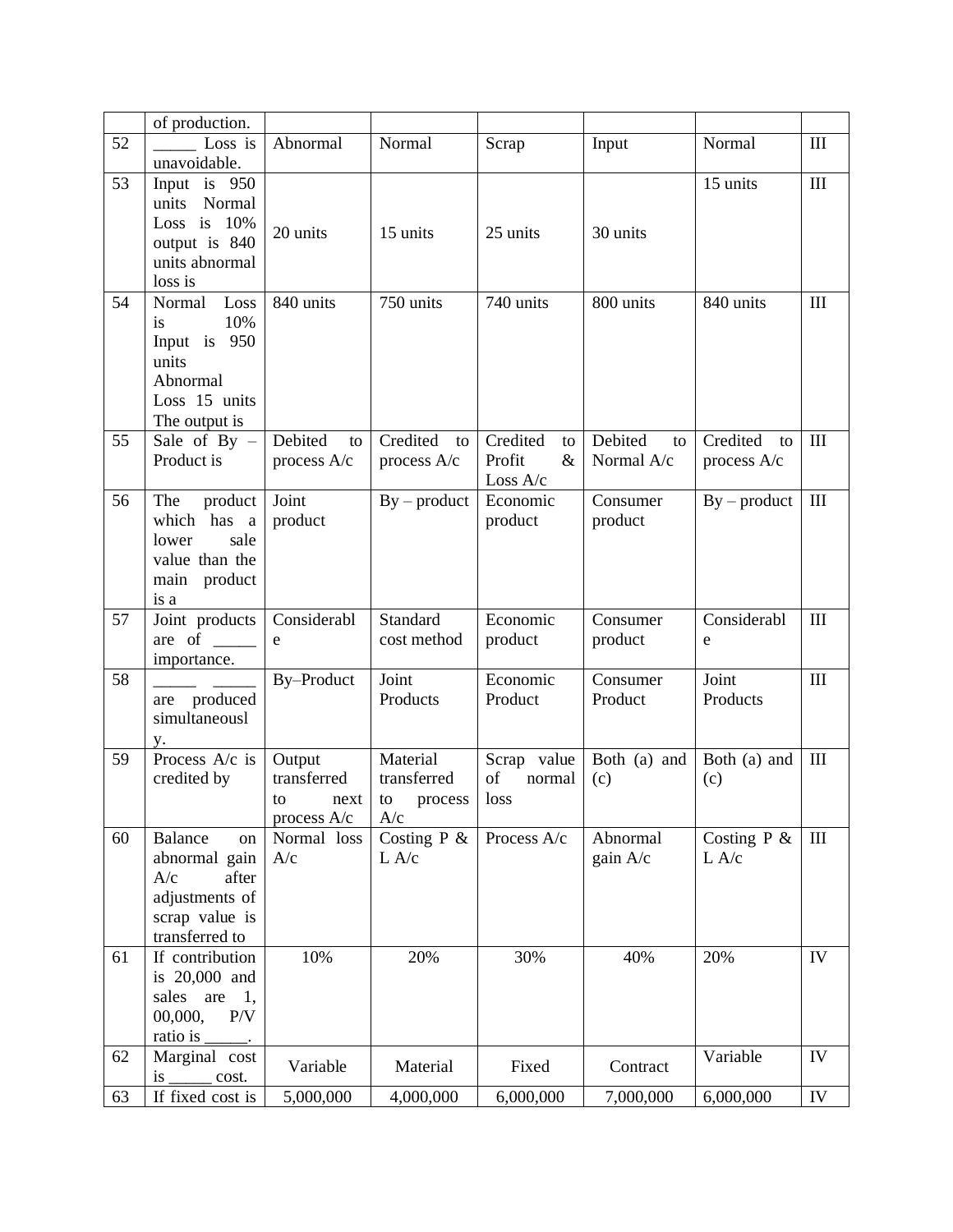|    | 6, 00,000 and<br>P/V ratio is                                                                                                 |                                       |                                         |                         |                                           |                        |    |
|----|-------------------------------------------------------------------------------------------------------------------------------|---------------------------------------|-----------------------------------------|-------------------------|-------------------------------------------|------------------------|----|
|    | 10%, the BEP<br>is $\frac{1}{\sqrt{1-\frac{1}{2}}$                                                                            |                                       |                                         |                         |                                           |                        |    |
| 64 | Marginal<br>costing is a<br>of<br>costing.                                                                                    | Method                                | Technique                               | Type                    | Process                                   | Technique              | IV |
| 65 | Under<br>marginal<br>costing cost is<br>classified into<br>and<br>categories.                                                 | Marginal<br>Cost,<br>Material<br>Cost | Fixed,<br>Variable                      | Real,<br>Nominal        | Personal, real                            | Fixed,<br>Variable     | IV |
| 66 | $P/V$ ratio is =<br>/ Sales<br>$\times$ 100.                                                                                  | Contribution                          | Variable<br>Cost                        | <b>Fixed Cost</b>       | Marginal<br>Cost                          | Contribution           | IV |
| 67 | is<br><b>BEP</b><br>no<br>no<br>stage.                                                                                        | Profit, Loss                          | Direct<br>Material,<br>Direct<br>Labour | Fixed,<br>Variable      | Marginal<br>Cost,<br><b>Material Cost</b> | Profit, Loss           | IV |
| 68 | Margin<br>of<br>Safety<br>$\equiv$<br>/ $P/V$<br>$\sim$ $\sim$<br>Ratio.                                                      | Profit                                | <b>Fixed Cost</b>                       | Variable<br>Cost        | <b>Material Cost</b>                      | Profit                 | IV |
| 69 | Marginal cost<br>is<br>equation<br>Less<br>sales<br>cost.                                                                     | Profit                                | <b>Fixed Cost</b>                       | Variable<br>Cost        | <b>Material Cost</b>                      | Variable<br>Cost       | IV |
| 70 | Profit<br>is<br>of<br>excess<br>over<br>fixed cost.                                                                           | Variable<br>Cost                      | Contribution                            | Material<br>Cost        | <b>Fixed Cost</b>                         | Contribution           | IV |
| 71 | i <sub>s</sub><br>$P/V$ ratio<br>improved<br>by<br>________ variable<br>cost.                                                 | Decreased                             | Increased                               | Contribution            | Profit                                    | Decreased              | IV |
| 72 | 1,<br>Sales<br>are<br>00,000,<br>variable cost is<br>70,000<br>and<br>fixed cost is<br>15,000.<br>The<br>P/V ratio will<br>be | 30%                                   | 10%                                     | 25%                     | 50%                                       | 30%                    | IV |
| 73 | Contribution<br>margin<br>is<br>equal to                                                                                      | Fixed cost +<br>variable cost         | <b>Sales</b><br>variable cost           | Sales - fixed<br>assets | $Sales - profit$                          | Sales<br>variable cost | IV |
| 74 | Margin<br>of                                                                                                                  | Sales<br>$\overline{\phantom{0}}$     | Actual sales                            | Sales – fixed           | $Sales - profit$                          | Actual sales           | IV |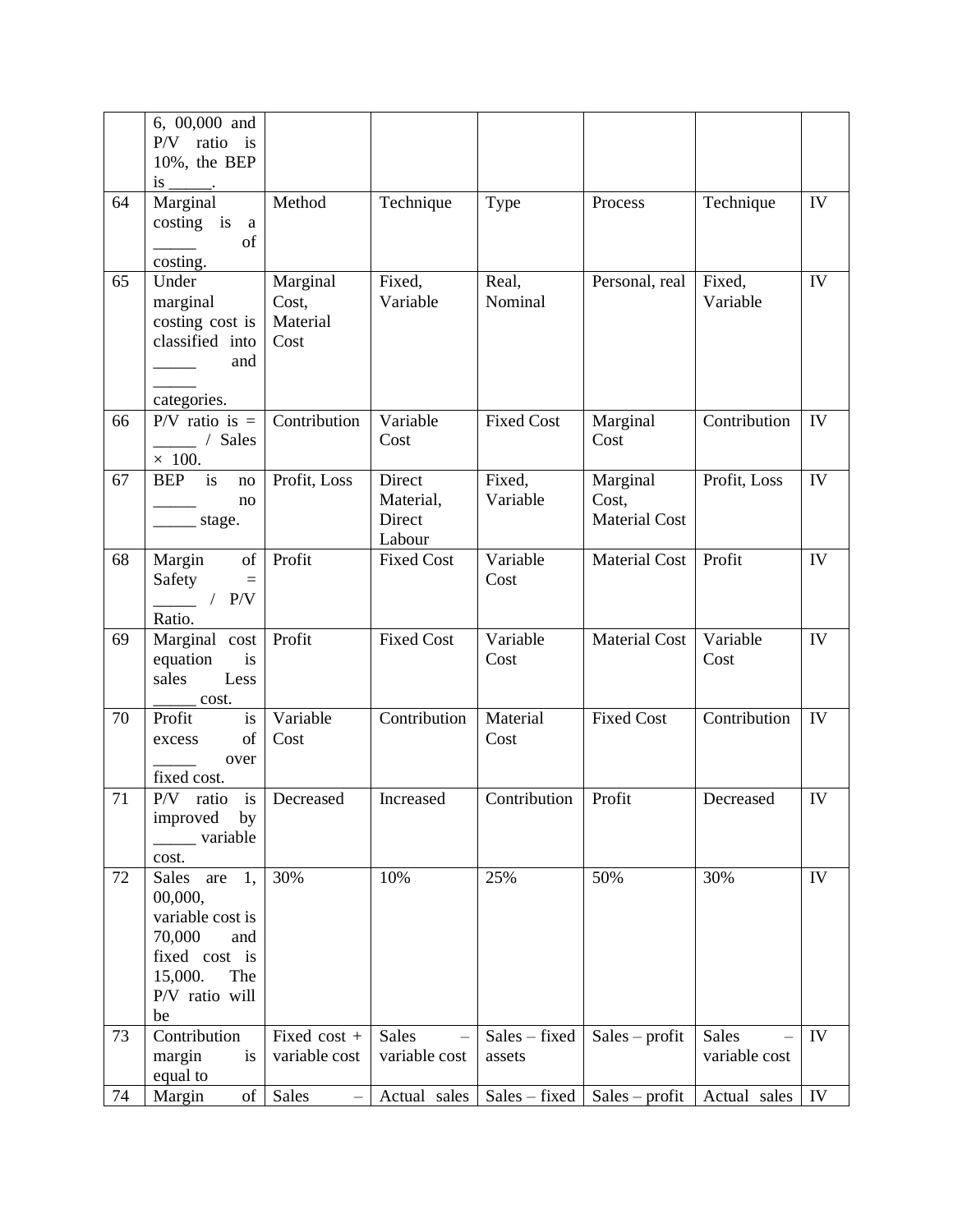|    | safety is                                                                                                                                        | contribution                                                              | <b>Break</b>                                                                              | assets                                                                                                                                                                                               |                                                                                      | <b>Break</b><br>$\overline{\phantom{0}}$                                                  |                         |
|----|--------------------------------------------------------------------------------------------------------------------------------------------------|---------------------------------------------------------------------------|-------------------------------------------------------------------------------------------|------------------------------------------------------------------------------------------------------------------------------------------------------------------------------------------------------|--------------------------------------------------------------------------------------|-------------------------------------------------------------------------------------------|-------------------------|
|    |                                                                                                                                                  |                                                                           | even sales                                                                                |                                                                                                                                                                                                      |                                                                                      | even sales                                                                                |                         |
| 75 | company<br>A<br>sales of<br>has<br>2,00,000;<br>Rs.<br>Ratio is<br>P/V<br>20% and fixed<br>is<br>Rs.<br>cost<br>15,000;<br>the<br>profit will be | Rs. 25,000                                                                | Rs. 20000                                                                                 | Rs. 35000                                                                                                                                                                                            | Rs. 40000                                                                            | Rs. 25000                                                                                 | IV                      |
| 76 | Difference<br>between<br>standard<br>cost<br>and actual cost<br>is called as                                                                     | Variance                                                                  | Profit                                                                                    | Loss                                                                                                                                                                                                 | Wastage                                                                              | Variance                                                                                  | $\mathbf{V}$            |
| 77 | of<br>Excess<br>actual<br>cost<br>over standard<br>cost is a                                                                                     | Favorable<br>variance                                                     | Unfavorable<br>variance                                                                   | Abnormal<br>gain                                                                                                                                                                                     | Normal loss                                                                          | Unfavorable<br>variance                                                                   | $\mathbf{V}$            |
| 78 | of<br>Excess<br>standard<br>cost<br>over<br>actual<br>cost is a                                                                                  | Favorable<br>variance                                                     | Unfavorable<br>variance                                                                   | Abnormal<br>gain                                                                                                                                                                                     | Abnormal<br>loss                                                                     | Favorable<br>variance                                                                     | $\overline{\mathbf{V}}$ |
| 79 | Material<br>cost<br>variance<br>is<br>favorable<br>when                                                                                          | Actual<br>cost<br>of<br>material<br>is more than<br>std. material<br>cost | Standard<br>of<br>cost<br>is<br>material<br>than<br>more<br>actual<br>cost<br>of material | Actual<br>$% \left( \left( \mathcal{A},\mathcal{A}\right) \right) =\left( \mathcal{A},\mathcal{A}\right)$ of<br>quantity<br>material<br>is<br>than<br>more<br>standard<br>of<br>quantity<br>material | Actual<br>quantity<br>of<br>material<br>is<br>less than std.<br>material<br>quantity | Standard<br>cost<br>of<br>is<br>material<br>than<br>more<br>actual<br>cost<br>of material | $\mathbf{V}$            |
| 80 | Labour<br>cost<br>variance is a<br>difference<br>between                                                                                         | Labour<br>Std.<br>Cost<br>And<br>Actual<br>Labour Cost                    | Std. Labour<br><b>Hrs</b><br>Actual<br>Labour Hrs                                         | Std. Labour<br>Rate<br>$\overline{\phantom{0}}$<br>Actual<br><b>Labour Rate</b>                                                                                                                      | Actual<br>Labour<br><b>Hrs</b><br>- Std Labour<br><b>Hrs</b>                         | Std. Labour<br>And<br>Cost<br>Actual<br>Labour Cost                                       | $\mathbf{V}$            |
| 81 | Favorable<br>labour<br>efficiency<br>variance<br>indicates                                                                                       | Improvemen<br>t in labour<br>efficiency                                   | Improvemen<br>t in quality                                                                | Cost<br>reduction                                                                                                                                                                                    | reduction in<br>quantity                                                             | Improvemen<br>t in labour<br>efficiency                                                   | $\mathbf V$             |
| 82 | Labour<br>rate<br>variance<br>is<br>favorable<br>when                                                                                            | Actual rate<br>is lower than<br>the std. rate                             | Actual time<br>is less than<br>std. time                                                  | Actual<br>rate<br>higher<br>is<br>than std. rate                                                                                                                                                     | Actual<br>time<br>is more than<br>std. time                                          | Actual<br>rate<br>is lower than<br>the std. rate                                          | $\mathbf{V}$            |
| 83 | Idle<br>time<br>variance<br>is<br>always                                                                                                         | Favorable                                                                 | Unfavorable                                                                               | Controllable                                                                                                                                                                                         | uncontrollabl<br>e                                                                   | Unfavorable                                                                               | $\mathbf{V}$            |
| 84 | <b>MPV</b><br>$\ddot{}$<br><b>MUV</b><br>$=$                                                                                                     | <b>MCV</b>                                                                | Favorable                                                                                 | <b>LEV</b>                                                                                                                                                                                           | Unfavorable                                                                          | <b>MCV</b>                                                                                | V                       |
| 85 | Standard<br>cost                                                                                                                                 | In advance                                                                | Favorable                                                                                 | Unfavorable                                                                                                                                                                                          | Controllable                                                                         | In advance                                                                                | V                       |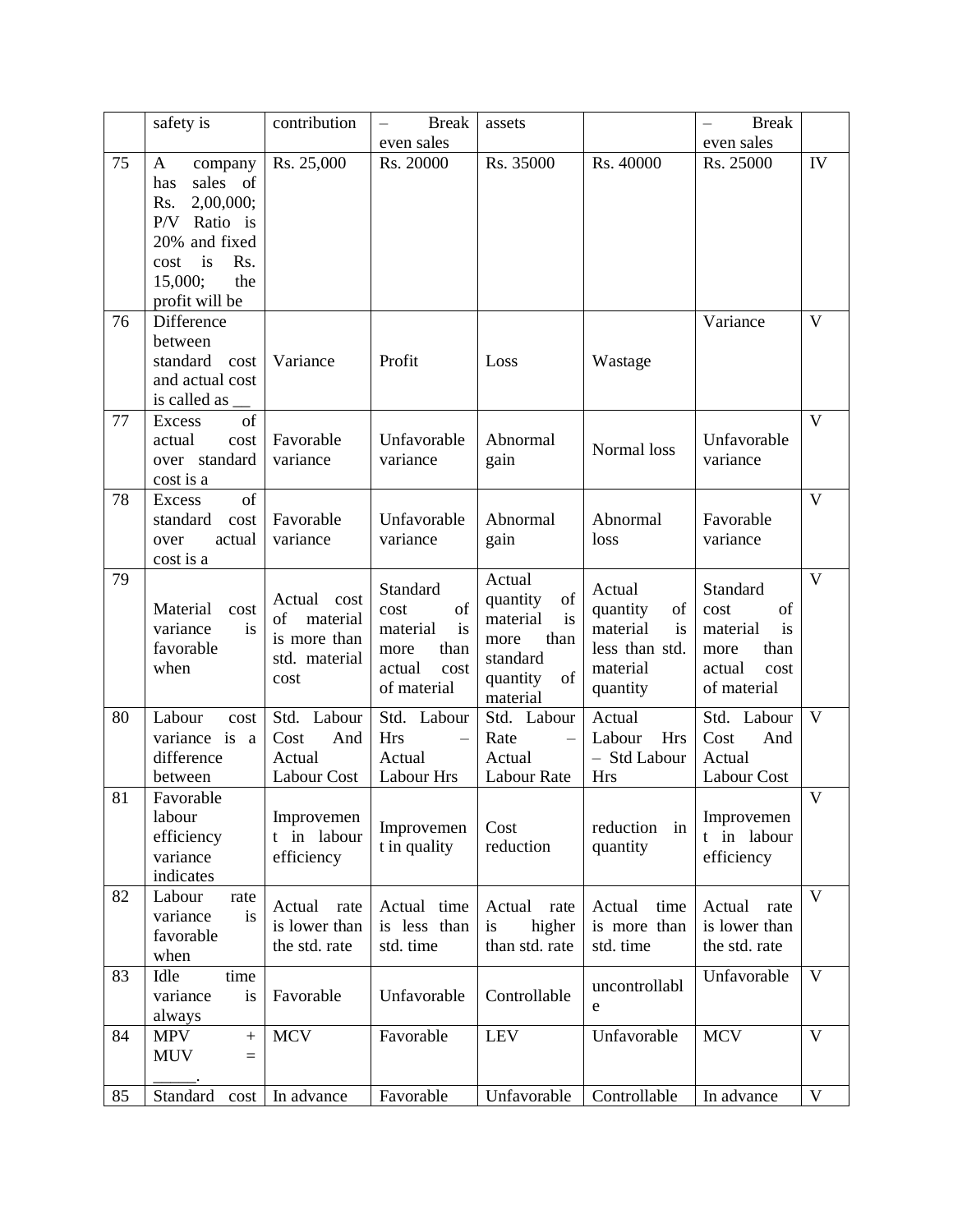|    | decided<br>is                                                                                             |                                     |                                  |                           |                               |                                     |              |
|----|-----------------------------------------------------------------------------------------------------------|-------------------------------------|----------------------------------|---------------------------|-------------------------------|-------------------------------------|--------------|
| 86 | Material yield<br>variance arises<br>due to change<br>$\frac{\text{in}}{\text{max}}$ .                    | $non-$<br>controllable              | Wastage                          | Adverse                   | Controllable                  | Wastage                             | $\mathbf{V}$ |
| 87 | Standard<br>material<br>cost<br>depends<br><sub>on</sub><br>standard<br>quantity<br>and                   | Actual<br>Quantity                  | <b>Actual Price</b>              | Standard<br>Price         | <b>Cost Price</b>             | Standard<br>Price                   | $\mathbf{V}$ |
| 88 | in<br>Change<br>basic<br>wage<br>rate gives rise<br>to                                                    | Labour Rate<br>Variance             | Labour<br>Efficiency<br>Variance | Material rate<br>Variance | Material<br>usage<br>variance | Labour Rate<br>Variance             | $\mathbf{V}$ |
| 89 | Incompetent<br>supervision<br>causes                                                                      | Labour Rate<br>Variance             | Labour<br>Efficiency<br>Variance | Material rate<br>Variance | Material<br>usage<br>variance | Labour<br>Efficiency<br>Variance    | $\mathbf{V}$ |
| 90 | Labour<br>efficiency<br>variance<br>is<br>favorable<br>when<br>actual<br>hours<br>labour<br>are less than | Standard<br>Labour<br>Hours         | Actual<br>Hours                  | <b>Actual Rate</b>        | Standard rate                 | Standard<br>Labour<br>Hours         | $\mathbf{V}$ |
| 91 | ABC is a                                                                                                  | Method<br>of<br>costing             | Method<br>of<br>allocation       | Technique<br>of costing   | Part<br>of<br>Costing         | Method<br>of<br>allocation          | VI           |
| 92 | activity<br>An<br>which<br>generates cost<br>is a                                                         | Cost driver                         | Cost pool                        | Cost unit                 | <b>Cost Centre</b>            | Cost driver                         | VI           |
| 93 | is the<br>of<br>process<br>comparing<br>performance<br>with<br>the<br>Benchmark.                          | Bench<br>Marking                    | Growth                           | Maturity                  | <b>Initial Cost</b>           | Bench<br>Marking                    | VI           |
| 94 | <b>ABC</b><br>stands<br>for                                                                               | Activity<br><b>Based</b><br>Costing | <b>ABC</b><br>Analysis           | Asset Based<br>Control    | Cost control                  | Activity<br><b>Based</b><br>Costing | VI           |
| 95 | Documentatio<br>n activity has<br>cost driver                                                             | No.<br>of<br>bookings               | No. of spare<br>parts            | No.<br>of<br>proposals    | No. of units                  | of<br>No.<br>bookings               | VI           |
| 96 | The<br>transactions<br>which<br>influence<br>the                                                          | Cost drivers                        | Input                            | Output                    | Cost center                   | Cost drivers                        | VI           |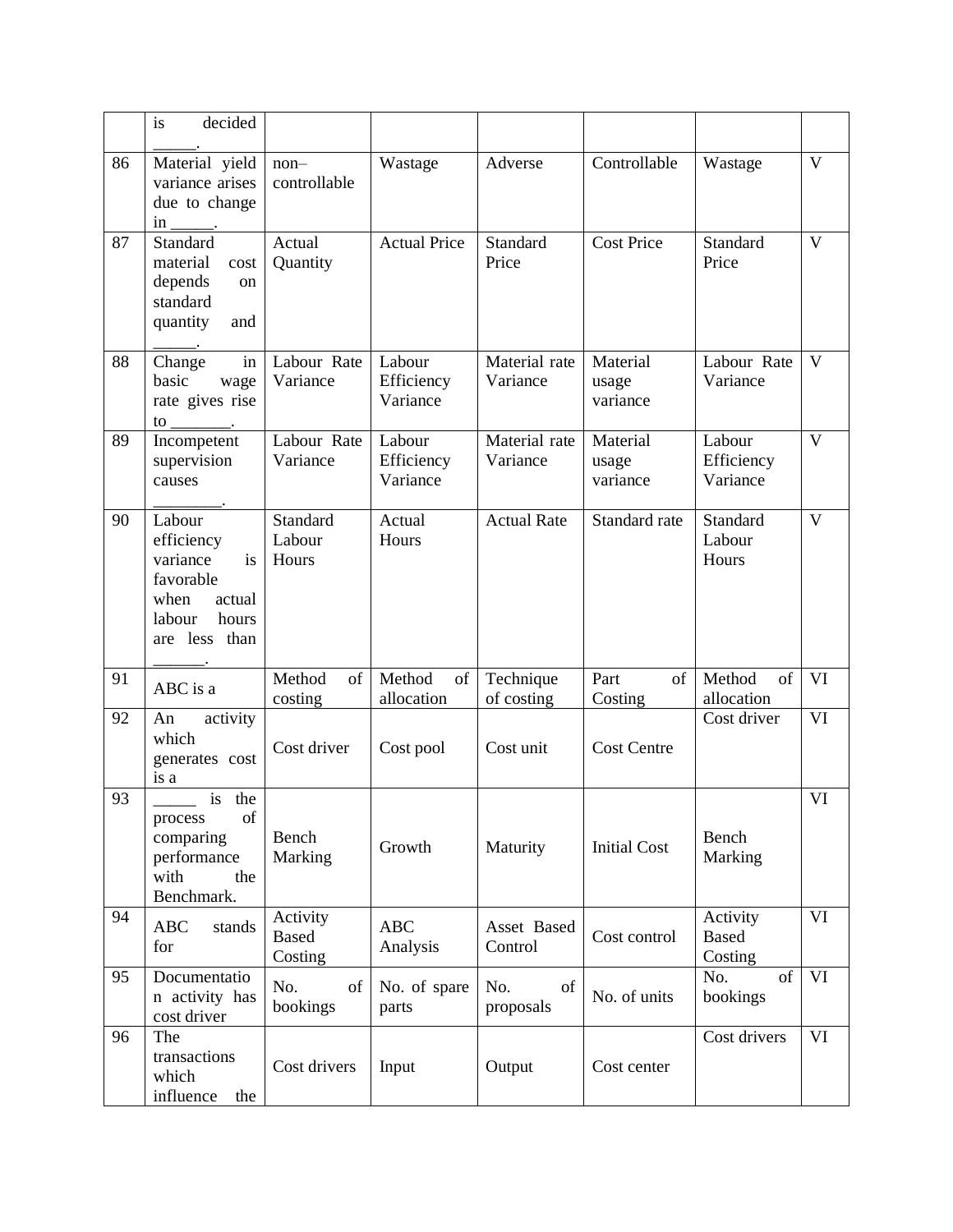|                | cost are                                               |                            |                                   |                         |                      |                     |    |
|----------------|--------------------------------------------------------|----------------------------|-----------------------------------|-------------------------|----------------------|---------------------|----|
| 97             | is<br>a<br>primary<br>of<br>element<br>target costing. | Coordinatio<br>$\mathbf n$ | <b>Of</b><br>Method<br>Allocation | Technique<br>Of Costing | Growth               | Coordinatio<br>n    | VI |
| 98             | Growth<br>At<br>sales<br>stage                         | <b>Initial Cost</b>        | Increase                          | Decrease                | Neutral              | Increase            | VI |
| 99             | is<br>incurred at the<br>initial stage.                | Cost unit                  | <b>Initial Cost</b>               | Operating<br>Cost       | Ordering cost        | <b>Initial Cost</b> | VI |
| 10<br>$\theta$ | of<br>Cost<br>material<br>handling is                  | Cost Unit                  | Operating<br>Cost                 | <b>Initial Cost</b>     | Value<br>Engineering | Operating<br>Cost   | VI |

|                | <b>Sample Questions:</b>                          |                 |                 | <b>Class: T.Y.B.Com</b> |                 |                |                        |
|----------------|---------------------------------------------------|-----------------|-----------------|-------------------------|-----------------|----------------|------------------------|
|                | <b>Examination Code: 2C00136</b>                  |                 |                 | <b>Semester: VI</b>     |                 |                |                        |
|                | <b>Subject: Direct &amp; Indirect Tax II- GST</b> |                 |                 | Paper Code: C83015      |                 |                |                        |
| <b>Sr</b>      | <b>Questions</b>                                  | <b>Option A</b> | <b>Option B</b> | <b>Option C</b>         | <b>Option D</b> | <b>Correct</b> | $\mathbf{U}\mathbf{n}$ |
|                |                                                   |                 |                 |                         |                 | <b>Answer</b>  | it                     |
| N              |                                                   |                 |                 |                         |                 |                |                        |
| 0.             |                                                   |                 |                 |                         |                 |                |                        |
| $\mathbf{1}$   | GST is $\_\_$                                     | Indirect tax    | Goods<br>and    | Destination             | Production      | Destination    | $\mathbf I$            |
|                | based                                             | reforms         | services<br>tax |                         |                 |                |                        |
|                | consumption                                       |                 | networks        |                         |                 |                |                        |
|                | taxation.                                         |                 |                 |                         |                 |                |                        |
| $\overline{2}$ | <b>GST</b><br>is                                  | Production      | Demand          | Supply                  | Manufacturi     | Supply         | $\mathbf I$            |
|                | applicable<br>on                                  |                 |                 |                         | ng              |                |                        |
|                | of                                                |                 |                 |                         |                 |                |                        |
|                | goods<br>and                                      |                 |                 |                         |                 |                |                        |
|                | services.                                         |                 |                 |                         |                 |                |                        |
| 3              | of<br>Import                                      | state<br>Intra- | Inter-State     | Exempt                  | Non-            | Inter-State    | $\mathbf I$            |
|                | goods<br>would                                    | Supply          | Supplies        | Supply                  | taxable         | Supplies       |                        |
|                | be treated<br>as                                  |                 |                 |                         | Supply          |                |                        |
|                |                                                   |                 |                 |                         |                 |                |                        |
| $\overline{4}$ |                                                   | One             | Two             | Four                    | Five            | Five           | $\mathbf I$            |
|                | Petroleum                                         |                 |                 |                         |                 |                |                        |
|                | products have                                     |                 |                 |                         |                 |                |                        |
|                | been                                              |                 |                 |                         |                 |                |                        |
|                | temporarily                                       |                 |                 |                         |                 |                |                        |
|                | been kept out                                     |                 |                 |                         |                 |                |                        |
|                | of GST.                                           |                 |                 |                         |                 |                |                        |
| 5              | is                                                | <b>SGST</b>     | <b>IGST</b>     | <b>CGST</b>             | <b>UTGST</b>    | <b>UTGST</b>   | $\mathbf I$            |
|                | levied<br>on                                      |                 |                 |                         |                 |                |                        |
|                | Intra-State                                       |                 |                 |                         |                 |                |                        |
|                | Supply<br>of                                      |                 |                 |                         |                 |                |                        |
|                | Goods<br>and/or                                   |                 |                 |                         |                 |                |                        |
|                | Services<br>in                                    |                 |                 |                         |                 |                |                        |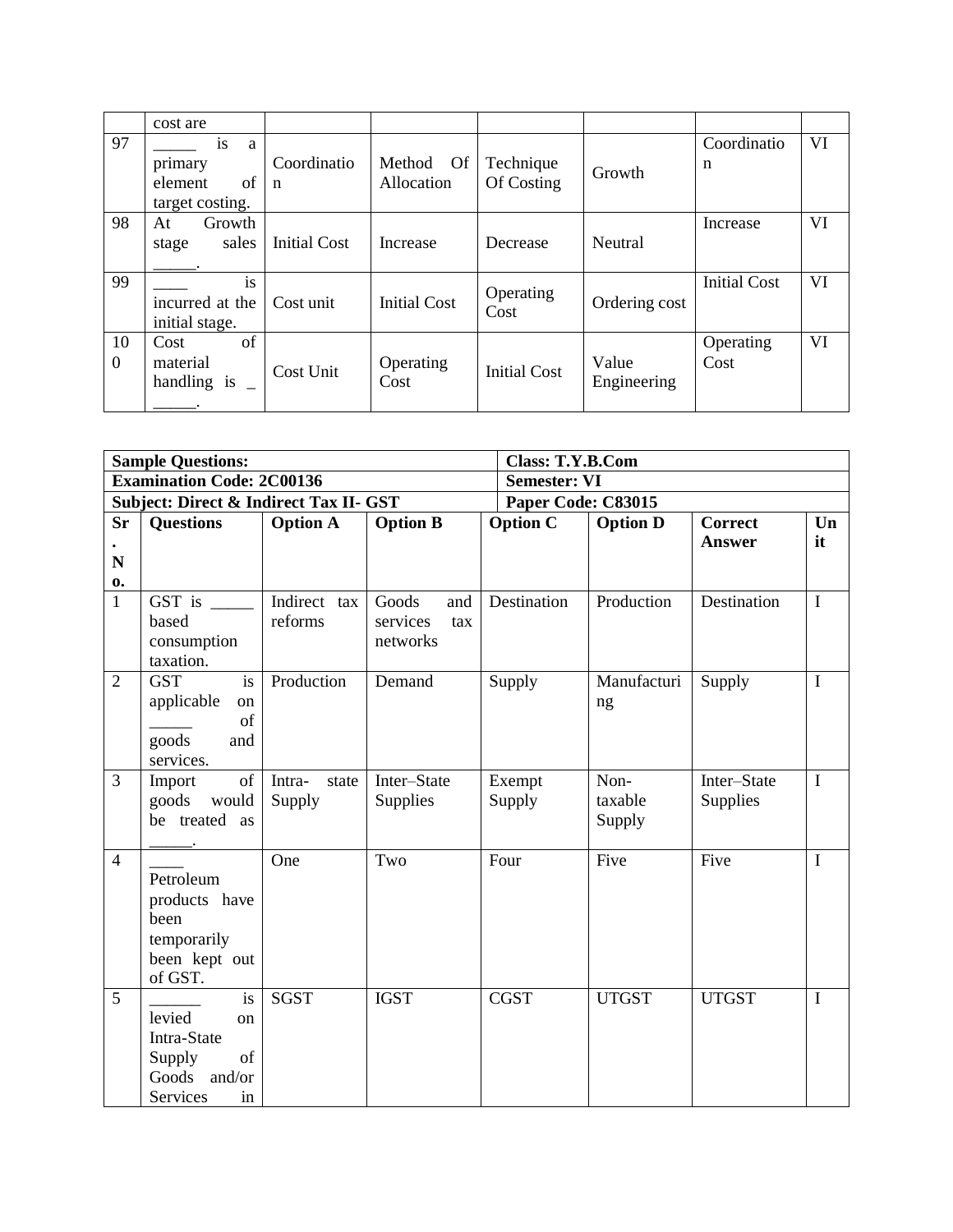|                | Union<br>Territory.                                                                                                                   |                                                                    |                                                        |                                                                               |                                                                     |                                                                               |             |
|----------------|---------------------------------------------------------------------------------------------------------------------------------------|--------------------------------------------------------------------|--------------------------------------------------------|-------------------------------------------------------------------------------|---------------------------------------------------------------------|-------------------------------------------------------------------------------|-------------|
| 6              | <b>GST</b><br>was<br>introduced<br>in<br>India<br>on                                                                                  | $1-4-2016$                                                         | $1 - 5 - 2017$                                         | $1 - 6 - 2018$                                                                | $1 - 7 - 2017$                                                      | $1 - 7 - 2017$                                                                | I           |
| $\overline{7}$ | Supply of the<br>following<br>is<br>not liable<br>to<br>GST.                                                                          | Alcoholic<br>liquor<br>for<br>industrial<br>consumptio<br>n        | Alcoholic<br>liquor<br>for<br>medicinal<br>consumption | Alcoholic<br>liquor<br>for<br>human<br>consumption                            | Alcoholic<br>liquor<br>for<br>animal<br>consumptio<br>n             | Alcoholic<br>liquor<br>for<br>human<br>consumption                            | $\mathbf I$ |
| 8              | <b>HSN</b><br>Code<br>Stands for                                                                                                      | Home<br>Shopping<br>Network                                        | Harmonized<br>System<br>of<br>Nomenclature             | Harmonized<br>System<br>Number                                                | Home State<br>Number                                                | Harmonized<br>System<br>of<br>Nomenclature                                    | $\mathbf I$ |
| 9              | The export of<br>goods<br><b>or</b><br>is<br>services<br>considered as a                                                              | Zero-rated<br>supply                                               | Exempt<br>Supply                                       | Taxable<br>Supply                                                             | Inward<br>Supply                                                    | Zero-rated<br>supply                                                          | $\mathbf I$ |
| 10             | Vice-<br>The<br>chairman<br>of<br><b>GST</b><br>the<br>council<br>is                                                                  | Union<br>Minister<br>of<br>state<br>in<br>of<br>charge<br>Revenue. | Union<br>Finance<br>Minister                           | One elected<br>person<br>amongst the<br><b>State</b><br>Finance<br>Minister's | Minister<br>in<br>of<br>charge<br>Finance<br><b>or</b><br>Taxation. | elected<br>One<br>person<br>amongst the<br><b>State Finance</b><br>Minister's | $\mathbf I$ |
| 11             | is a tax<br>that is shifted<br>from<br>one<br>taxpayer<br>to                                                                          | Direct Tax                                                         | <b>Indirect Tax</b>                                    | <b>Entry Tax</b>                                                              | <b>GST</b>                                                          | <b>Indirect Tax</b>                                                           | I           |
|                | another.                                                                                                                              |                                                                    |                                                        |                                                                               |                                                                     |                                                                               |             |
| 12             | Indirect Tax is<br>a                                                                                                                  | Regressive<br>tax                                                  | Progressive                                            | Tax on tax                                                                    | Value added<br>tax.                                                 | Regressive<br>tax                                                             | $\bf{I}$    |
| 13             | $\&$<br>Central<br>excise<br>duty<br>shall be levied<br>in addition to<br><b>GST</b><br><sub>on</sub>                                 | Petroleum<br>Products                                              | tax<br>Alcohol<br>products                             | Tobacco and<br>tobacco<br>products                                            | Alcohol for<br>human<br>consumptio<br>n                             | Tobacco<br>and<br>tobacco<br>products                                         | $\mathbf I$ |
| 14             | of the<br>number<br>total<br>of member of<br><b>GST</b><br>the<br>council<br>shall<br>the<br>constitute<br>quorum at its<br>meetings. | Two                                                                | One-half                                               | All                                                                           | Two-third                                                           | One-half                                                                      | $\mathbf I$ |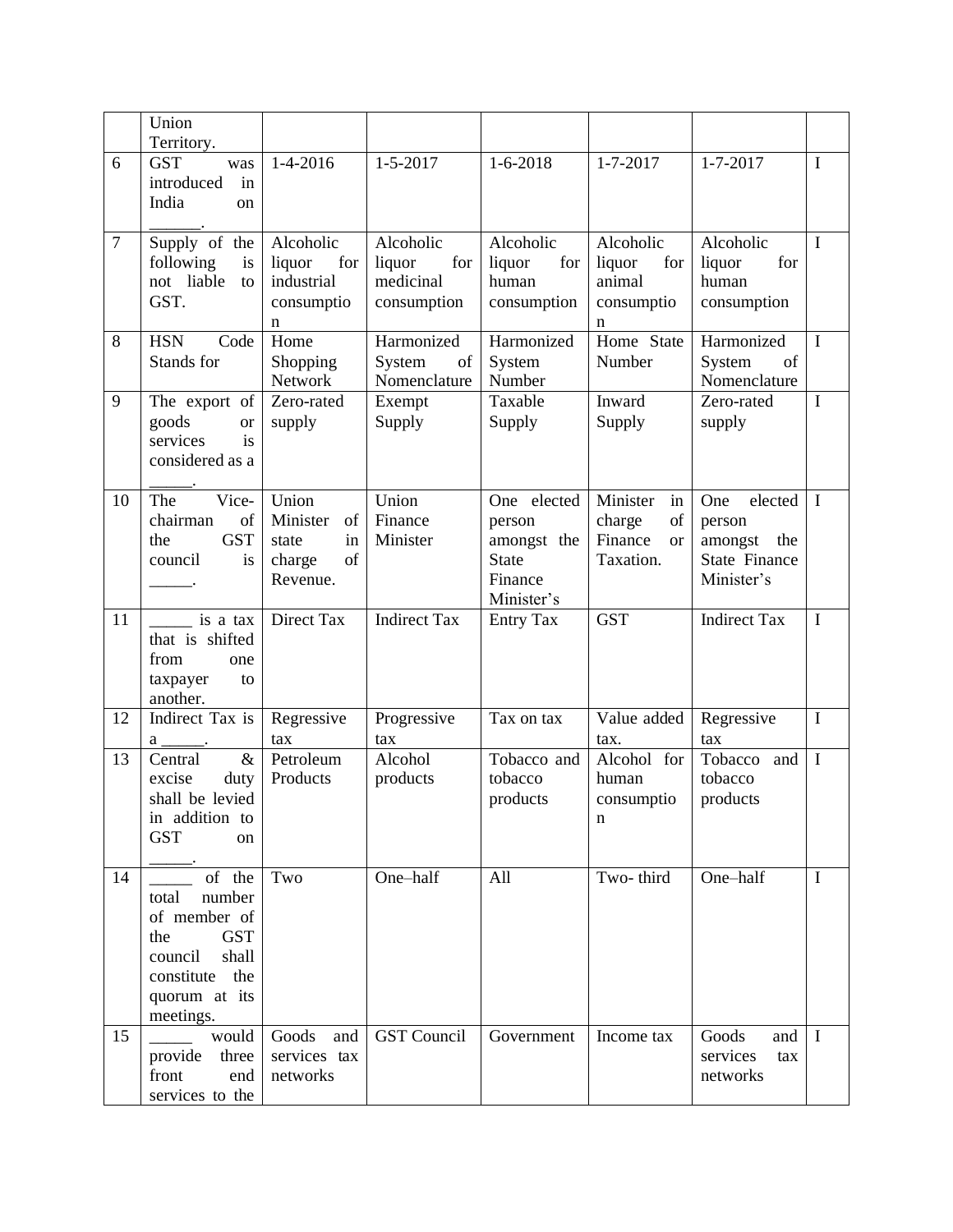|    | taxpayers<br>namely,<br>registration,<br>payment<br>and<br>returns.                                                                                                     |                                                                                                  |                                                                                                                               |                                                                                                      |                                                                                                 |                                                                                                                               |              |
|----|-------------------------------------------------------------------------------------------------------------------------------------------------------------------------|--------------------------------------------------------------------------------------------------|-------------------------------------------------------------------------------------------------------------------------------|------------------------------------------------------------------------------------------------------|-------------------------------------------------------------------------------------------------|-------------------------------------------------------------------------------------------------------------------------------|--------------|
| 16 | and<br><b>CGST</b><br><b>SGST</b><br><b>UTGST</b><br>will<br>be charged on<br>transactions.                                                                             | Intra-State                                                                                      | Inter-State                                                                                                                   | Import                                                                                               | Export                                                                                          | Intra-State                                                                                                                   | $\mathbf I$  |
| 17 | In<br>an<br>area<br>inside the sea<br>12<br>between<br>nautical miles<br>to 200 nautical<br>miles,<br>will<br>be<br>payable.                                            | <b>CGST</b>                                                                                      | <b>SGST</b>                                                                                                                   | <b>IGST</b>                                                                                          | <b>UTGST</b>                                                                                    | <b>IGST</b>                                                                                                                   | $\mathbf I$  |
| 18 | Central<br>sales<br>Tax is a $\frac{ }{ }$<br>be<br>to<br>subsumed<br>under GST.                                                                                        | <b>State Tax</b>                                                                                 | Entry tax                                                                                                                     | Government                                                                                           | <b>Central Tax</b>                                                                              | <b>State Tax</b>                                                                                                              | $\mathbf I$  |
| 19 | On Petroleum<br>Crude,<br>High<br>Speed Diesel,<br>Motor<br>Spirit<br>(commonly<br>known<br>as<br>Petrol),<br>Natural<br>Gas,<br>and<br>Aviation<br><b>Turbine Fuel</b> | <b>GST</b><br>will<br>be<br>never<br>levied at all                                               | GST will be<br>levied from a<br>date<br>to<br>be<br>notified<br>on<br>the<br>recommendat<br>ions of the<br><b>GST</b> Council | GST will be<br>levied, but it<br>will<br>be<br>exempt                                                | GST will be<br>levied fully                                                                     | GST will be<br>levied from a<br>date<br>be<br>to<br>notified<br>on<br>the<br>recommendat<br>ions of the<br><b>GST</b> Council | $\mathbf I$  |
| 20 | What does 'I'<br>stands for in<br>IGST?                                                                                                                                 | Internationa<br>1                                                                                | Internal                                                                                                                      | Integrated                                                                                           | Intra                                                                                           | Integrated                                                                                                                    | $\mathbf I$  |
| 21 | Services by a<br>inn,<br>hotel,<br>house,<br>guest<br>club<br><sub>or</sub><br>campsite<br>are<br>exempted<br>for<br>residential<br>$\sqrt{2}$<br>lodging<br>purposes - | If the actual<br>tariff for a<br>unit<br>of<br>accommoda<br>tion<br>is<br>below<br>Rs.<br>10,000 | If the actual<br>tariff<br>for<br><sub>a</sub><br>unit<br>of<br>accommodati<br>on is below<br>Rs. 1,000                       | If the actual<br>tariff for<br>a<br>unit<br>of<br>accommodat<br>ion<br>is<br>exactly<br>Rs.<br>1,000 | If the actual<br>tariff for a<br>unit<br>of<br>accommoda<br>tion<br>is<br>above<br>Rs.<br>1,000 | If the actual<br>tariff for<br><sub>a</sub><br>unit<br>of<br>accommodati<br>on is below<br>Rs. 1,000                          | $\rm II$     |
| 22 | Exempt supply<br>of any goods<br>or services or                                                                                                                         | Nil                                                                                              | Zero                                                                                                                          | Subsidized                                                                                           | 18%                                                                                             | <b>Nil</b>                                                                                                                    | $\mathbf{I}$ |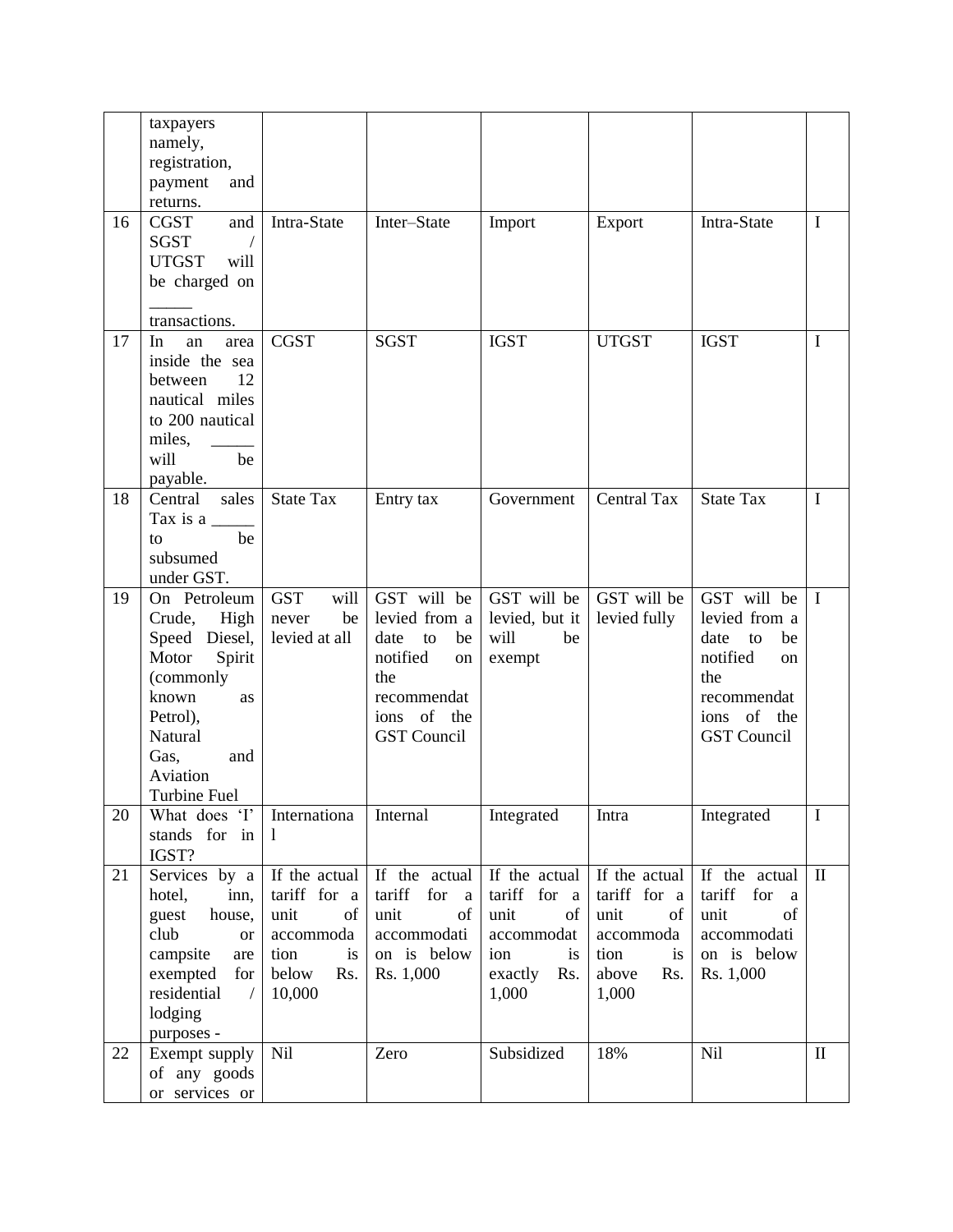|    | both<br>attracts<br>rate of                                                                                                                          |                         |                                     |                                            |                                    |                                     |              |
|----|------------------------------------------------------------------------------------------------------------------------------------------------------|-------------------------|-------------------------------------|--------------------------------------------|------------------------------------|-------------------------------------|--------------|
| 23 | tax<br>of<br>In<br>case<br>services by an<br>insurance<br>agent to Ms.<br><b>ABC</b><br>Insurance Co.<br>Ltd., GST is to<br>be paid by               | Insurance<br>Agent      | <b>ABC</b><br>Insurance Co.<br>Ltd. | Both Agent<br>& Company                    | Neither<br>agent<br>nor<br>company | <b>ABC</b><br>Insurance Co.<br>Ltd. | $\mathbf{I}$ |
| 24 | One<br>tooth<br>and<br>paste<br>brush<br>tooth<br>toilet<br>and<br>a a<br>soap sold in a<br>packet for Rs.<br>$50$ , is                              | Mixed<br>supply         | Composite<br>supply                 | Joint Supply                               | Not supply                         | Mixed supply                        | $\mathbf{I}$ |
| 25 | In the case of<br>composite<br>supply<br>the<br><sub>of</sub><br>rate<br>tax<br>is                                                                   | Average<br>Rate of tax  | Rate<br>of<br>principal<br>supply   | Highest rate                               | Lowest rate                        | of<br>Rate<br>principal<br>supply   | $\mathbf{I}$ |
| 26 | Activities<br>undertaken by<br>the<br>Government,<br>or any local<br>authority in<br>which they<br>are<br>engaged<br>as<br>public<br>authorities are | Supply<br>of<br>Goods   | Supply<br>of<br><b>Services</b>     | Supply<br>of<br>Both goods<br>and services | Not supply                         | Not supply                          | $\mathbf{I}$ |
| 27 | Composition<br>scheme<br>is<br>available only<br>for                                                                                                 | Inter-state<br>supplies | <b>B2B</b> supplies                 | Intra-state<br>supplies                    | $E-$<br>commerce<br>operators      | Intra-state<br>supplies             | $\mathbf{I}$ |
| 28 | Services by an<br>employee<br>to<br>the employer<br>in the course<br>of<br>in<br><b>or</b><br>relation to his<br>employment<br>is                    | Supply<br>of<br>Goods   | Supply<br>of<br>Services            | Supply<br>of<br>Both goods<br>and services | Not supply                         | Not supply                          | $\mathbf{I}$ |
| 29 | The functions<br>performed by                                                                                                                        | Supply<br>of<br>Goods   | Supply<br>of<br>Services            | Supply<br>of<br>Both goods                 | Not supply                         | Not supply                          | $\mathbf{I}$ |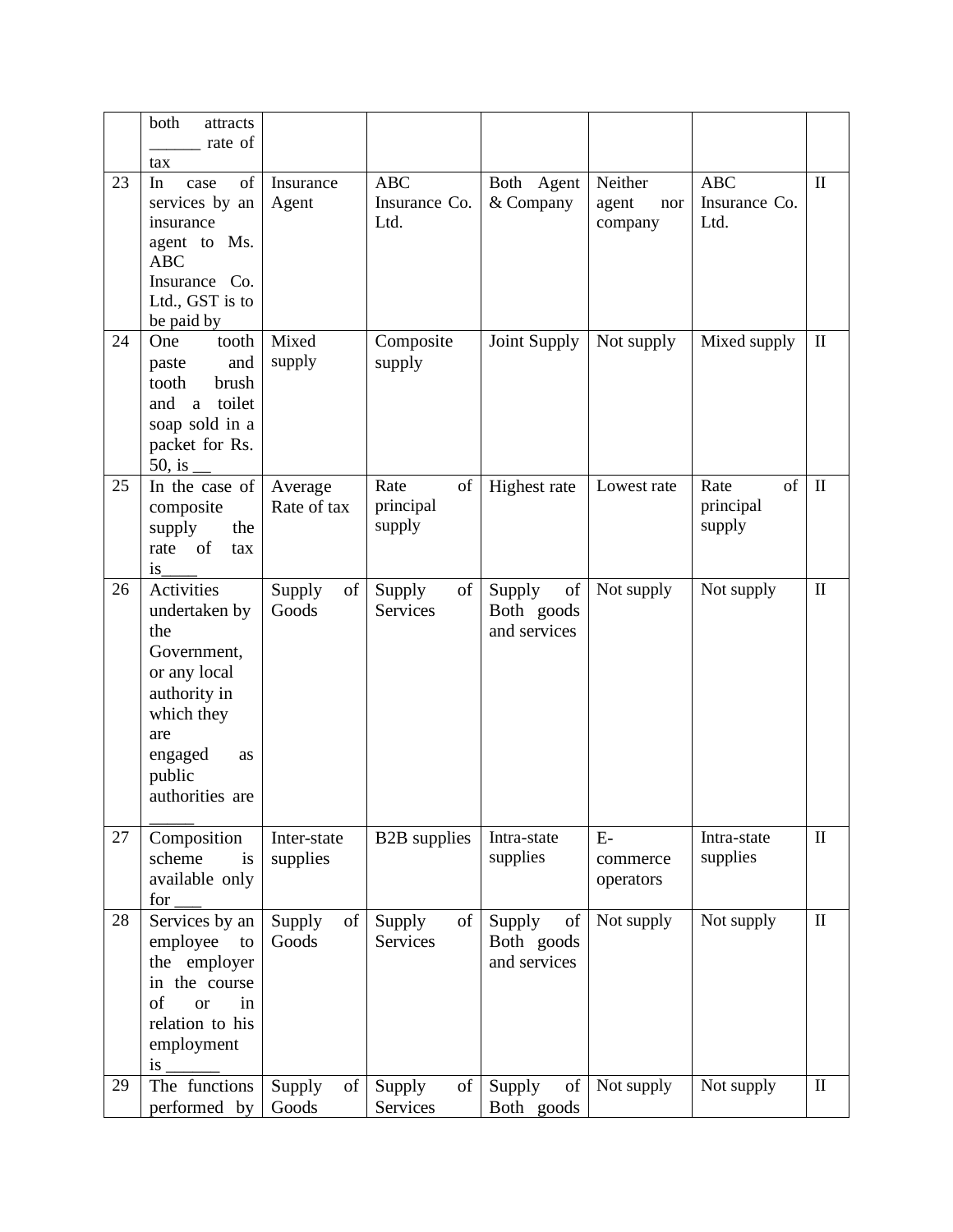|    | the Members<br>of Parliament,<br>of<br>Members                                                                                                      |                                  |                                   | and services                               |                                  |                                     |              |
|----|-----------------------------------------------------------------------------------------------------------------------------------------------------|----------------------------------|-----------------------------------|--------------------------------------------|----------------------------------|-------------------------------------|--------------|
|    | <b>State</b><br>Legislature                                                                                                                         |                                  |                                   |                                            |                                  |                                     |              |
| 30 | are<br><b>Services</b><br>of<br>funeral,<br>crematorium<br>mortuary<br><sub>or</sub><br>including<br>transportation<br>of<br>the<br>deceased is $-$ | of<br>Supply<br>Goods            | Supply<br>of<br>Services          | Supply<br>of<br>Both goods<br>and services | Not supply                       | Not supply                          | $\rm II$     |
| 31 | In the case of<br>mixed supply<br>the rate of tax<br>is                                                                                             | Average<br>Rate of tax           | Rate<br>of<br>principal<br>supply | Highest rate                               | Lowest rate                      | Highest rate                        | $\mathbf{I}$ |
| 32 | notified<br>The<br>limit<br>for<br>of<br>payment<br>composition<br>levy in<br>the<br>case of special<br>category<br>states is                       | Rs. 1 Crore                      | Rs. 20Lakh                        | Rs. 50 Lakh                                | Rs. 75 lakh                      | Rs. 75 lakh                         | $\mathbf{I}$ |
| 33 | A<br>person<br>liable to pay<br>under<br>tax<br>Reverse<br>Charge<br>Mechanism_                                                                     | Cannot opt<br>for<br>composition | Can opt for<br>composition        | Cannot<br>collect GST                      | Can collect<br>composite<br>tax  | Cannot<br>opt<br>for<br>composition | $\;$ II      |
| 34 | Supply of two   Mixed<br>more<br><b>or</b><br>taxable<br>supplies<br>naturally<br>bundled<br>and<br>supplied<br>is<br>called                        | supply                           | Composite<br>supply               | Common<br>supply                           | Continuous   Composite<br>supply | supply                              | $\mathbf I$  |
| 35 | Letting out of<br>the residential<br>supply.                                                                                                        | Taxable<br>Supply                | Common<br>supply                  | Non-taxable                                | Continuous<br>supply             | Non-taxable                         | $\mathbf{I}$ |
| 36 | Rent received<br>from letting of<br>agricultural                                                                                                    | Taxable<br>Supply                | Common<br>supply                  | Non-taxable                                | Continuous<br>supply             | Non-taxable                         | $\mathbf{I}$ |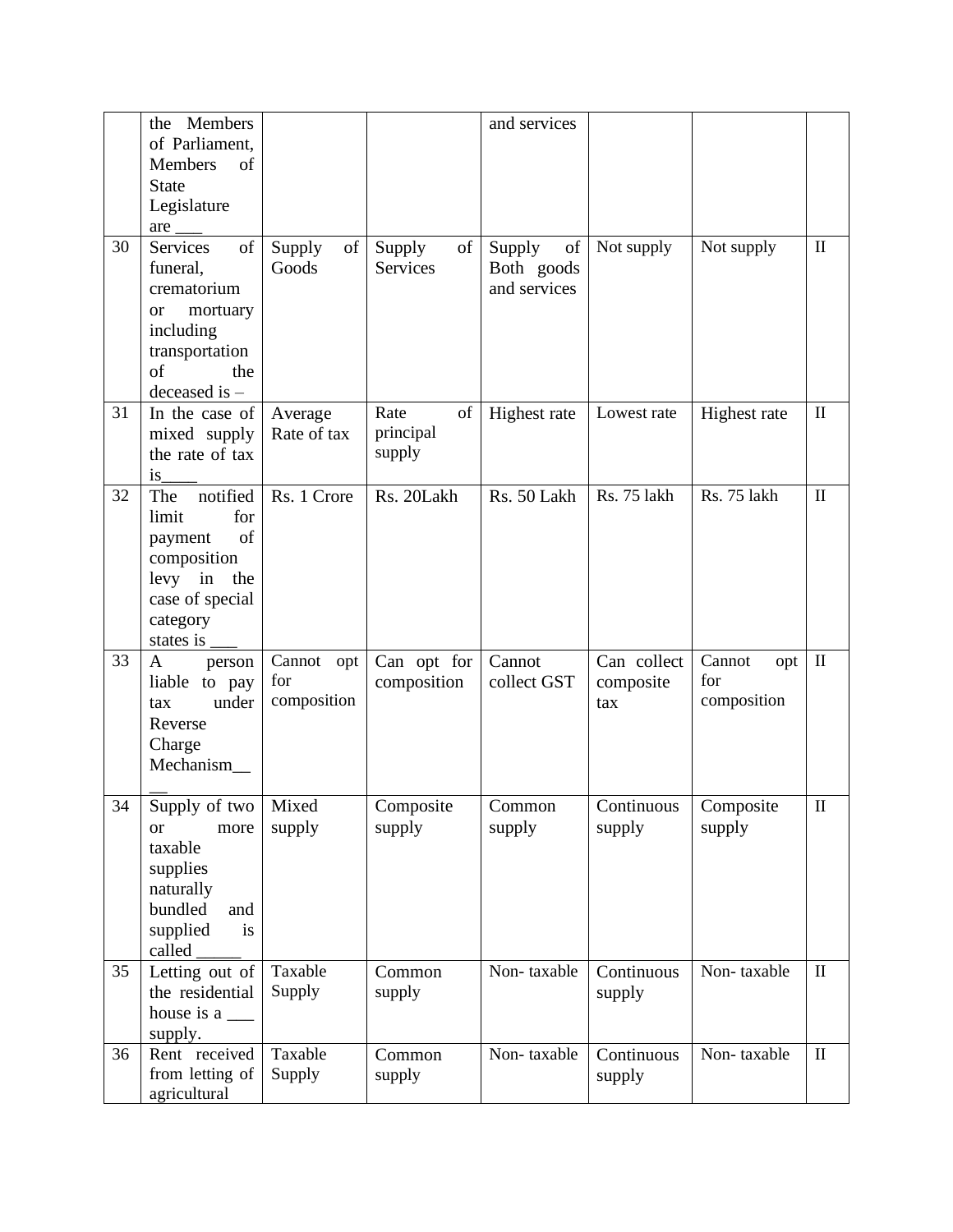|    | plot is                                                                                                                                                                                              |                                                               |                                                                                    |                                                                                  |                                             |                                                                                  |                    |
|----|------------------------------------------------------------------------------------------------------------------------------------------------------------------------------------------------------|---------------------------------------------------------------|------------------------------------------------------------------------------------|----------------------------------------------------------------------------------|---------------------------------------------|----------------------------------------------------------------------------------|--------------------|
| 37 | Sum received<br>from cosmetic<br>surgery<br>to<br>improve looks<br>is                                                                                                                                | Taxable<br>Supply                                             | Exempt<br>supply                                                                   | Non-taxable                                                                      | Continuous<br>supply                        | Taxable<br>Supply                                                                | $\mathbf{I}$       |
| 38 | Sale of time<br>for<br>slot<br>advertisement<br>on television is                                                                                                                                     | Taxable<br>Supply                                             | Exempt<br>supply                                                                   | Non-taxable                                                                      | Continuous<br>supply                        | Taxable<br>Supply                                                                | $\mathbf{I}$       |
| 39 | Royalty<br>received<br>by<br>Mr. Arijit for<br>use of the song<br>is                                                                                                                                 | Taxable<br>Service                                            | Exempt<br>Service                                                                  | Non-taxable                                                                      | Continuous<br>Service                       | Taxable<br>Service                                                               | $\rm II$           |
| 40 | Rooms are let<br>for<br>out<br>religious<br>purpose where<br>rent is 500 per                                                                                                                         | Taxable<br>Supply                                             | Common<br>supply                                                                   | Non-taxable                                                                      | Continuous<br>supply                        | Non-taxable                                                                      | $\mathbf{I}$       |
| 41 | of<br>In<br>case<br>mobile<br>connection for<br>telecommunica<br>tion<br>and<br>internet<br>services<br>provided<br>on<br>postpaid basis,<br>location of<br>the<br>becomes<br>of<br>place<br>supply. | <b>Billing</b><br>address<br>of<br>recipient<br>as<br>per PAN | <b>Billing</b><br>address<br>of<br>recipient<br>as<br>per<br>government<br>records | <b>Billing</b><br>address<br>of<br>recipient<br>as<br>per records<br>of supplier | <b>Billing</b><br>address<br>of<br>supplier | <b>Billing</b><br>of<br>address<br>recipient<br>as<br>per records of<br>supplier | $\mathop{\rm III}$ |
| 42 | Mr. Rajedra of<br>Nagpur<br>provides<br>services to Mr.<br>Virendra<br>of<br>this<br>Rajkot,<br>will classify as                                                                                     | Intra-state<br>supply                                         | Inter-State<br>supply                                                              | Exempt<br>services                                                               | Non-taxable<br>services                     | Inter-State<br>supply                                                            | $\mathop{\rm III}$ |
| 43 | M/s Puran of<br>Maharashtra<br>supplies goods<br>to M/s Viren<br>of Delhi, this<br>will classify as                                                                                                  | Intra-state<br>supply                                         | Inter-State<br>supply                                                              | Exempt<br>services                                                               | Non-taxable<br>services                     | Inter-State<br>supply                                                            | $\rm III$          |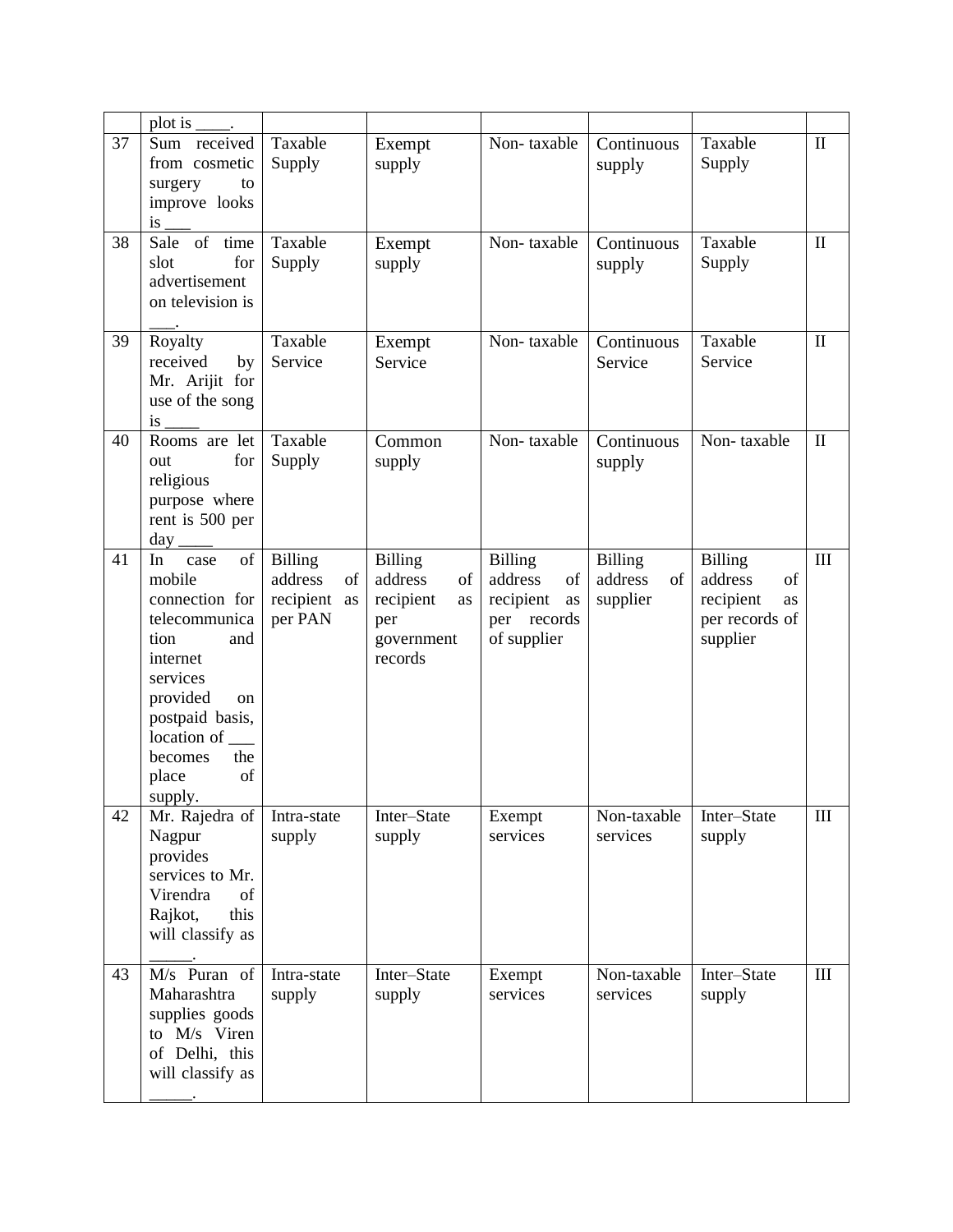| 44 | Place<br>of<br>supply<br>when<br>goods<br>are<br>imported<br>into<br>India is                                                        | Location of<br>Importer               | Location<br>of<br>supplier        | Location<br>outside India                        | No location                                           | of<br>Location<br>Importer                  | $\mathop{\rm III}$ |
|----|--------------------------------------------------------------------------------------------------------------------------------------|---------------------------------------|-----------------------------------|--------------------------------------------------|-------------------------------------------------------|---------------------------------------------|--------------------|
| 45 | Where<br>goods<br>are supplied on<br>board<br>a<br>conveyance,<br>place of supply<br>of goods is the<br>place<br>where               | Conveyance<br>commences               | Conveyance<br>ends                | Goods<br>are<br>taken<br>on<br>board             | Conveyance<br>unloaded                                | Goods<br>are<br>taken<br>on<br>board        | $\mathop{\rm III}$ |
| 46 | Time<br>of<br>supply means<br>the date<br>of<br>of<br>issue<br>invoice<br><b>or</b><br>of<br>date<br>payment                         | Whichever<br>is earlier               | whichever is<br>later             | of the<br>any<br>two                             | none of the<br>above                                  | Whichever is<br>earlier                     | $\mathop{\rm III}$ |
| 47 | In respect of<br>the additional<br>payment for<br>value of<br>supply like<br>interest, late<br>fee etc., the<br>time<br>of supply is | Date<br>of<br>additional<br>payment   | of<br>Date<br>original<br>payment | Date<br>on<br>which<br>supply<br>was<br>received | Any date at<br>the<br>option<br>of<br>the<br>supplier | of<br>Date<br>additional<br>payment         | $\mathop{\rm III}$ |
| 48 | Under<br><b>GST</b><br>law value of<br>supply                                                                                        | Shall<br>not<br>include<br>GST paid   | Shall include<br>GST paid         | Shall include<br>other<br>taxes<br>than GST      | Shall<br>not<br>include any<br>tax                    | Shall include<br>other<br>taxes<br>than GST | $\mathop{\rm III}$ |
| 49 | The liability to<br>tax<br>pay<br>on<br>goods<br>shall<br>arise<br>the<br>at                                                         | Dispatch of<br>goods                  | of<br>Removal<br>goods            | Time<br>of<br>supply                             | Delivery<br>of<br>goods                               | Time<br>of<br>supply                        | $\mathop{\rm III}$ |
| 50 | Where goods<br>are assembled<br>or installed at<br>site, place of<br>supply is the<br>place<br>where<br>they<br>are                  | Sold                                  | Stored                            | Installed                                        | Bought                                                | Installed                                   | $\mathop{\rm III}$ |
| 51 | For<br>catering<br>services<br>provided at an<br>opening<br>ceremony of a                                                            | Where event<br>is<br>actually<br>held | Location<br>of<br>supplier        | Location<br>of<br>recipient                      | No Location                                           | Where event<br>actually<br>is<br>held       | $\mathop{\rm III}$ |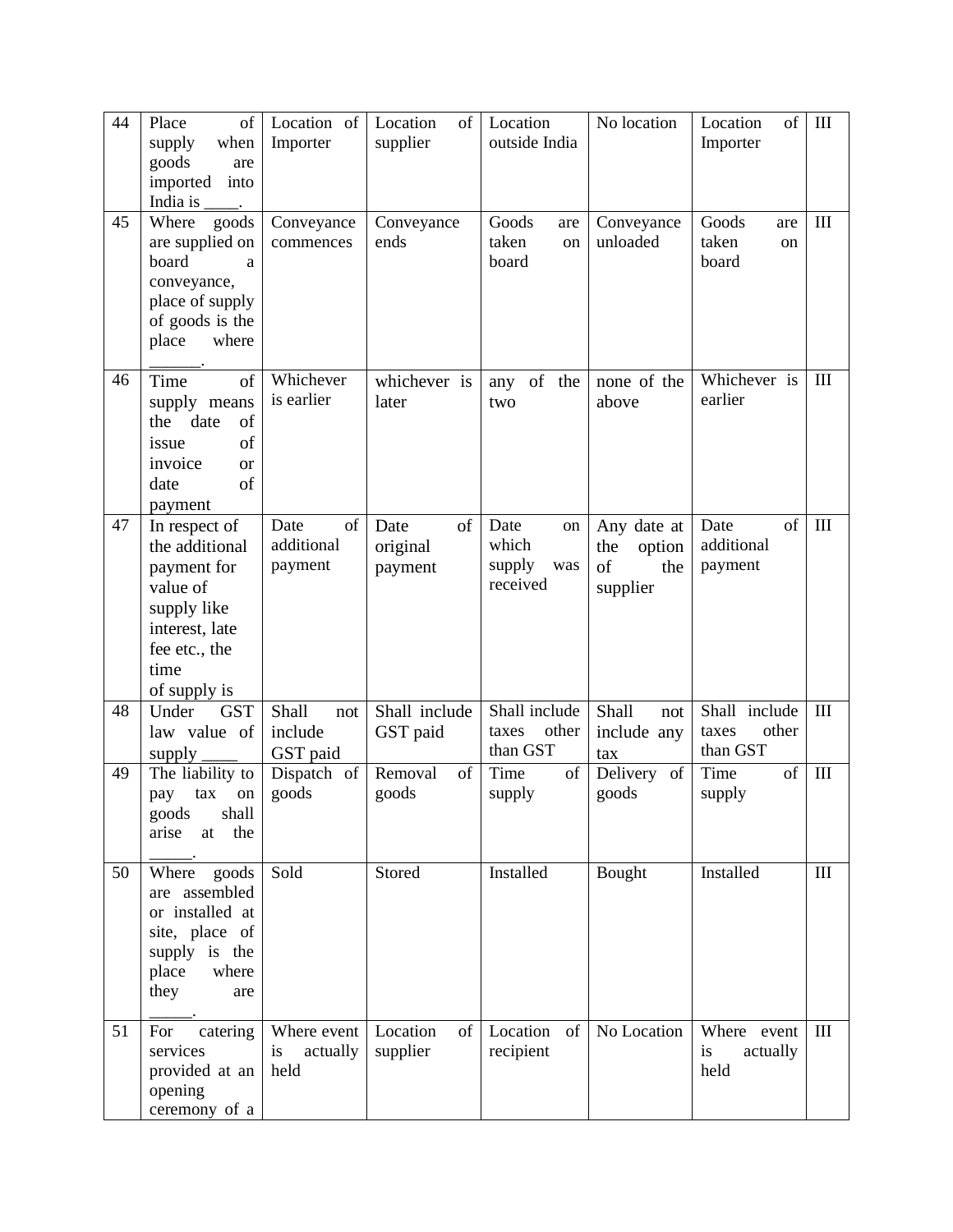|    | cricket<br>tournament,<br>place of supply<br>will<br>be<br>the<br>place                                                                                                                                                                                                               |                                                                            |                                                                          |                                         |                                                                                                    |                                                                            |                    |
|----|---------------------------------------------------------------------------------------------------------------------------------------------------------------------------------------------------------------------------------------------------------------------------------------|----------------------------------------------------------------------------|--------------------------------------------------------------------------|-----------------------------------------|----------------------------------------------------------------------------------------------------|----------------------------------------------------------------------------|--------------------|
| 52 | A desktop is<br>supplied<br>receiving Rs.<br>30,000 and a<br>mobile phone<br>worth Rs.<br>20,000. Value<br>of<br>$supply -$                                                                                                                                                           | Rs 20,000                                                                  | Rs 30,000                                                                | Rs 50,000                               | Rs 10,000                                                                                          | Rs 50,000                                                                  | $\mathop{\rm III}$ |
| 53 | Ajay<br>Mr.<br>supplied goods<br>to Mr. Vijay<br>on 15.06.2019.<br>He raised an<br>invoice<br>on<br>10.07.2019<br>and<br>received<br>the<br>payment<br>on 15.07.2019.<br>The rate of tax<br>changed<br>was<br>from 15% to<br>18%<br>on<br>01.07.2019.<br>Time of supply<br>will<br>be | 10.07.2019                                                                 | 15.07.2019                                                               | 15.06.2019                              | 01.07.2019                                                                                         | 10.07.2019                                                                 | $\mathop{\rm III}$ |
| 54 | will<br>be<br>place<br>of<br>the<br>supply<br>when<br>the goods are<br>supplied on the<br>direction of the<br>third party.                                                                                                                                                            | Location of<br>the supplier                                                | Location<br>of<br>the recipient                                          | Location<br>of<br>third<br>the<br>party | Location of<br>Factory                                                                             | Location<br>of<br>the third party                                          | $\mathop{\rm III}$ |
| 55 | Subsidies<br>provided<br>by<br>the Central /<br><b>State</b><br>Govt.                                                                                                                                                                                                                 | Shall<br>be<br>excluded<br>from<br>the<br>value<br>of<br>taxable<br>supply | <b>Shall</b><br>be<br>included from<br>the value of<br>taxable<br>supply | Shall require<br>no<br>adjustment       | Can<br>be<br>included<br><b>or</b><br>excluded<br>from<br>the<br>value of the<br>taxable<br>supply | Shall<br>be<br>excluded<br>from<br>the<br>value<br>of<br>taxable<br>supply | $\mathop{\rm III}$ |
| 56 | $\equiv$ of supply is<br>the<br>amount<br>which<br>upon<br>tax is levied                                                                                                                                                                                                              | Value                                                                      | Cost                                                                     | Turnover                                | Discount                                                                                           | Value                                                                      | $\mathop{\rm III}$ |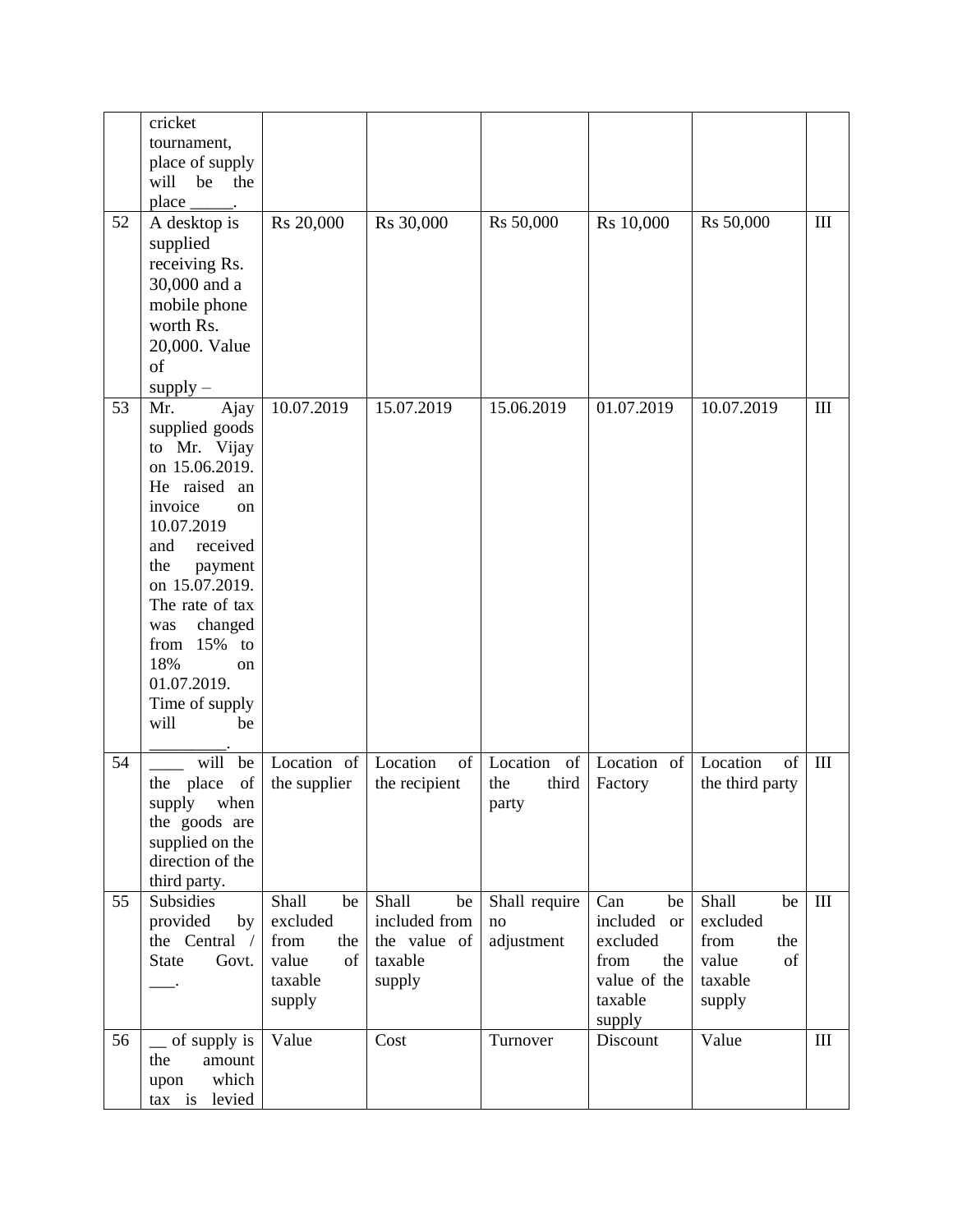|    | and collected                     |                |                      |                 |                 |                |                             |
|----|-----------------------------------|----------------|----------------------|-----------------|-----------------|----------------|-----------------------------|
| 57 | Discounts<br>are                  | Reverse        | Transaction          | Recipient       | Supplier        | Transaction    | $\mathop{\rm III}$          |
|    | excluded from                     | charge         |                      |                 |                 |                |                             |
|    | ______ value of                   |                |                      |                 |                 |                |                             |
|    | supply.                           |                |                      |                 |                 |                |                             |
| 58 | Where                             | Location of    | Location<br>$\sigma$ | Location        | Location of     | Location<br>of | $\mathop{\rm III}$          |
|    | services<br>in                    | such           | supplier             | where           | recipient       | such           |                             |
|    | relation<br>to                    | registered     |                      | training<br>is  |                 | registered     |                             |
|    | training<br>and                   | person         |                      | provided        |                 | person         |                             |
|    | performance                       |                |                      |                 |                 |                |                             |
|    | appraisal to a                    |                |                      |                 |                 |                |                             |
|    | registered                        |                |                      |                 |                 |                |                             |
|    | person                            |                |                      |                 |                 |                |                             |
|    | are<br>provided,                  |                |                      |                 |                 |                |                             |
|    |                                   |                |                      |                 |                 |                |                             |
|    | place of supply                   |                |                      |                 |                 |                |                             |
| 59 | is<br>Ms.<br>Amruta               | $5 - 7 - 2018$ | $7 - 7 - 2018$       | $10 - 7 - 2018$ | $15 - 7 - 2018$ | $5 - 7 - 2018$ | $\mathop{\rm III}\nolimits$ |
|    | issued                            |                |                      |                 |                 |                |                             |
|    | an<br>invoice to Ms.              |                |                      |                 |                 |                |                             |
|    |                                   |                |                      |                 |                 |                |                             |
|    | Ankita on 5-                      |                |                      |                 |                 |                |                             |
|    | $7 - 2018$<br>for<br>services     |                |                      |                 |                 |                |                             |
|    |                                   |                |                      |                 |                 |                |                             |
|    | rendered<br><sub>on</sub>         |                |                      |                 |                 |                |                             |
|    | $15 - 7 - 2018.$                  |                |                      |                 |                 |                |                             |
|    | Ankita<br>Ms.                     |                |                      |                 |                 |                |                             |
|    | this<br>paid                      |                |                      |                 |                 |                |                             |
|    | amount on 7-<br>$7 - 2018.$       |                |                      |                 |                 |                |                             |
|    | The<br>rate of tax was            |                |                      |                 |                 |                |                             |
|    |                                   |                |                      |                 |                 |                |                             |
|    | changed<br>on<br>$10 - 7 - 2018.$ |                |                      |                 |                 |                |                             |
|    | The time of                       |                |                      |                 |                 |                |                             |
|    |                                   |                |                      |                 |                 |                |                             |
|    | supply shall be                   | Delhi          |                      |                 |                 |                |                             |
| 60 | Place<br>of                       |                | Mumbai               | Maharashtra     | Punjab          | Delhi          | $\mathop{\rm III}\nolimits$ |
|    | supply in case                    |                |                      |                 |                 |                |                             |
|    | of live concert                   |                |                      |                 |                 |                |                             |
|    | performed<br>at                   |                |                      |                 |                 |                |                             |
|    | Delhi<br>by<br>$\mathbf{a}$       |                |                      |                 |                 |                |                             |
|    | singer<br>from                    |                |                      |                 |                 |                |                             |
|    | Mumbai                            |                |                      |                 |                 |                | ${\rm IV}$                  |
| 61 | Tax collected                     | Output tax     | Input tax            | Composite       | Reverse tax     | Output tax     |                             |
|    | at the time of                    |                |                      | tax             |                 |                |                             |
|    | supply<br>of                      |                |                      |                 |                 |                |                             |
|    | goods<br><b>or</b>                |                |                      |                 |                 |                |                             |
|    | services<br>is                    |                |                      |                 |                 |                |                             |
|    | called                            |                |                      |                 |                 |                |                             |
| 62 | Tax<br>Input                      | 150 days       | 180 days             | 130 days        | 110 days        | 180 days       | IV                          |
|    | credit<br>cannot                  |                |                      |                 |                 |                |                             |
|    | be availed if                     |                |                      |                 |                 |                |                             |
|    | the<br>payment                    |                |                      |                 |                 |                |                             |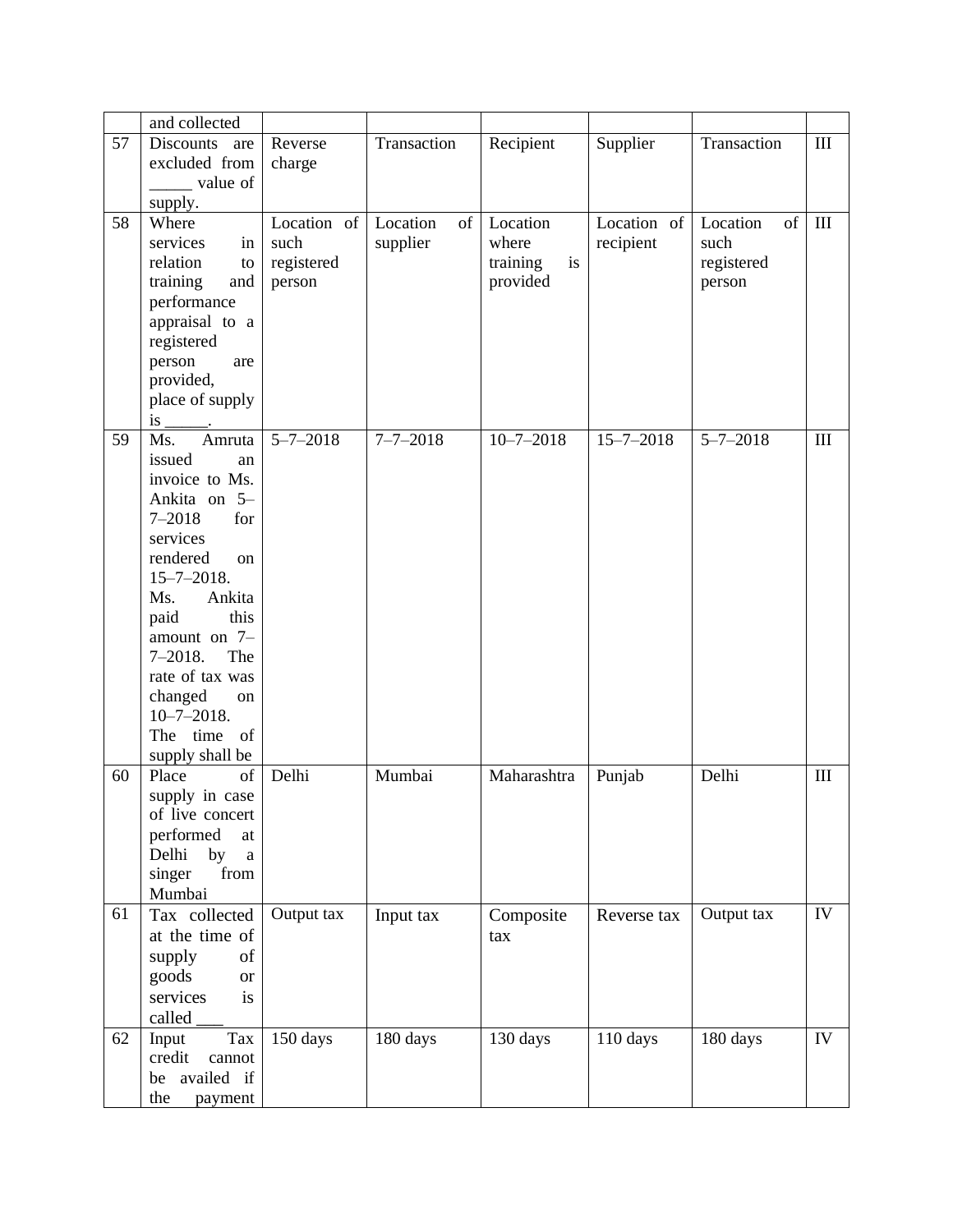|    | for<br>supply is<br>made<br>not<br>within<br>from the date<br>of issue of the<br>invoice.                                                                                                 |                                                                  |                                                       |                                                |                         |                                                                     |            |
|----|-------------------------------------------------------------------------------------------------------------------------------------------------------------------------------------------|------------------------------------------------------------------|-------------------------------------------------------|------------------------------------------------|-------------------------|---------------------------------------------------------------------|------------|
| 63 | The<br>shall distribute<br>the credit of<br>integrated<br>tax<br>and<br>central<br>tax.                                                                                                   | Inputs                                                           | central tax                                           | Input service<br>distributor                   | <b>State Tax</b>        | Input service<br>distributor                                        | IV         |
| 64 | <b>ITC</b><br>be<br>can<br>claimed by a<br>registered<br>person for                                                                                                                       | Taxable<br>supplies for<br>business<br>purpose                   | Taxable<br>supplies<br>for<br>non-business<br>purpose | Exempted<br>supplies                           | Non-taxable<br>supplies | Taxable<br>supplies<br>for<br>business<br>purpose                   | IV         |
| 65 | Input<br>tax<br>credit is<br>not<br>available<br>for                                                                                                                                      | Services                                                         | Rated<br>Zero<br>Supplies                             | Taxable<br>Supplies                            | Exempt<br>Supplies      | Exempt<br>Supplies                                                  | IV         |
| 66 | Reversal<br>of<br>input<br>tax<br>credit happens<br>when                                                                                                                                  | Recipient<br>does not pay<br>the amount<br>within<br>180<br>days | When goods<br>of<br>are<br>inferior<br>quality        | Supplier<br>refuses<br>to<br>accept<br>payment | None<br>of<br>these     | Recipient<br>does not pay<br>the<br>amount<br>within<br>180<br>days | IV         |
| 67 | Rate of interest<br>of<br>in<br>case<br>belated<br>payment of tax<br>is                                                                                                                   | 1%                                                               | 12%                                                   | 18%                                            | 24%                     | 18%                                                                 | IV         |
| 68 | The<br>input<br>credit<br>of<br>CGST can be<br>utilized<br>for<br>of<br>payment<br>and                                                                                                    | CGST,<br><b>UTGST</b>                                            | CGST, PMT                                             | CGST, IGST                                     | <b>SGST</b>             | CGST, IGST                                                          | IV         |
| 69 | The<br>amount<br>available in the<br>Electronic<br>ledger<br>$\overline{\phantom{a}}$<br>be<br>may<br>utilized<br>for<br>making<br>of<br>payment<br>interest,<br>tax,<br>penalty,<br>fees | Cash                                                             | Liabilities                                           | Credit                                         | Refund                  | Cash                                                                | ${\rm IV}$ |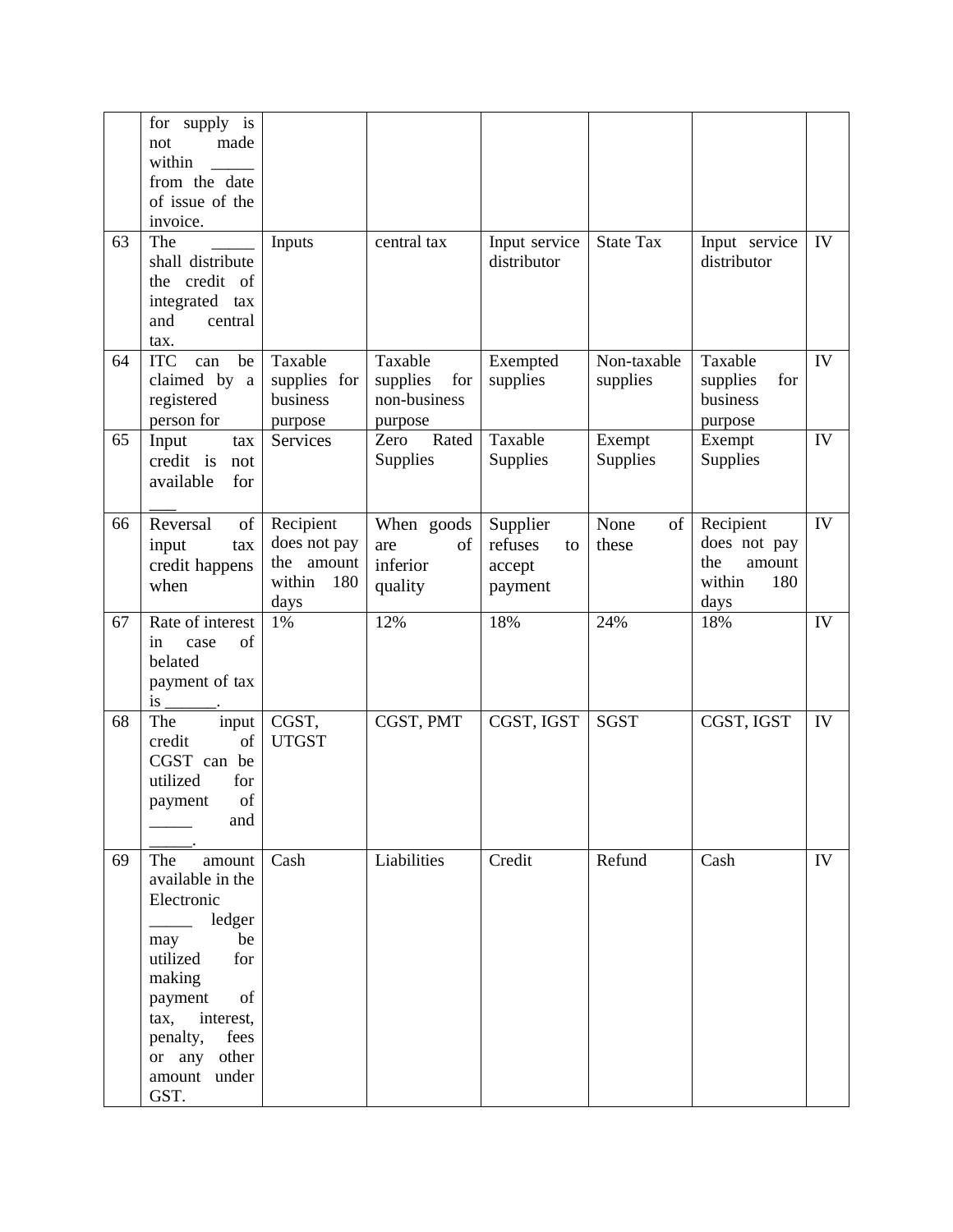| 70 | Cross<br>utilization<br>of<br><b>ITC</b><br>is<br>not<br>allowed<br>between                                                                                                                                               | <b>CGST</b><br>and<br><b>SGST</b>                                             | <b>SGST</b><br>and<br><b>IGST</b>                                                                             | <b>IGST</b><br>and<br><b>CGST</b>                            | <b>IGST</b><br>and<br><b>IGST</b>                                                                     | <b>CGST</b><br>and<br><b>SGST</b>                                                                        | IV           |
|----|---------------------------------------------------------------------------------------------------------------------------------------------------------------------------------------------------------------------------|-------------------------------------------------------------------------------|---------------------------------------------------------------------------------------------------------------|--------------------------------------------------------------|-------------------------------------------------------------------------------------------------------|----------------------------------------------------------------------------------------------------------|--------------|
| 71 | The<br>amount<br>available in the<br>Electronic<br>Ledger<br>be<br>may<br>utilized<br>for<br>making<br>payment<br>towards output<br>tax.                                                                                  | Cash                                                                          | Liabilities                                                                                                   | Credit                                                       | Refund                                                                                                | Credit                                                                                                   | $\mathbf{V}$ |
| 72 | An<br>$e-$<br>commerce<br>operator<br>neither having<br>physical<br>presence in the<br>taxable<br>territory nor a<br>representative<br>the<br>said<br>in<br>territory<br>shall                                            | Not supply<br>goods<br>and/or<br>services<br>in<br>that taxable<br>territory. | Not be liable<br>for collecting<br>and<br>paying<br>taxes<br>on<br>in<br>supply<br>such taxable<br>territory. | Ask<br>the<br>recipient<br>to<br>pay taxes on<br>his behalf. | Appoint<br>a<br>person<br>in<br>the taxable<br>territory for<br>the purpose<br>of<br>paying<br>taxes. | Appoint<br>a<br>person in the<br>taxable<br>territory<br>for<br>the<br>purpose<br>of<br>paying<br>taxes. | $\mathbf{V}$ |
| 73 | $\mathbf{A}$<br>Reconciliation<br>is<br>statement<br>the<br>statement<br>reconciling<br>declared in the<br>returns<br>furnished<br>for<br>financial<br>the<br>year with the<br>audited annual<br>financial<br>statements. | reconciliatio<br>n statement                                                  | Electronic<br>commerce                                                                                        | value<br>of<br>supplies                                      | Value of tax                                                                                          | value<br>of<br>supplies                                                                                  | V            |
| 74 | fee<br>Late<br>of<br>$\frac{1}{\sqrt{2}}$ per day<br>is to be paid<br>for delay in<br>issuance<br>of<br><b>TDS</b><br>certificate.                                                                                        | Rs. 500                                                                       | Rs. 10                                                                                                        | Rs. 100                                                      | Rs. 1000                                                                                              | Rs. 100                                                                                                  | $\mathbf{V}$ |
| 75 | Any<br>person                                                                                                                                                                                                             |                                                                               | GST REG- $GST$ PMT-01                                                                                         | GSTR-7A                                                      | GST REG-                                                                                              | GST REG-07                                                                                               | V            |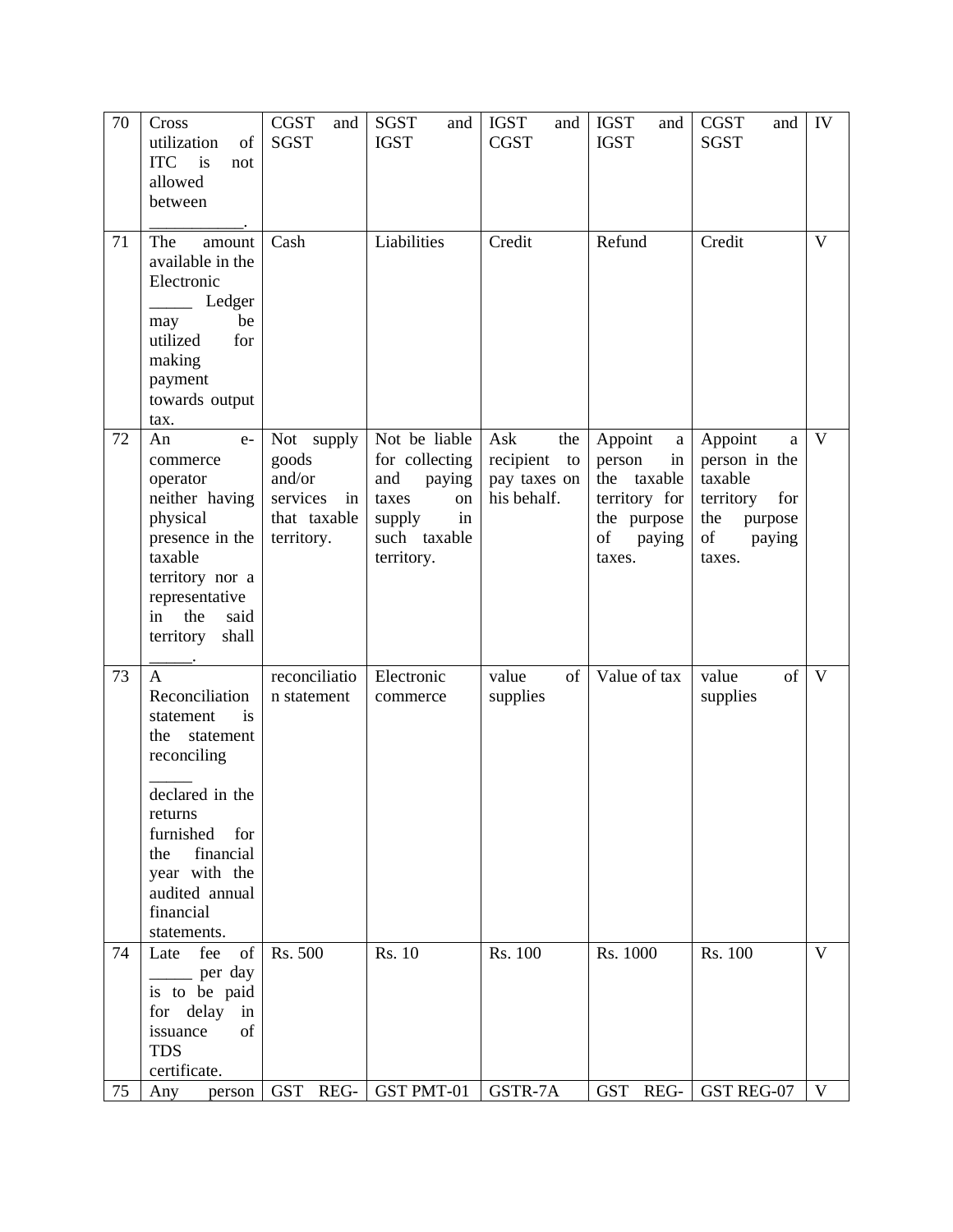|    | required<br>to<br>deduct tax has<br>to submit an<br>application for<br>registration in<br>$Form$ <sub>_________</sub> .                                                  | 07                                 |                             |                                   | 06                            |                                 |              |
|----|--------------------------------------------------------------------------------------------------------------------------------------------------------------------------|------------------------------------|-----------------------------|-----------------------------------|-------------------------------|---------------------------------|--------------|
| 76 | Every<br>$\sim$<br>shall furnish a<br>return in Form<br>GSTR-7.                                                                                                          | Tax<br>Deductor                    | Annual<br>Return            | reconciliatio<br>n statement      | Supplier                      | <b>Tax Deductor</b>             | $\mathbf{V}$ |
| 77 | The<br>amount<br>collected<br>U/s<br>52<br>shall<br>be<br>within 10 days<br>after the end of<br>the month in<br>which<br>it<br>is<br>collected.                          | Annual<br>statement                | Government                  | Recipient                         | Supplier                      | Government                      | V            |
| 78 | Any<br>person,<br>who fails to<br>furnish<br>the<br>information<br>required by the<br>notice<br>served<br>U/s<br>$52(2)$ ,<br>shall be liable<br>to pay penalty<br>up to | Rs. 2,05,000                       | Rs. 20000                   | Rs. 25000                         | Rs. 2000                      | Rs. 25000                       | $\mathbf V$  |
| 79 | $^\text{\textregistered}$<br>Interest<br>is<br>payable<br>on<br>claim<br>excess<br>credit<br>of<br>$\bigg)$<br>excess<br>reduction<br>of<br>output<br>tax<br>liability.  | 24%                                | 12%                         | 18%                               | 1%                            | 24%                             | $\mathbf{V}$ |
| 80 | The<br>proper<br>officer has to<br>communicate<br>in Form<br>GST REG 08.                                                                                                 | Cancellation<br>of<br>registration | Electronic<br>cash ledger   | of<br>Grant<br>registration       | Annual<br>return              | Cancellation<br>of registration | VI           |
| 81 | means<br>aggregate<br>value of<br>all<br>taxable<br>supplies,<br>exempt<br>supplies,                                                                                     | Aggregate<br>Turnover              | Casual<br>taxable<br>person | Non-resident<br>taxable<br>person | Resident<br>taxable<br>person | Aggregate<br>Turnover           | VI           |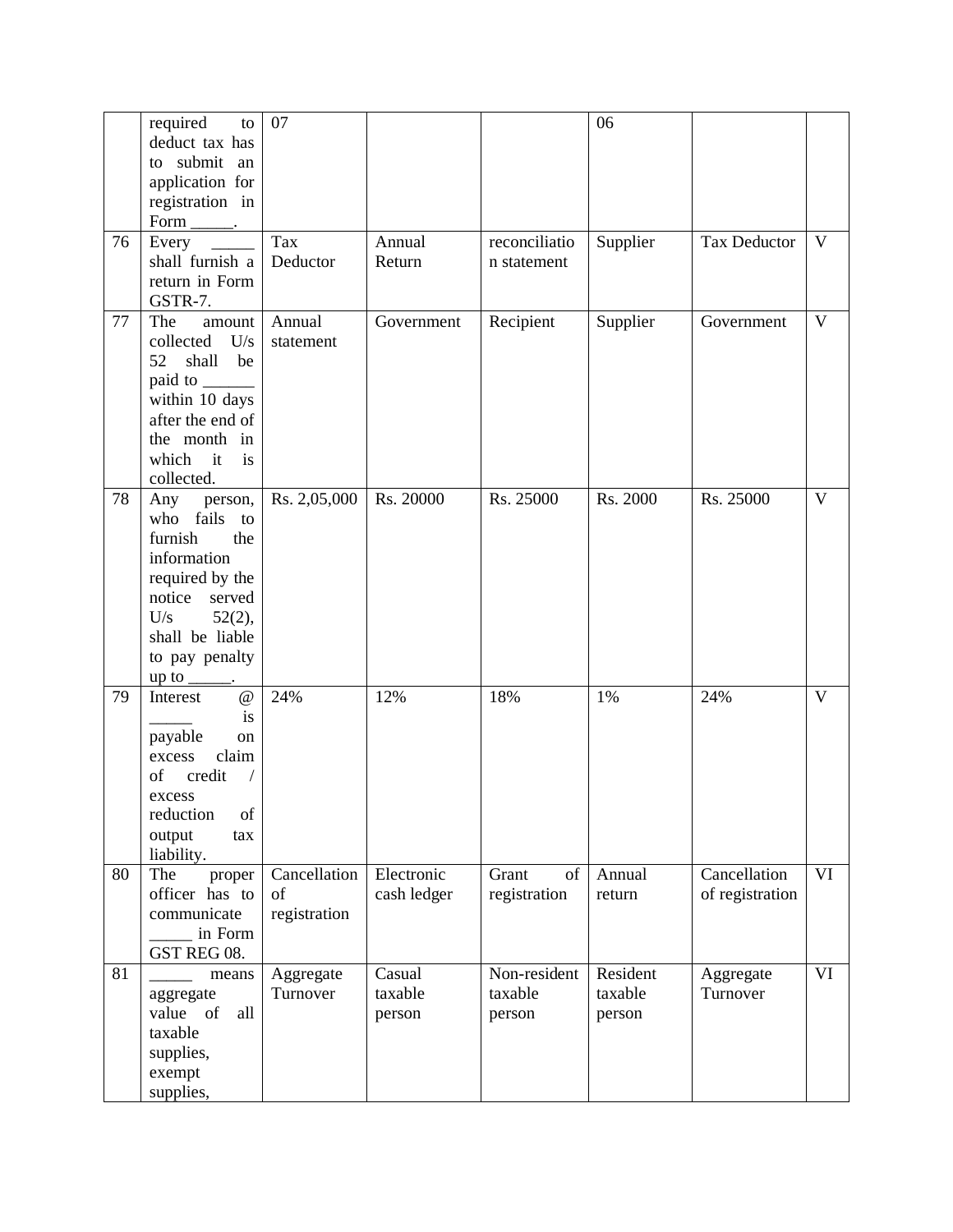|    | of<br>export<br>goods<br><sub>or</sub><br>services<br><b>or</b><br>both and inter-<br>state supplies.                                                                                  |                                       |                                            |                             |                               |                                                    |    |
|----|----------------------------------------------------------------------------------------------------------------------------------------------------------------------------------------|---------------------------------------|--------------------------------------------|-----------------------------|-------------------------------|----------------------------------------------------|----|
| 82 | of<br>In<br>case<br>transfer<br>of<br>business<br>has to<br>obtain a fresh<br>registration.                                                                                            | Reverse<br>charge                     | Transferee                                 | Casual<br>taxable<br>person | Transferor                    | Transferee                                         | VI |
| 83 | A<br>supplier<br>supplying<br>goods<br><b>or</b><br>services<br><sub>or</sub><br>both<br>from<br>more than one<br>state will have<br>to take $\_\_$<br>registration in<br>every state. | Separate                              | Not liable                                 | Single                      | Liable                        | Separate                                           | VI |
| 84 | Persons<br>making<br>taxable supply<br>have<br>to<br>mandatorily<br>get registered<br>under GST.                                                                                       | Casual<br>taxable<br>person           | Exempt<br>supply                           | Inter-state                 | Intra-state                   | Inter-state                                        | VI |
| 85 | has to<br>submit<br>application for<br>registration in<br>form<br><b>GST</b><br><b>REG-09</b>                                                                                          | Non-<br>resident<br>taxable<br>person | Reverse<br>charge                          | Transferee                  | Resident<br>taxable<br>person | Non-resident<br>taxable<br>person                  | VI |
| 86 | Casual<br>Taxable<br>person has to<br>submit<br>application for<br>registration in<br>form                                                                                             | GST REG-<br>01                        | <b>GST REG-03</b>                          | <b>GST</b><br>REG-<br>30    | GST REG-<br>05                | <b>GST REG-01</b>                                  | VI |
| 87 | Non-resident<br>taxable person<br>claim<br>can<br>input tax credit<br>in respect of                                                                                                    | Grant<br>of<br>registration           | Import<br>of<br>goods and /<br>or services | Exempt<br>supply            | <b>Sales</b>                  | Import<br>of<br>goods and $\sqrt{}$<br>or services | VI |
| 88 | Every<br>person<br>have<br>shall<br>a<br>in order                                                                                                                                      | Permanent<br>Account<br>Number        | Aadhar<br>Number                           | Voting card                 | <b>TAN</b>                    | Permanent<br>Account<br>Number                     | VI |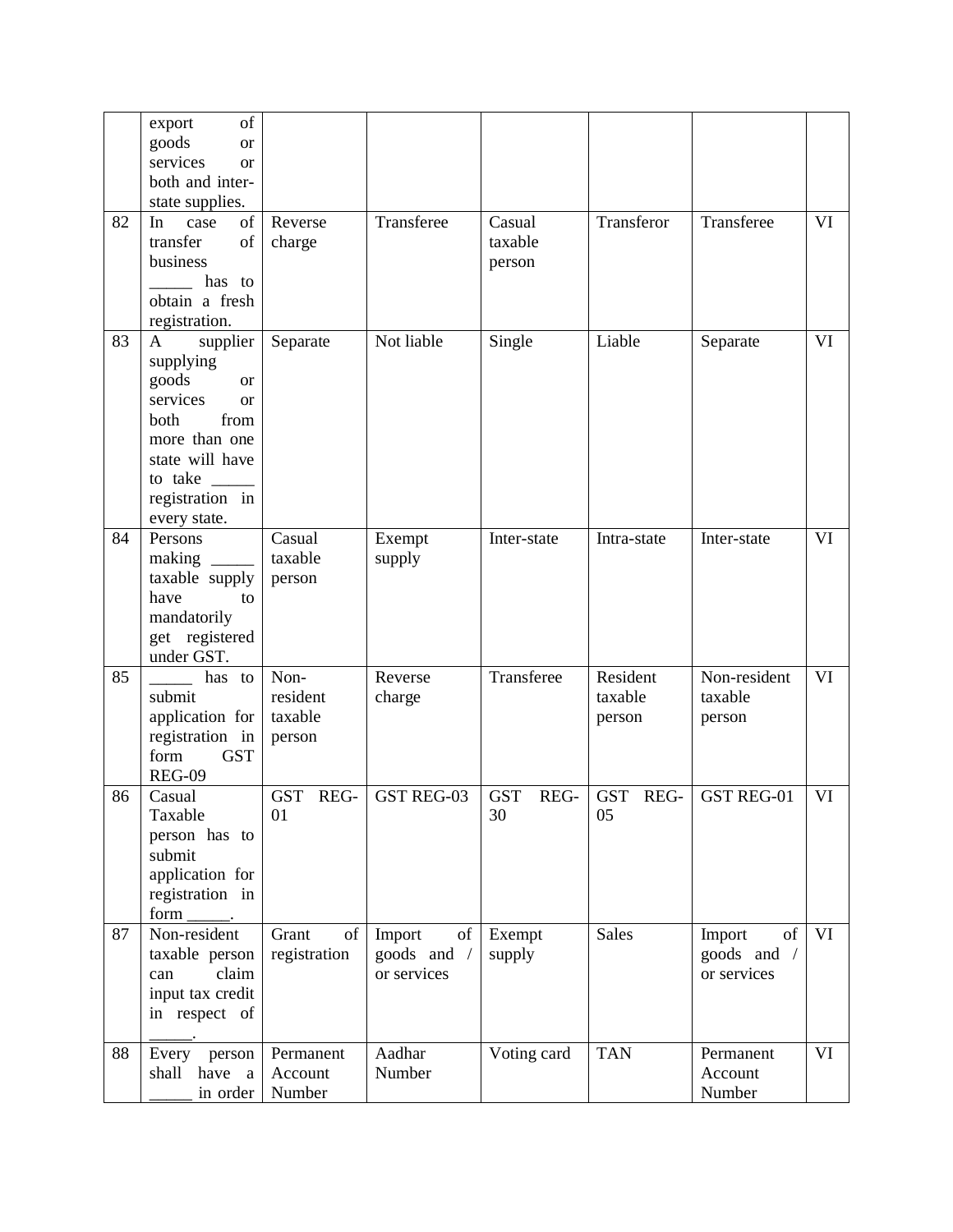|    | to be eligible<br>for grant of         |              |               |              |              |              |    |
|----|----------------------------------------|--------------|---------------|--------------|--------------|--------------|----|
| 89 | registration.<br>The first two         | <b>State</b> | City          | Grant<br>of  | Country      | State        | VI |
|    | of<br>characters                       |              |               | registration |              |              |    |
|    | the Goods and<br>service<br>Tax        |              |               |              |              |              |    |
|    | Identification                         |              |               |              |              |              |    |
|    | Number                                 |              |               |              |              |              |    |
|    | represents                             |              |               |              |              |              |    |
| 90 | code.<br>The of                        | Cancellation | revocation    | Voluntary    | Registration | Cancellation | VI |
|    | registration                           |              |               | registration |              |              |    |
|    | shall not affect                       |              |               |              |              |              |    |
|    | the liability of                       |              |               |              |              |              |    |
|    | the person to                          |              |               |              |              |              |    |
| 91 | pay tax.<br>Application                | Voluntary    | Revocation    | Cancellation | Return       | Revocation   | VI |
|    | for                                    | registration |               |              | filling      |              |    |
|    | cannot be filed                        |              |               |              |              |              |    |
|    | if registration                        |              |               |              |              |              |    |
|    | has<br>been                            |              |               |              |              |              |    |
|    | cancelled<br>for<br>of<br>failure      |              |               |              |              |              |    |
|    | furnishing                             |              |               |              |              |              |    |
|    | returns, unless                        |              |               |              |              |              |    |
|    | such<br>returns                        |              |               |              |              |              |    |
|    | have<br>been<br>furnished.             |              |               |              |              |              |    |
| 92 | Application                            | 6 month      | 3 month       | 1 month      | 1 year       | 1 year       | VI |
|    | for                                    |              |               |              |              |              |    |
|    | cancellation of                        |              |               |              |              |              |    |
|    | Registration                           |              |               |              |              |              |    |
|    | cannot<br>be<br>made<br>by<br>$\rm{a}$ |              |               |              |              |              |    |
|    | person<br>who                          |              |               |              |              |              |    |
|    | has voluntarily                        |              |               |              |              |              |    |
|    | registered for a                       |              |               |              |              |              |    |
|    | period<br>of                           |              |               |              |              |              |    |
|    | from<br>effective<br>the               |              |               |              |              |              |    |
|    | date<br>of                             |              |               |              |              |              |    |
|    | registration                           |              |               |              |              |              |    |
| 93 | The<br>amount                          | Electronic   | Electronic    | Electronic   | Electronic   | Electronic   | VI |
|    | deposited<br>as<br>advance             | Cash Ledger  | Credit Ledger | Liability    | Cess Ledger  | Cash Ledger  |    |
|    | deposit of tax                         |              |               | Ledger       |              |              |    |
|    | by<br>casual                           |              |               |              |              |              |    |
|    | Taxable                                |              |               |              |              |              |    |
|    | person or Non-                         |              |               |              |              |              |    |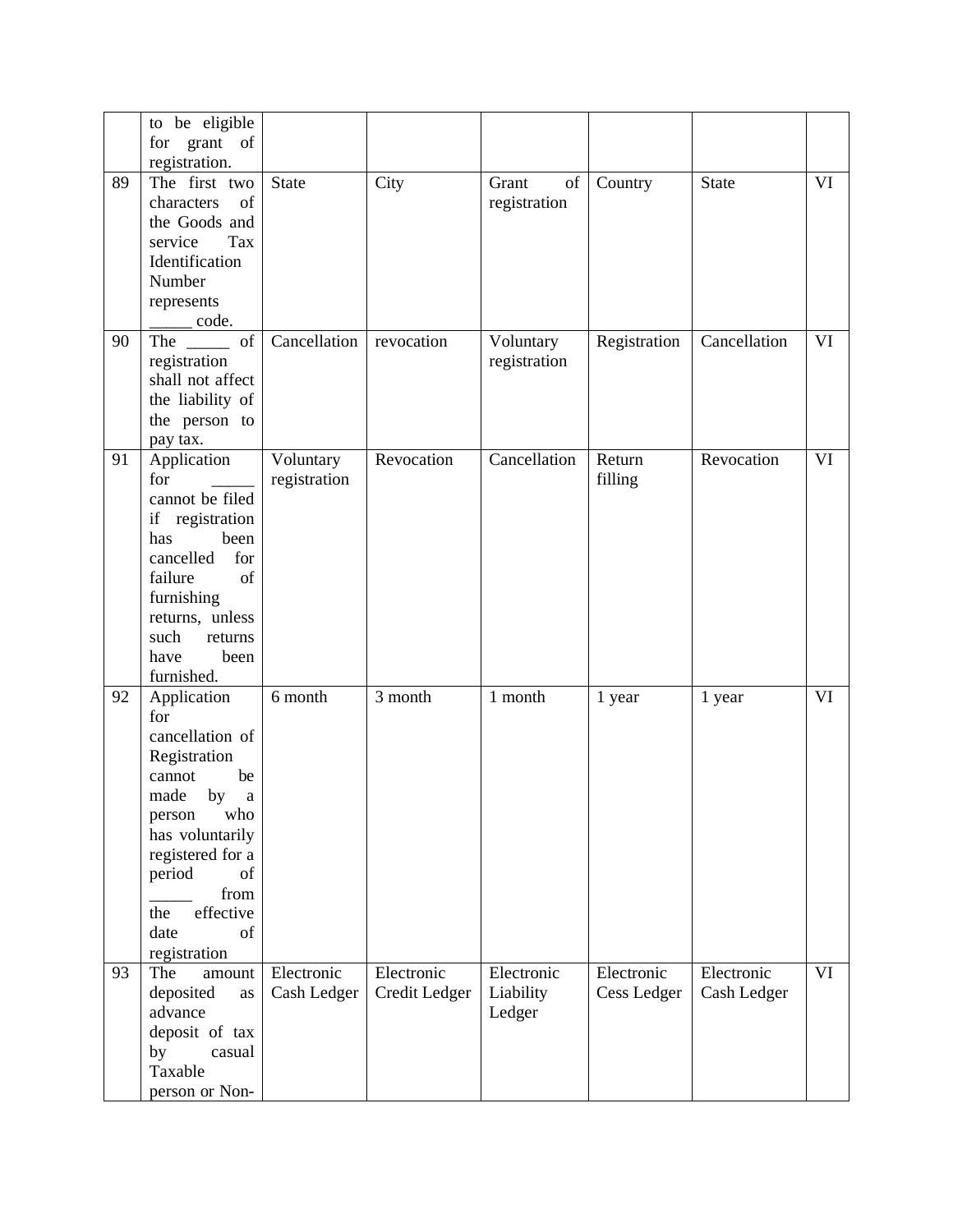|    | resident<br>taxable person<br>at the time of<br>registration is<br>credited<br>to                                                                                                    |                                                                            |                                                              |                                                                    |                                                                   |                                                                   |    |
|----|--------------------------------------------------------------------------------------------------------------------------------------------------------------------------------------|----------------------------------------------------------------------------|--------------------------------------------------------------|--------------------------------------------------------------------|-------------------------------------------------------------------|-------------------------------------------------------------------|----|
| 94 | The Certificate<br>of registration<br>issued<br>to<br>a<br>casual taxable<br>person or non-<br>resident<br>taxable person<br>shall be valid<br>$for \_\_$ .                          | period<br>the<br>specified in<br>the<br>application<br>for<br>registration | 90 days from<br>the effective<br>date<br>of<br>registration  | either (a) or<br>(b),<br>whichever is<br>earlier                   | either (a) or<br>(b),<br>whichever is<br>later                    | either (a) or<br>(b),<br>whichever is<br>earlier                  | VI |
| 95 | casual<br>A<br>taxable person<br>or non-resident<br>taxable person<br>shall apply for<br>registration                                                                                | Within<br>5<br>days<br>from<br>commence<br>of<br>ment<br>business          | Within<br>60<br>from<br>days<br>commenceme<br>nt of business | At least 15<br>days prior to<br>commencem<br>ent<br>of<br>business | At least 5<br>days prior to<br>commence<br>of<br>ment<br>business | 5<br>least<br>At<br>days prior to<br>commenceme<br>nt of business | VI |
| 96 | Every person<br>liable<br>for<br>registration<br>U/s 22 or 24<br>shall apply for<br>registration<br>within<br>from the date<br>on which he<br>becomes liable<br>for<br>registration. | 15 days                                                                    | 45 days                                                      | 30 days                                                            | 60 days                                                           | 30 days                                                           | VI |
| 97 | can<br>claim<br>input<br>credit<br>of<br>all<br>inward<br>supplies.                                                                                                                  | Casual<br>Taxable<br>Person                                                | Non-Resident<br>taxable<br>person                            | Both Casual   None of the<br>$\&$<br>Non-<br>Resident              | above                                                             | Casual<br>Taxable<br>Person                                       | VI |
| 98 | is the<br>application<br>form<br>for<br>registration of<br>casual Taxable<br>person                                                                                                  | GST REG-<br>04                                                             | GST REG034                                                   | <b>GST</b><br>REG-<br>02                                           | REG-<br><b>GST</b><br>01                                          | GST REG-01                                                        | VI |
| 99 | A non-resident<br>person having<br>may<br>take<br>registration as                                                                                                                    | <b>TAN</b><br>Number                                                       | PAN Number                                                   | Aadhar<br>Number                                                   | Citizenship                                                       | <b>PAN Number</b>                                                 | VI |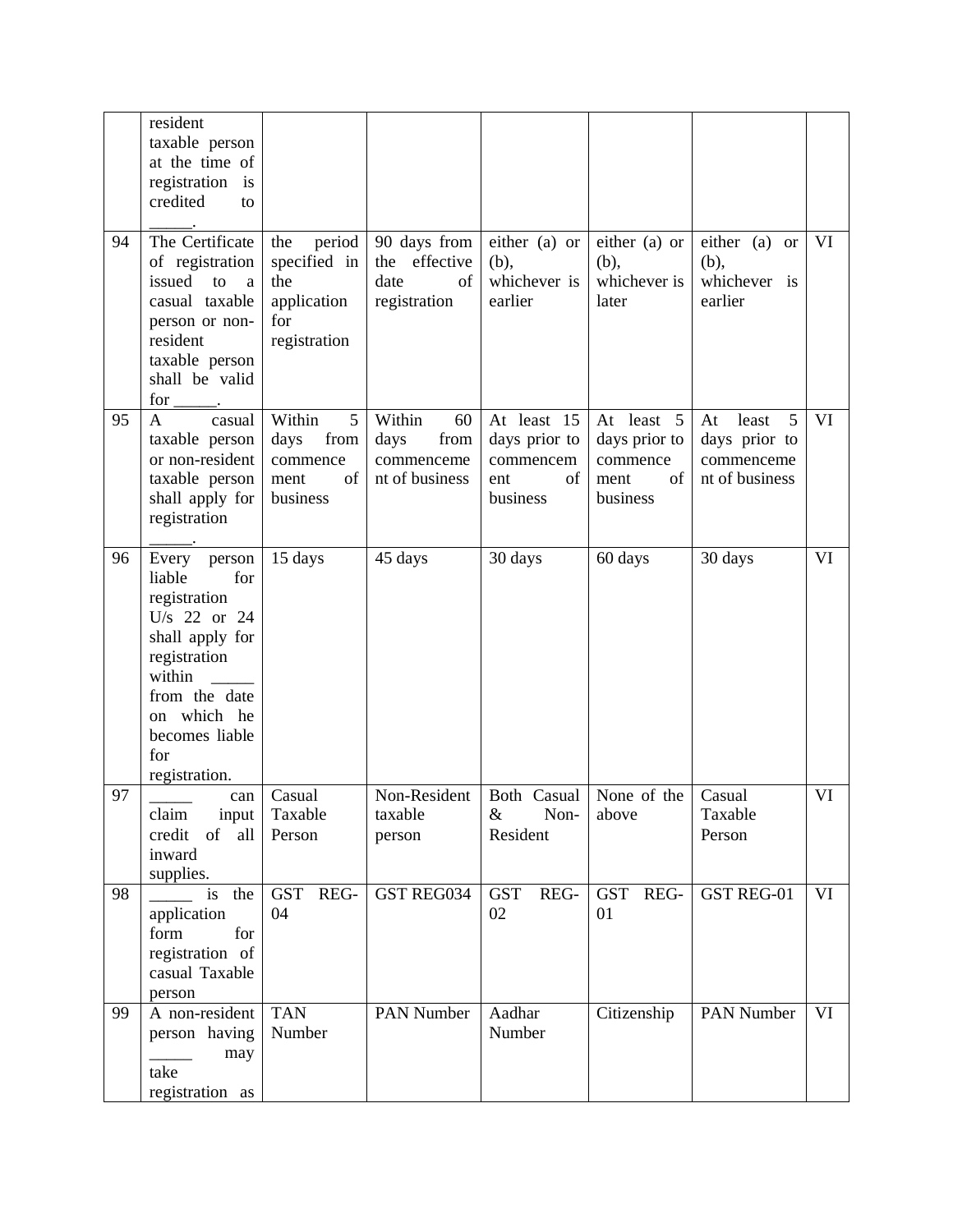|                      | casual<br>a<br>taxable person.                                                                                              |              |              |                                 |                                    |                                                  |     |
|----------------------|-----------------------------------------------------------------------------------------------------------------------------|--------------|--------------|---------------------------------|------------------------------------|--------------------------------------------------|-----|
| 10<br>$\overline{0}$ | A person is<br>liable to<br>be<br>registered<br><b>GST</b><br>under<br>LAW<br>where<br>his aggregate<br>turnover<br>exceeds | Rs. 40 lakhs | Rs. 20 Lakhs | the<br>(b)<br>as<br>case may be | Either (a) or $\vert$ Rs. 15 lakhs | Either (a) or<br>(b)<br>the<br>as<br>case may be | -VI |

| <b>EXAMINATION CODE: 2C00136</b><br><b>SUBJECT: FINANCIAL</b> | <b>SAMPLE QUESTION:</b> |
|---------------------------------------------------------------|-------------------------|
|                                                               |                         |
|                                                               |                         |
|                                                               | <b>ACCOUNTING</b>       |

 $\blacksquare$  **CLASS: TYBCOM EXAMINATION CODE:** 2CODE: **PAPER CODE: C 83001**

**MULTIPLE CHOICE QUESTIONS**

| <b>Sr</b>      | <b>QUESTIONS</b>                                                                                  | <b>OPTION 1</b>   | <b>OPTION 2</b>           | <b>OPTION 3</b>       | <b>OPTION 4</b> | <b>CORRECT</b>    | <b>UNIT</b>  |
|----------------|---------------------------------------------------------------------------------------------------|-------------------|---------------------------|-----------------------|-----------------|-------------------|--------------|
| No.            |                                                                                                   |                   |                           |                       |                 | <b>OPTION</b>     | NO           |
| $\mathbf{1}$   | Amalgamation<br>of companies is<br>governed by                                                    | $AS-13$           | $AS-14$                   | $AS-9$                | $AS-11$         | $AS-14$           | 1            |
| $\overline{2}$ | The scheme of<br>amalgamation<br>can involve<br>companies                                         | none              | two                       | one                   | three           | two and three     | $\mathbf{1}$ |
| $\overline{3}$ | The<br>amalgamation<br>requires<br>approval of                                                    | <b>High Court</b> | Registrar of<br>Companies | Central<br>Government | Directors       | <b>High Court</b> | $\mathbf{1}$ |
| $\overline{4}$ | Approval by<br>a a<br>shareholders is<br>necessary for<br>treatment as in<br>nature of<br>merger. | 51%               | 75%                       | 90%                   | 80%             | 90%               | $\mathbf{1}$ |
| 5              | Approval by<br>$%$ of<br>shareholders is<br>required for<br>implementation<br>of the scheme       | 51%               | 75%                       | 80%                   | 90%             | 80%               | $\mathbf{1}$ |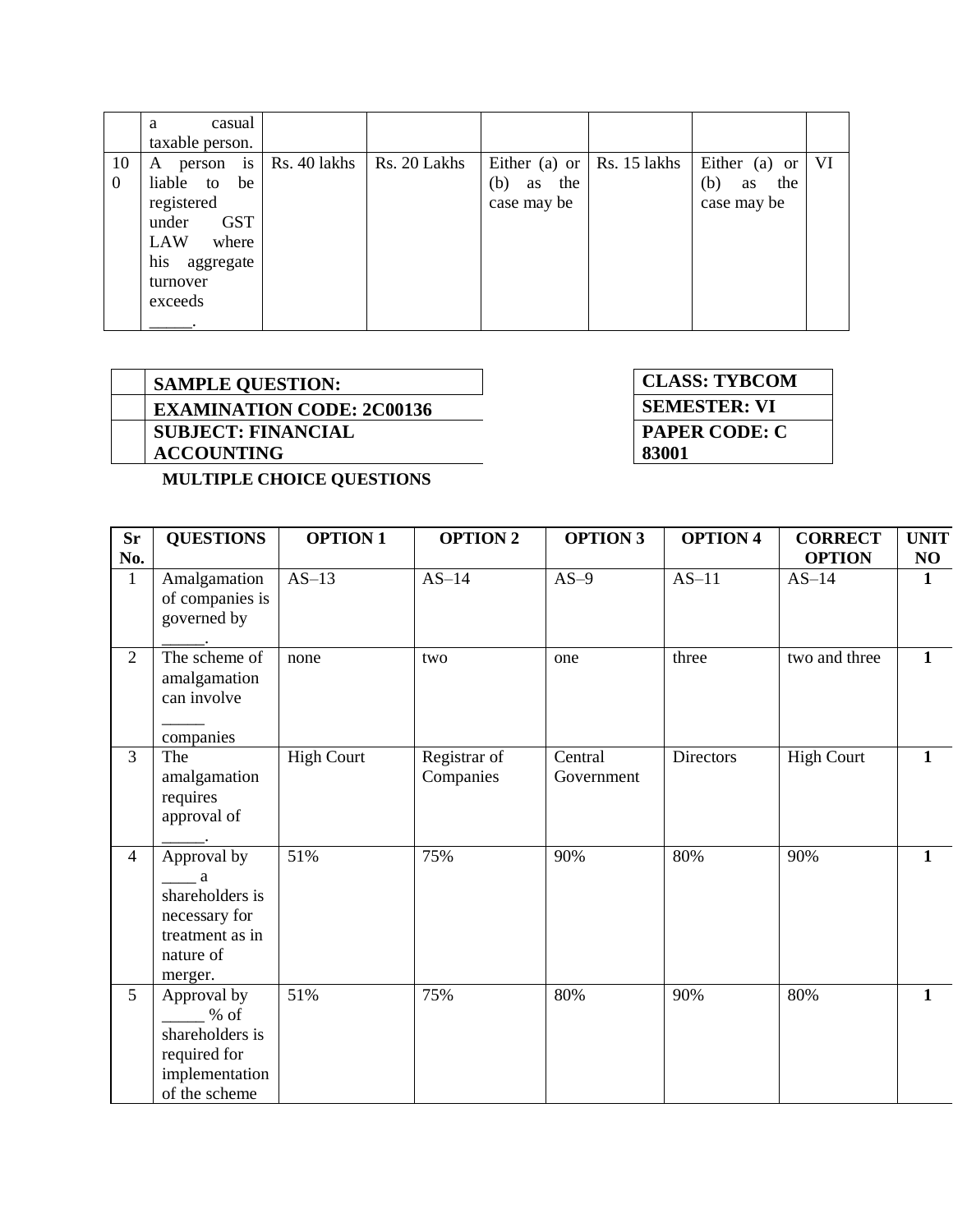|                | of                                                                                                         |                                      |                               |                      |                           |                                  |              |
|----------------|------------------------------------------------------------------------------------------------------------|--------------------------------------|-------------------------------|----------------------|---------------------------|----------------------------------|--------------|
|                | amalgamation.                                                                                              |                                      |                               |                      |                           |                                  |              |
| 6              | In case of<br>purchase<br>method,<br>transferee<br>company<br>should record<br>assets at                   | book value                           | cost                          | market value         | agreed value              | agreed value                     | 1            |
| $\overline{7}$ | In case of<br>pooling of<br>interest<br>method,<br>transferee<br>company<br>should record<br>assets at     | cost                                 | market value                  | agreed value         | book value                | book value                       | 1            |
| 8              | Amalgamation<br>Adjustment<br>Reserve<br>Account is<br>required in<br>respect of                           | general reserve                      | statutory reserve             | security<br>premium  | capital<br>reserve        | statutory<br>reserve             | $\mathbf{1}$ |
| 9              | The excess of<br>net asset value<br>over<br>consideration is                                               | capital reserve                      | security<br>premium           | profit or loss       | goodwill                  | capital reserve                  | 1            |
| 10             | AS-14 covers<br>amalgamation<br>of                                                                         | companies                            | firms                         | firms and<br>company | Directors and<br>Partners | companies                        | 1            |
| 11             | On<br>amalgamation,<br>the transferer<br>company<br>transfer its<br>assets to<br>Realisation<br>Account at | agreed value                         | book value                    | market value         | original cost             | book value                       | 1            |
| 12             | Purchase<br>consideration<br>as per AS-14 is<br>the amount<br>payable to                                   | shareholders and<br>debentureholders | shareholders<br>and creditors | shareholders         | none of the<br>above      | shareholders                     | 1            |
| 13             | For accounting<br>mergers, the<br>method                                                                   | Pooling of<br><b>Interest Method</b> | <b>Equity Method</b>          | Purchase<br>Method   | none of the<br>above      | Pooling of<br>Interest<br>Method | 1            |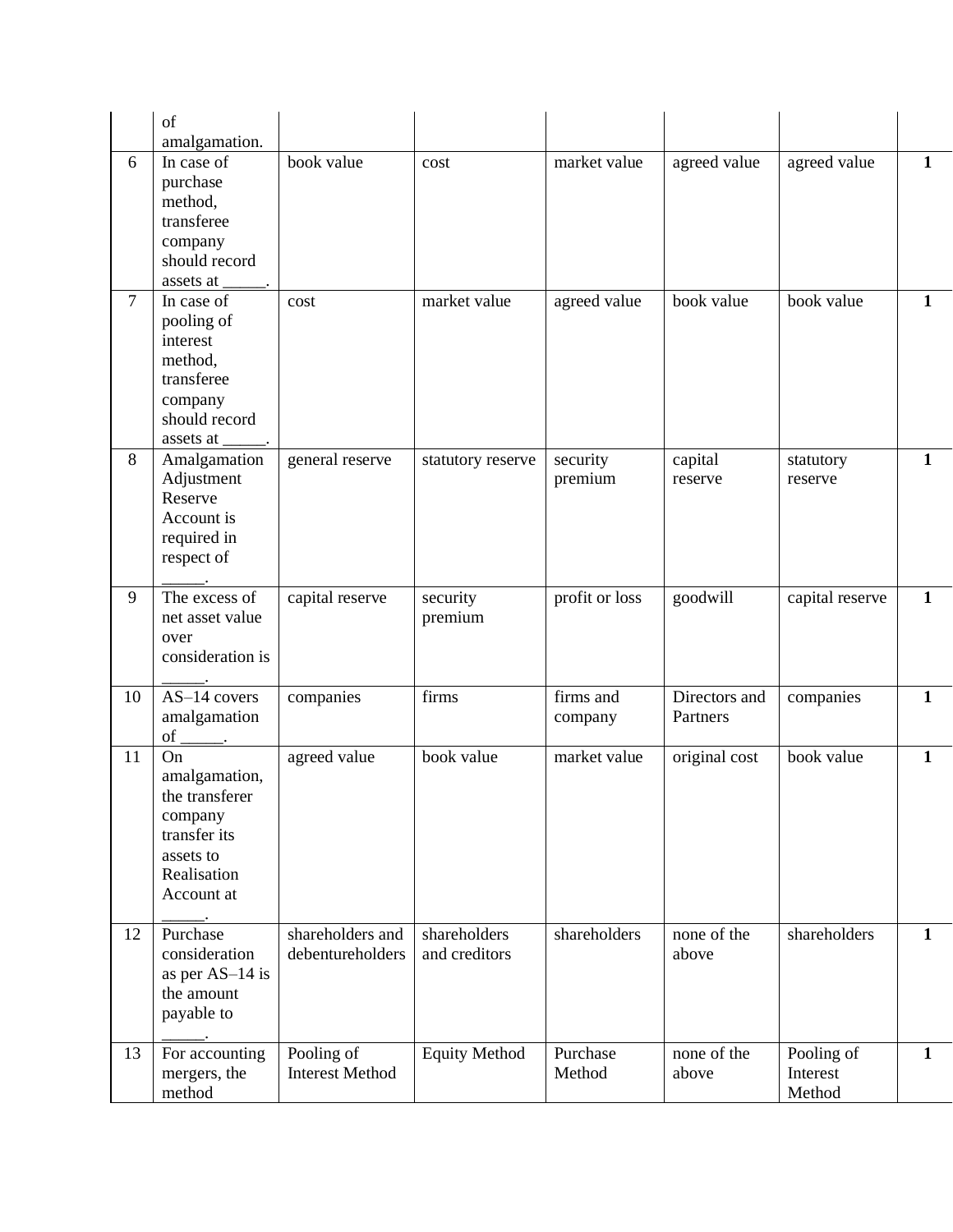|    | followed is                                                                                                                         |                                   |                                       |                                       |                            |                                   |              |
|----|-------------------------------------------------------------------------------------------------------------------------------------|-----------------------------------|---------------------------------------|---------------------------------------|----------------------------|-----------------------------------|--------------|
| 14 | <b>Under Pooling</b><br>of Interest<br>Method, the<br>difference<br>between<br>purchase<br>consideration<br>and share<br>capital of | <b>General Reserve</b><br>Account | Goodwill<br>Account                   | Amalgamation<br>Adjustment<br>Account | none of the<br>above       | General<br>Reserve<br>Account     | $\mathbf{1}$ |
| 15 | Pooling of<br>Interest is a<br>method of                                                                                            | providing<br>depreciation         | valuation of<br>inventory             | accounting for<br>amalgamation        | none of the<br>above       | accounting for<br>amalgamation    | $\mathbf{1}$ |
| 16 | <b>Under Purchase</b><br>Method, any<br>excess of<br>purchase<br>consideration<br>over net assets<br>acquired should<br>be          | goodwill                          | capital reserve                       | Profit & Loss<br>Account              | none of the<br>above       | goodwill                          | $\mathbf{1}$ |
| 17 | Profit on<br>Realisation<br>Account is<br>transferred by<br>transferor<br>company to                                                | Equity<br>Shareholders<br>Account | Preference<br>Shareholders<br>Account | Profit & Loss<br>Account              | none of the<br>above       | Equity<br>Shareholders<br>Account | $\mathbf{1}$ |
| 18 | The asset,<br>which is not<br>taken under<br>Net Asset<br>Method of<br>calculation of<br>purchase<br>consideration,<br>is           | discount on<br>issue of shares    | loose tools                           | furniture                             | bills<br>receivable        | discount on<br>issue of shares    | $\mathbf{1}$ |
| 19 | Companies<br>may combine<br>by<br>$\overline{\phantom{a}}$                                                                          | Amalgamation                      | Absorption                            | External<br>reconstruction            | Any of the<br>above        | Any of the<br>above               | $\mathbf{1}$ |
| 20 | If Vijay Ltd.<br>and Vishakha<br>Ltd. are taken<br>over by Swati<br>Ltd. a new<br>company it is<br>called                           | Absorption                        | External<br>reconstruction            | Amalgamation                          | Internal<br>reconstruction | Amalgamation                      | $\mathbf{1}$ |
| 21 | Conversion of                                                                                                                       | 9                                 | 13                                    | 11                                    | 14                         | 11                                | $\mathbf{1}$ |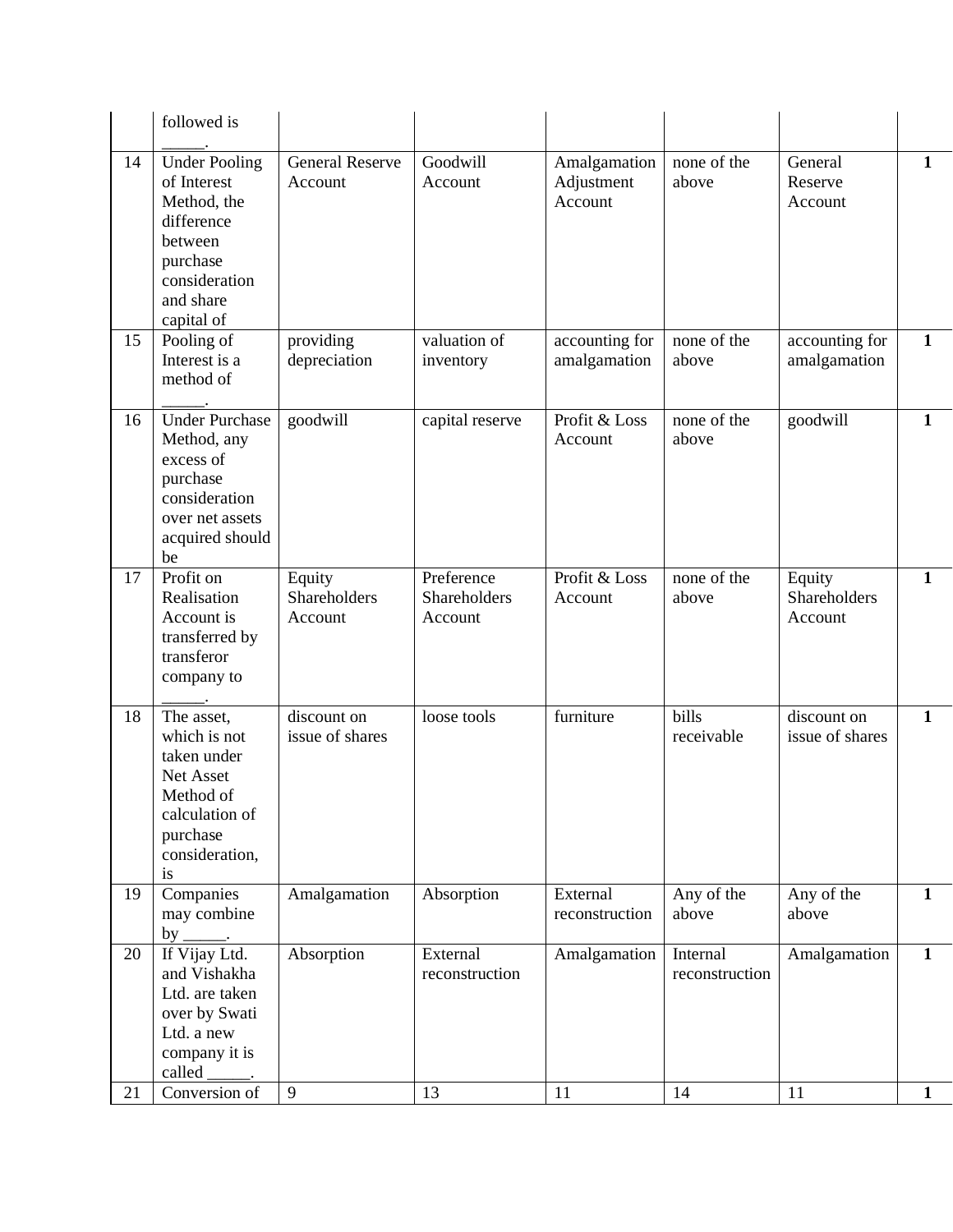|    | currency is<br>covered in AS                                                                                                 |                                    |                                        |                                          |                                    |                                        |                  |
|----|------------------------------------------------------------------------------------------------------------------------------|------------------------------------|----------------------------------------|------------------------------------------|------------------------------------|----------------------------------------|------------------|
| 22 | The exchange<br>difference on<br>settlement of<br>liability<br>specially for<br>purchase of<br>fixed asset is<br>transferred | asset                              | exchange<br>difference                 | depreciation                             | profit & loss                      | asset                                  | $\overline{2}$   |
| 23 | The balance in<br>receivable as<br>on the date of<br><b>Balance Sheet</b><br>is converted at<br>rate                         | on the date of<br>sale goods       | on the date of<br><b>Balance Sheet</b> | on the date of<br>subsequent<br>recovery | on the date of<br>first recovery   | on the date of<br><b>Balance Sheet</b> | $\mathbf{2}$     |
| 24 | The amount<br>payable for<br>purchase on the<br>date of Balance<br>Sheet is<br>converted at                                  | on date of<br>purchase             | on date first<br>payment               | on date of<br>subsequent<br>payment      | on date of<br><b>Balance Sheet</b> | on date of<br>purchase                 | $\overline{2}$   |
| 25 | The<br>depreciation on<br>fixed assets is<br>converted at                                                                    | on date of<br><b>Balance Sheet</b> | average during<br>year                 | date of<br>purchase                      | reopening<br>date of year          | date of<br>purchase                    | $\mathbf{2}$     |
|    | rate<br>$\overline{\phantom{a}}$                                                                                             |                                    |                                        |                                          |                                    |                                        |                  |
| 26 | The interest of<br>loan is<br>converted at<br>rate on the date                                                               | of loan<br>borrowed                | of accrual of<br>interest              | of payment                               | of Balance<br>Sheet                | of accrual of<br>interest              | 2                |
| 27 | The interest<br>accrued on loan<br>as on date of<br><b>Balance Sheet</b><br>is converted at<br>rate on date of               | of payment                         | of Balance<br><b>Sheet</b>             | of loan<br>borrowed                      | average of (b)<br>and $(c)$        | of Balance<br>Sheet                    | $\boldsymbol{2}$ |
| 28 | The balance in<br>exchange<br>difference on<br>transaction of<br>export sale is<br>transferred to                            | <b>Sales Account</b>               | Debtors<br>Account                     | Profit & Loss<br>Account                 | Trading<br>Account                 | Profit & Loss<br>Account               | $\overline{2}$   |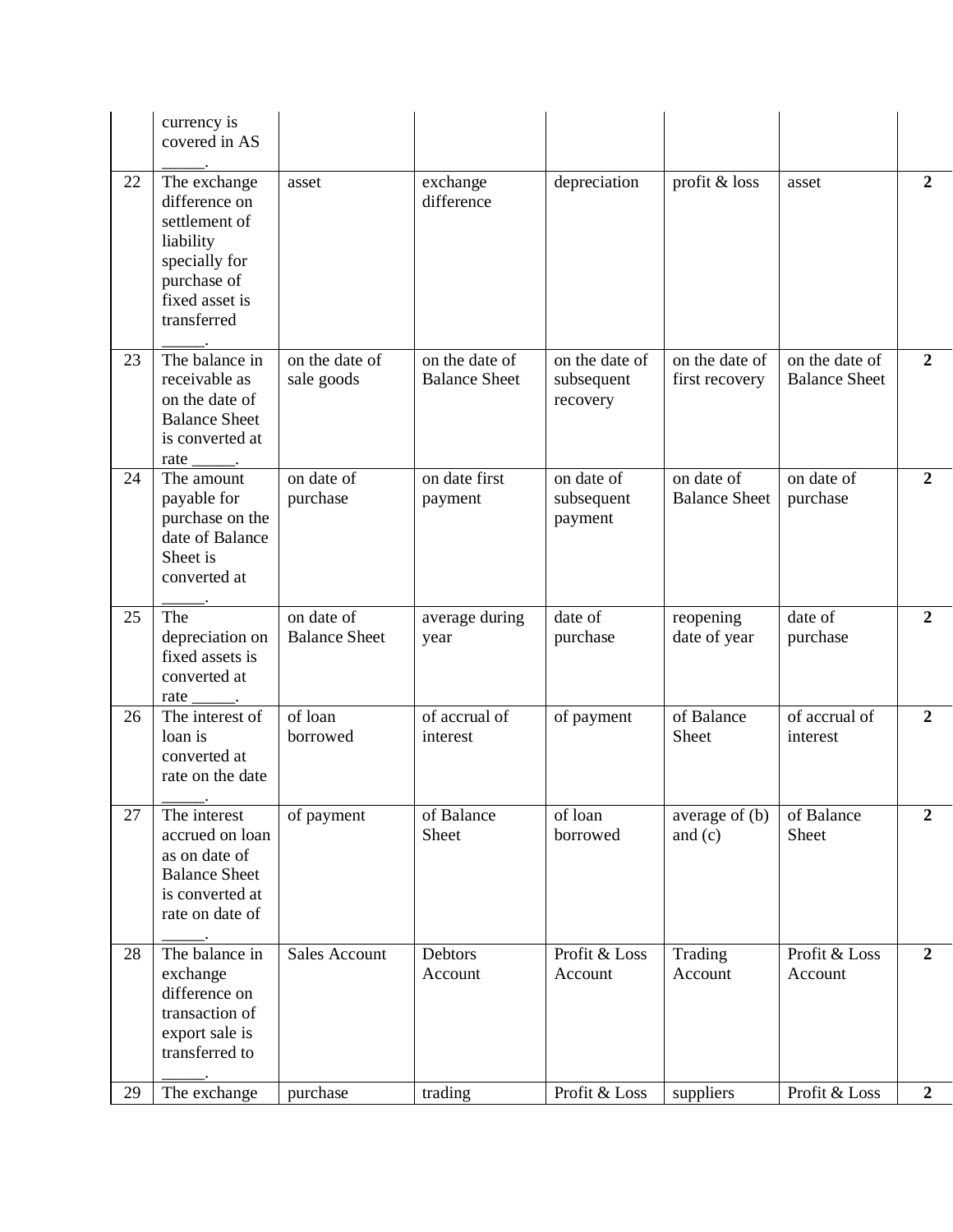|    | difference<br>arising due to<br>import of raw<br>material is<br>transferred to                       |                                                 |                                                  | Account                                           |                                                    | Account                                 |                |
|----|------------------------------------------------------------------------------------------------------|-------------------------------------------------|--------------------------------------------------|---------------------------------------------------|----------------------------------------------------|-----------------------------------------|----------------|
| 30 | The currency<br>of the<br>enterprise<br>preparing<br>account is<br>called                            | foreign currency                                | home currency                                    | reporting<br>currency                             | own currency                                       | reporting<br>currency                   | $\overline{2}$ |
| 31 | Following is<br>not a monetary<br>item:                                                              | <b>Bills Receivable</b>                         | Cash                                             | Inventory                                         | <b>Bills Payable</b>                               | Inventory                               | $\overline{2}$ |
| 32 | An exchange<br>rate on the date<br>of Balance<br>Sheet is known<br>$\frac{as \_\_\_\_\_}{\_\_\_\_}.$ | average rate                                    | closing rate                                     | non-monetary<br>rate                              | monetary rate                                      | closing rate                            | $\overline{2}$ |
| 33 | Non-monetary<br>items are<br>valued at                                                               | market price                                    | current price                                    | historical cost                                   | fluctuating<br>price                               | historical cost                         | $\overline{2}$ |
| 34 | Reporting<br>currency is the<br>currency used<br>$\text{in}$ _______.                                | settling financial<br>transactions              | presenting<br>financial<br>statements            | recording<br>financial<br>transactions            | none of the<br>above                               | presenting<br>financial<br>statements   | $\overline{2}$ |
| 35 | Foreign<br>currency is a<br>currency                                                                 | used in<br>recording<br>foreign<br>transactions | in presenting<br>foreign financial<br>statements | other than the<br>reporting<br>currency           | none of the<br>above                               | other than the<br>reporting<br>currency | $\overline{2}$ |
| 36 | Average rate is<br>the rate $\_\_\_\_\$ .                                                            | on the Balance<br>sheet date                    | is the mean of<br>the exchange<br>rates          | is the<br>proportion<br>between two<br>currencies | is rate at<br>which asset<br>could be<br>exchanged | is the mean of<br>the exchange<br>rates | $\overline{2}$ |
| 37 | Exchange rate<br>is the $\_\_\_\_\$ .                                                                | rate at the<br><b>Balance</b> sheet<br>date     | mean of the<br>exchange rates                    | proportion<br>between two<br>currencies           | rate at which<br>asset is<br>exchanged             | proportion<br>between two<br>currencies | $\overline{2}$ |
| 38 | Following is<br>not an example<br>of a monetary<br>item._______.                                     | cash                                            | payable                                          | receivables                                       | fixed assets                                       | fixed assets                            | $\overline{2}$ |
| 39 | Following is an<br>example of a<br>non-monetary<br>$item \_\_$ .                                     | Debtors                                         | Creditors                                        | Bank A/c                                          | <b>Stock</b>                                       | <b>Stock</b>                            | $\overline{2}$ |
| 40 | The mean of<br>the exchange<br>rates in force                                                        | Average rate                                    | Closing rate                                     | Reporting rate                                    | none of the<br>above                               | Average rate                            | $\overline{2}$ |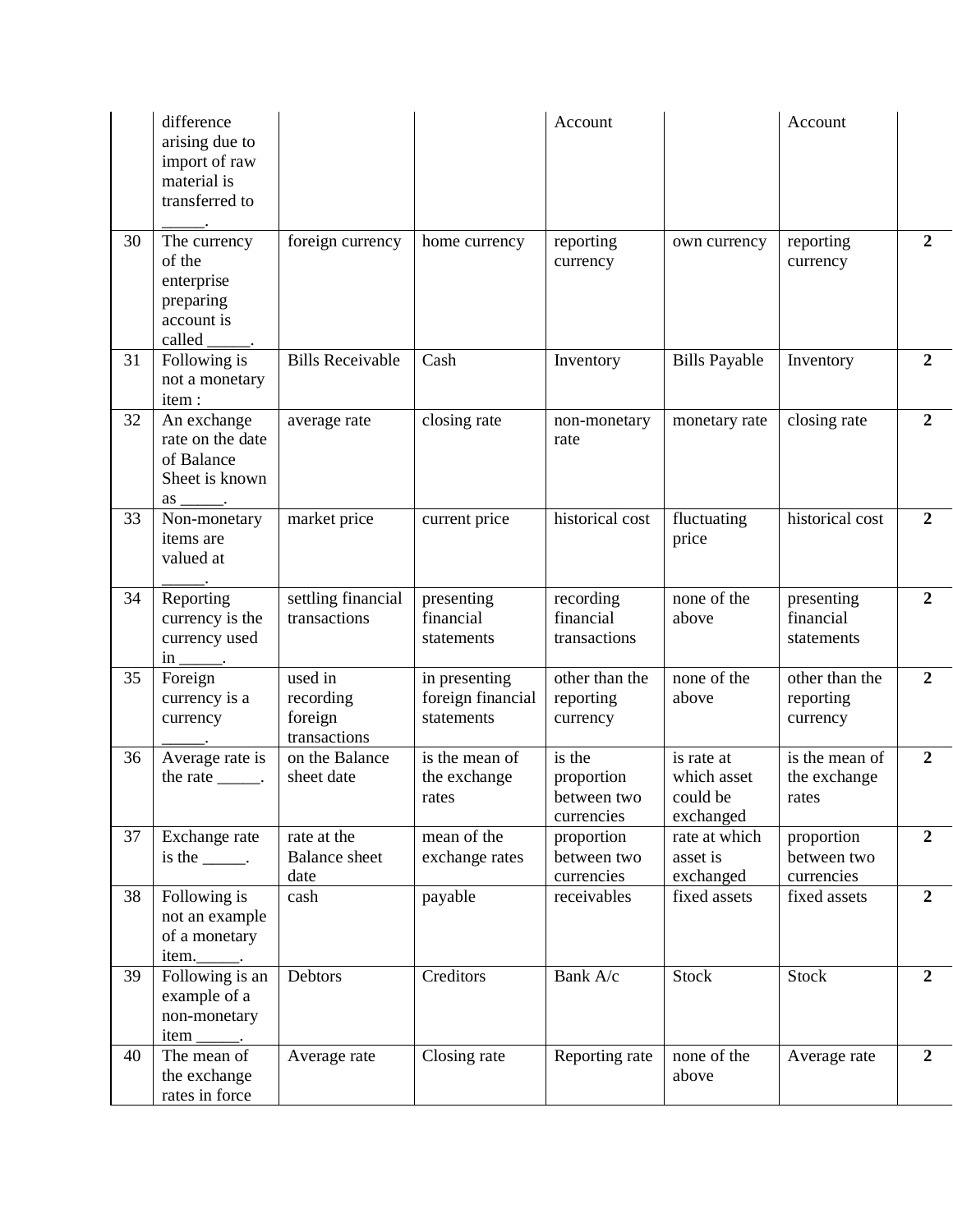|    | during a period<br>is known as                                                                                            |                           |                         |                               |                      |                           |                |
|----|---------------------------------------------------------------------------------------------------------------------------|---------------------------|-------------------------|-------------------------------|----------------------|---------------------------|----------------|
| 41 | Equity<br>shareholders<br>are                                                                                             | Priority claimant         | Second claimant         | Last claimant                 | No claimant          | Last claimant             | 3 <sup>1</sup> |
| 42 | Voluntary<br>transfer is<br>made by the<br>company<br>within                                                              | One year                  | Two years               | Three years                   | Five years           | One year                  | 3 <sup>1</sup> |
| 43 | Liquidator's<br>statement is<br>prepared under<br>section                                                                 | 143                       | 153                     | 156                           | 173                  | 156                       | 3 <sup>1</sup> |
| 44 | In the case of<br>compulsory<br>winding up,<br>official<br>liquidator is<br>appointed by                                  | The Central<br>Government | The State<br>Government | The Registrar<br>of Companies | The High<br>Court    | The Central<br>Government | 3 <sup>1</sup> |
| 45 | Liquidator is<br>appointed by<br>in its<br>meeting.                                                                       | Wages, Salaries           | Company,<br>General     | Compulsory,<br>Voluntary      | None of the<br>above | Company,<br>General       | $3^{\circ}$    |
| 46 | The Statement<br>of Affairs is<br>required to be<br>submitted to<br>the $\_\_$<br>in case<br>of compulsory<br>winding up. | Preference<br>creditors   | Official<br>Liquidator  | Summary of<br>Cash book       | None of the<br>above | Official<br>Liquidator    | 3 <sup>1</sup> |
| 47 | Deficiency or<br>surplus A/c is<br>given in list                                                                          | B                         | H                       | $\mathbf C$                   | None of the<br>above | H                         | 3              |
| 48 | Deficiency or<br>surplus A/c is<br>prepared as per<br>list                                                                | $\boldsymbol{\mathrm{H}}$ | $\, {\bf B}$            | $\mathcal{C}$                 | ${\bf E}$            | H                         | $\mathbf{3}$   |
| 49 | Preferential<br>creditors are<br>included in list                                                                         | List C                    | List B                  | List D                        | List E               | List C                    | $\mathbf{3}$   |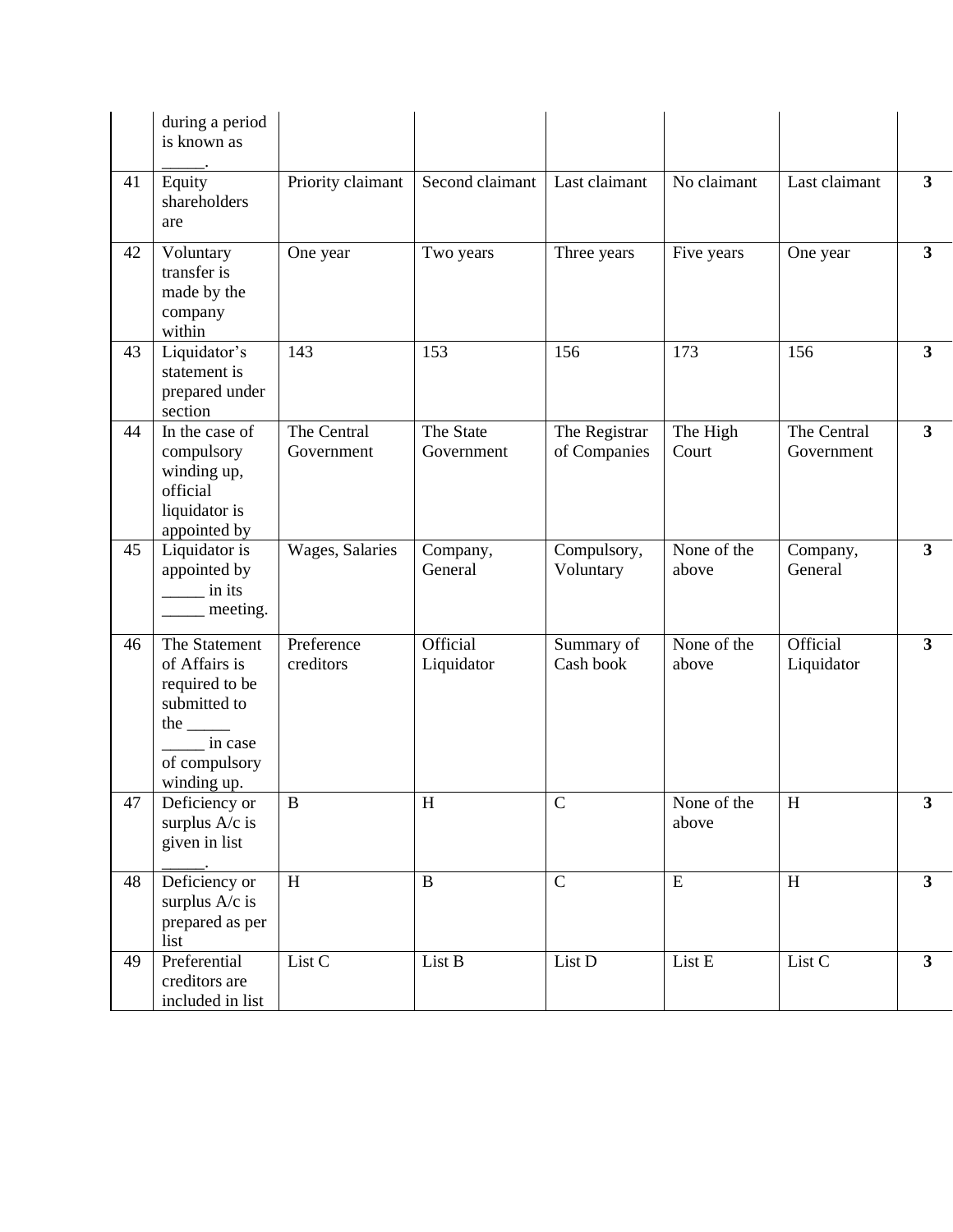| 50 | A liquidator is<br>entitled to<br>receive<br>remuneration<br>@ 2% of the<br>assets realized<br>3% of<br>Preference<br>Creditors and<br>3% of the<br>amount<br>distributed<br>among the<br>unsecured<br>creditors.Assets<br>realized Rs<br>25,00,000<br>against which<br>payment was<br>made as<br>follows:<br>Liquidation<br>expenses<br>Rs.25,000<br>Preferential<br>Creditors Rs.<br>75,000<br>Secured<br>Creditors<br>Rs.10,00,000 | Rs. 90,000   | Rs.91,505    | Rs.95,000   | Rs. 1,03,000 | Rs.91,505    | $\mathbf{3}$ |
|----|---------------------------------------------------------------------------------------------------------------------------------------------------------------------------------------------------------------------------------------------------------------------------------------------------------------------------------------------------------------------------------------------------------------------------------------|--------------|--------------|-------------|--------------|--------------|--------------|
| 51 | A liquidator is<br>entitled to<br>receive<br>remuneration at<br>2% on the<br>assets realized,<br>3% on the<br>amount<br>distributed to<br>Preferential<br>Creditors and<br>3% on the<br>payment made<br>to Unsecured<br>Creditors. The<br>assets were<br>realized for<br>45,00,000<br>against which<br>payment was<br>made as                                                                                                         | Rs. 1,30,000 | Rs. 1,45,000 | Rs.1,38,750 | Rs. 1,25,000 | Rs. 1,38,750 | $\mathbf{3}$ |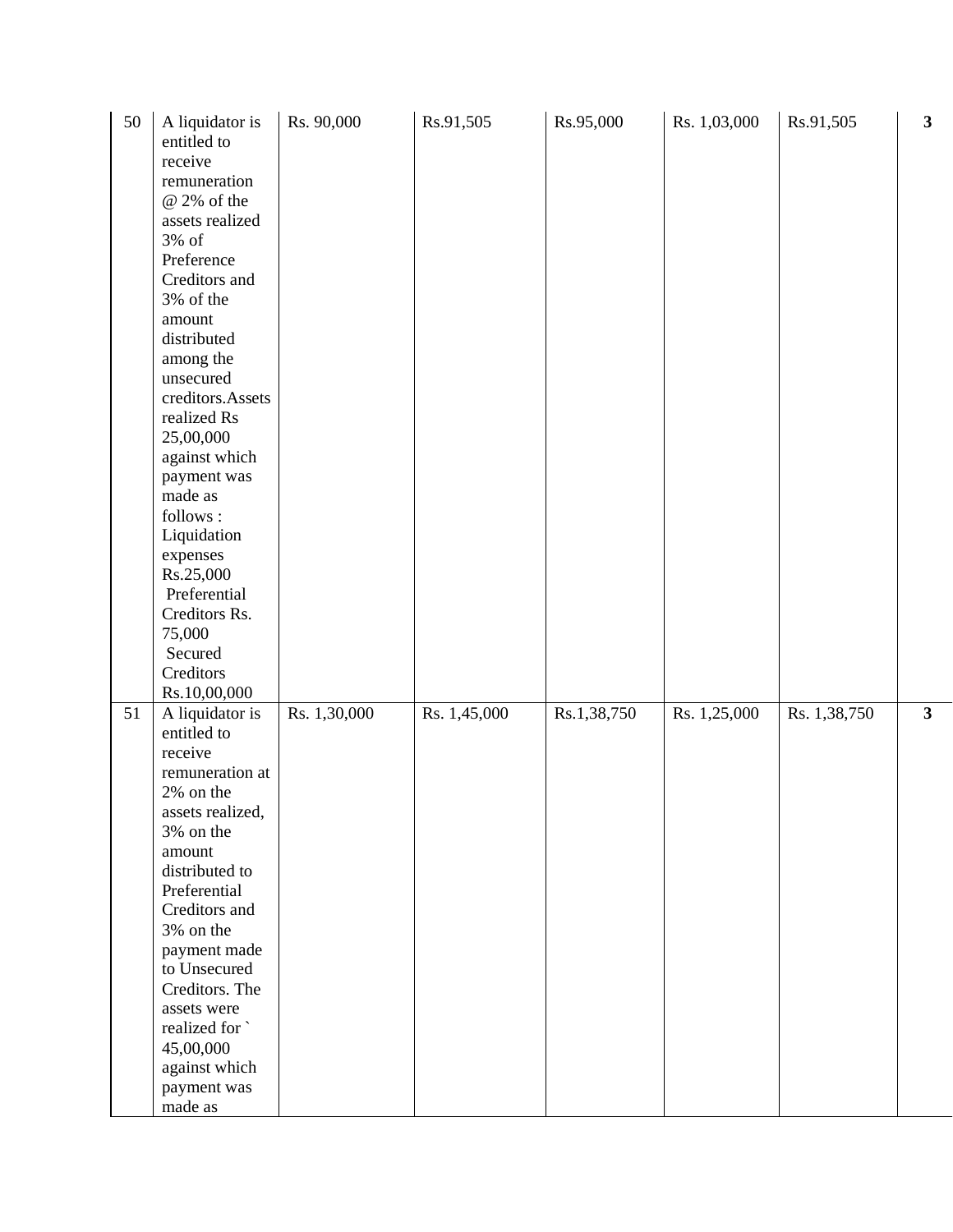|    | follows:<br>Liquidation<br>Expenses<br>Rs.50,000<br>Secured<br><b>Creditors Rs</b><br>15,00,000<br>Preferential<br>Creditors Rs.<br>1,25,000<br>The amount<br>due to<br>Unsecured<br>Creditors was<br>Rs.15,00,000.                                                                                                                                                                                                                                                                                                                                          |            |           |          |           |           |   |
|----|--------------------------------------------------------------------------------------------------------------------------------------------------------------------------------------------------------------------------------------------------------------------------------------------------------------------------------------------------------------------------------------------------------------------------------------------------------------------------------------------------------------------------------------------------------------|------------|-----------|----------|-----------|-----------|---|
| 52 | Company went<br>into liquidation<br>whose creditors<br>are Rs.36,000<br>including<br>Rs.6,000 on<br>account of<br>wages of 15<br>men at Rs.100<br>per month for 4<br>months<br>immediately<br>before the date<br>of winding up;<br>Rs. 9,000 being<br>the salaries of 5<br>employees at<br>Rs.300 per<br>month for the<br>previous 6<br>months. Rent<br>for godown for<br>the last six<br>months<br>amounting to<br>Rs. 3,000;<br>Income-tax<br>deducted out of<br>salaries of<br>employees<br>Rs.1,000 and<br>Directors fee<br>Rs.500; in<br>addition it is | Rs. 12,500 | Rs.10,000 | Rs.7,500 | Rs. 5,000 | Rs.12,500 | 3 |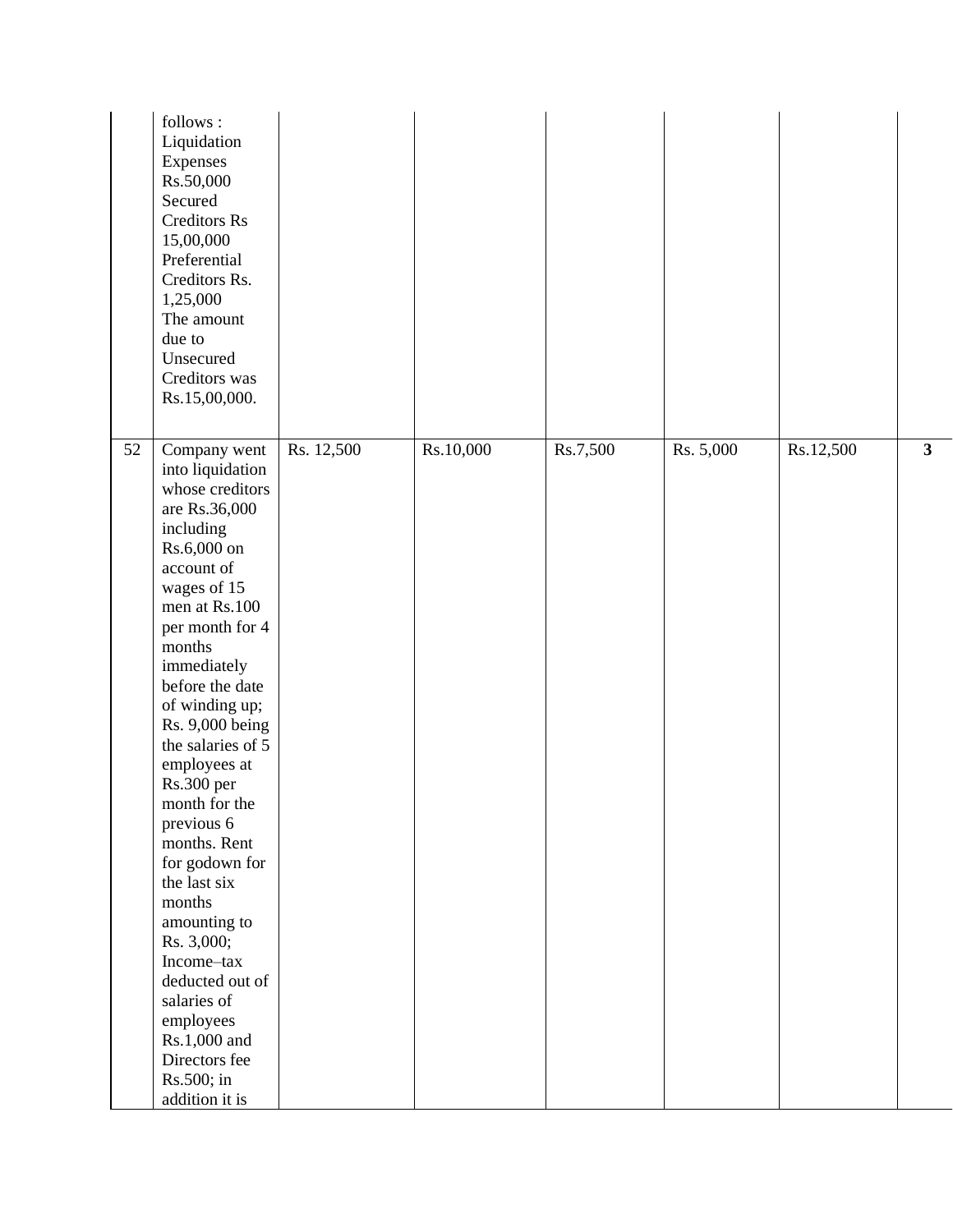|    | estimated that<br>the company<br>would have to<br>pay Rs.5,000 as<br>compensation<br>to an employee<br>for injuries<br>suffered by<br>him, which was<br>contingent<br>liability not<br>accepted by the<br>company and<br>not included in<br>above said<br>creditors<br>figure.                                                                                                                                                                |           |           |           |                     |           |   |
|----|-----------------------------------------------------------------------------------------------------------------------------------------------------------------------------------------------------------------------------------------------------------------------------------------------------------------------------------------------------------------------------------------------------------------------------------------------|-----------|-----------|-----------|---------------------|-----------|---|
| 53 | A Liquidator is<br>entitled to<br>receive<br>remuneration at<br>2% on the<br>Assets realized,<br>3% on the<br>amount<br>distributed to<br>Preferential<br>Creditors and<br>3% on the<br>payment made<br>to Unsecured<br>Creditors. The<br>assets were<br>realized for<br>Rs.25,00,000<br>against which<br>payment was<br>made as<br>follows<br>:Liquidation<br>Expenses<br>Rs.25,000<br>Secured<br>Creditors Rs.<br>10,00,000<br>Preferential | Rs.91,505 | Rs.52,250 | Rs.39,255 | $\hat{}$ Rs. 45,750 | Rs.91,505 | 3 |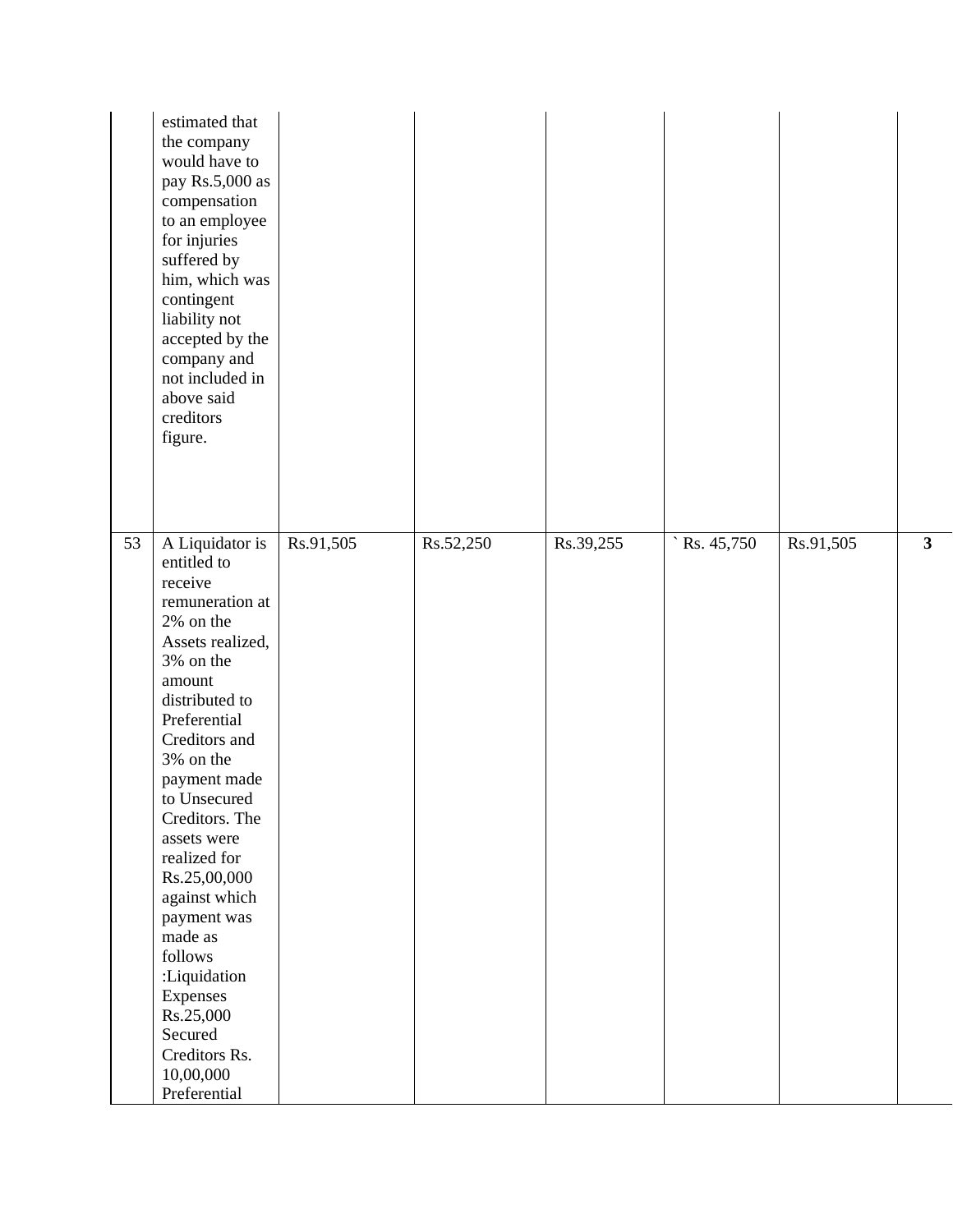|    | Creditors<br>Rs.75,000                                                                                                                 |                                       |                                                   |                                                                         |                       |                          |                |
|----|----------------------------------------------------------------------------------------------------------------------------------------|---------------------------------------|---------------------------------------------------|-------------------------------------------------------------------------|-----------------------|--------------------------|----------------|
| 54 | A contributory<br>is a                                                                                                                 | Shareholder                           | Debentureholder                                   | Secured<br>creditor                                                     | Unsecured<br>creditor | Shareholder              | 3 <sup>1</sup> |
| 55 | The Statement<br>of Affairs is<br>required to be<br>submitted to<br>the $\_\_$<br>in case<br>of compulsory<br>winding up.              | Preference<br>creditors               | Official<br>Liquidator                            | Summary of<br>Cash book                                                 | None of the<br>above  | Official<br>Liquidator   | $\mathbf{3}$   |
| 56 | A company<br>may be wound<br>up by NCLT<br>when                                                                                        | special<br>resolution is<br>passed    | The company<br>acted against<br>National interest | Affairs of the<br>company are<br>conducted in a<br>fraudulent<br>manner | All of the<br>above   | All of the<br>above      | 3 <sup>1</sup> |
| 57 | Petition of<br>winding up can<br>be filed by                                                                                           | Contributory                          | ROC                                               | Company                                                                 | All of the<br>above   | All of the<br>above      | 3 <sup>1</sup> |
| 58 | Central<br>Government<br>can present a<br>petition to<br>NCLT for<br>winding of the<br>company if the<br>company has<br>acted against. | Sovereignty and<br>Integrity of India | Security                                          | Public order                                                            | All of the<br>above   | All of the<br>above      | 3 <sup>1</sup> |
| 59 | There are two<br>types of<br>winding up viz.                                                                                           | Compulsory,<br>Voluntary              | Wages, Salaries                                   | Company,<br>General                                                     | None of the<br>above  | Compulsory,<br>Voluntary | 3 <sup>1</sup> |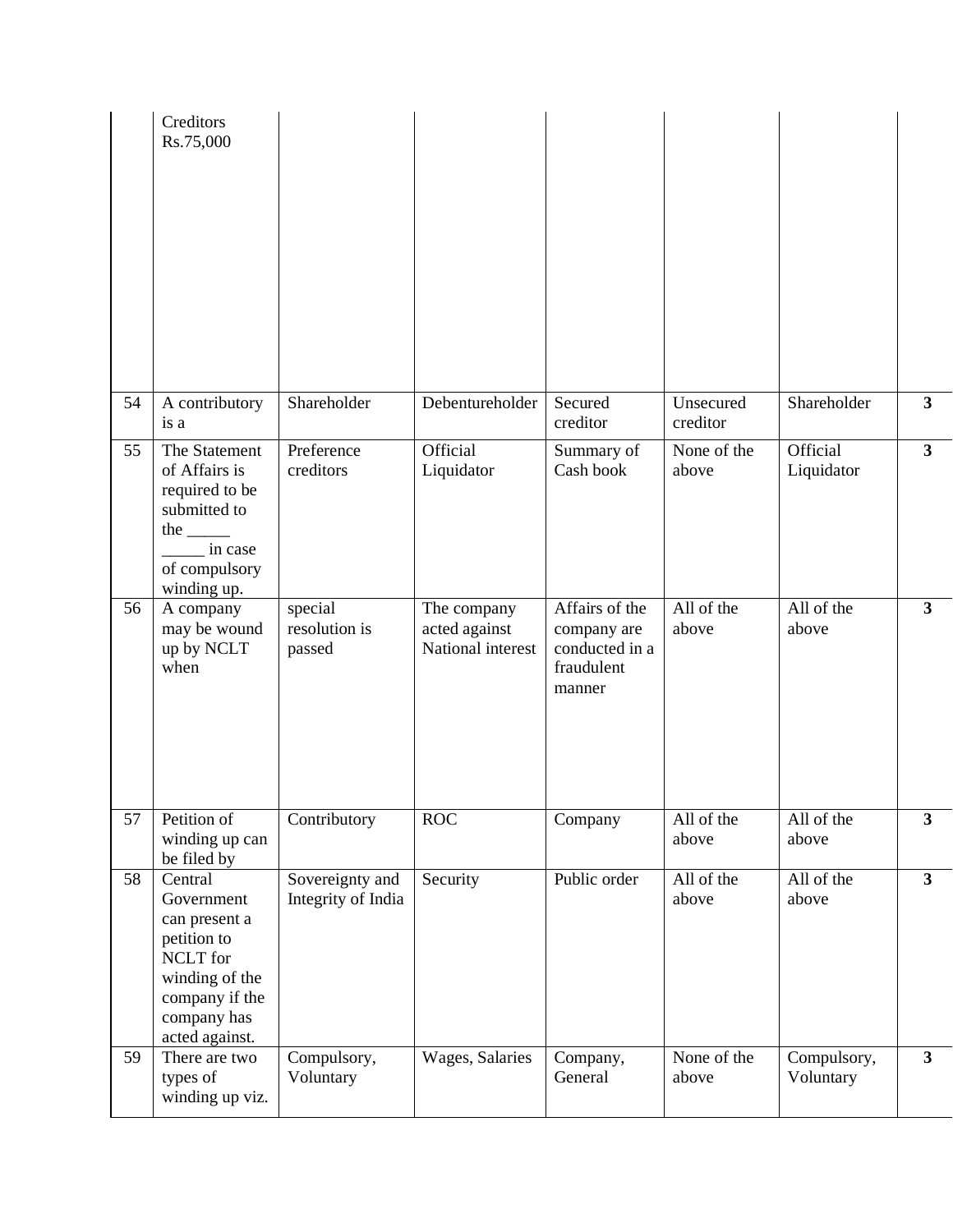|    | $(a)$ (b)                                                                                                                      |                                    |                         |                       |                         |                       |                |
|----|--------------------------------------------------------------------------------------------------------------------------------|------------------------------------|-------------------------|-----------------------|-------------------------|-----------------------|----------------|
|    |                                                                                                                                |                                    |                         |                       |                         |                       |                |
| 60 | provide for<br>compulsory<br>winding up.                                                                                       | 433 to 465                         | 430 to 465              | 433 to 462            | None of the<br>above    | 433 to 465            | $\overline{3}$ |
| 61 | Indian<br>companies Act,<br>requires<br>companies to<br>complete<br>minimum<br>subscription of<br>$\%$ .                       | 90%                                | 80%                     | 20%                   | 75%                     | 90%                   | 4              |
| 62 | Section_<br>places certain<br>restrictions<br>with reference<br>to commission<br>to be paid for<br>underwriting<br>the shares. | 26                                 | 76                      | 56                    | 66                      | 76                    | 4              |
| 63 | Commission<br>cannot exceed<br>% of the<br>issue price of<br>shares.                                                           | 2%                                 | 5%                      | 3%                    | 1%                      | 5%                    | 4              |
| 64 | Commission<br>cannot exceed<br>% of the<br>issue price of<br>debentures.                                                       | $3\frac{1}{2}$ %                   | $2\frac{1}{2}$ %        | $4\frac{1}{2}$ %      | 51/2 %                  | $2\frac{1}{2}$ %      | 4              |
| 65 | Every<br>Company<br>issuing shares<br>to public must<br>collect within<br>15 days                                              | 80% of the issue                   | 90% of the issue        | 45% of the<br>issue   | 25% of the<br>issue     | 90% of the<br>issue   | 4              |
| 66 | The time limit<br>for collection<br>of minimum<br>subscription is                                                              | 15 days                            | 21 days                 | 7 days                | 5 days                  | 15 days               | 4              |
| 67 | In case of<br>shares<br>commission<br>cannot exceed                                                                            | $\overline{3\%}$ of issue<br>price | 7.5 % of issue<br>price | 5 % of issue<br>price | 2.5 % of issue<br>price | 5 % of issue<br>price | 4              |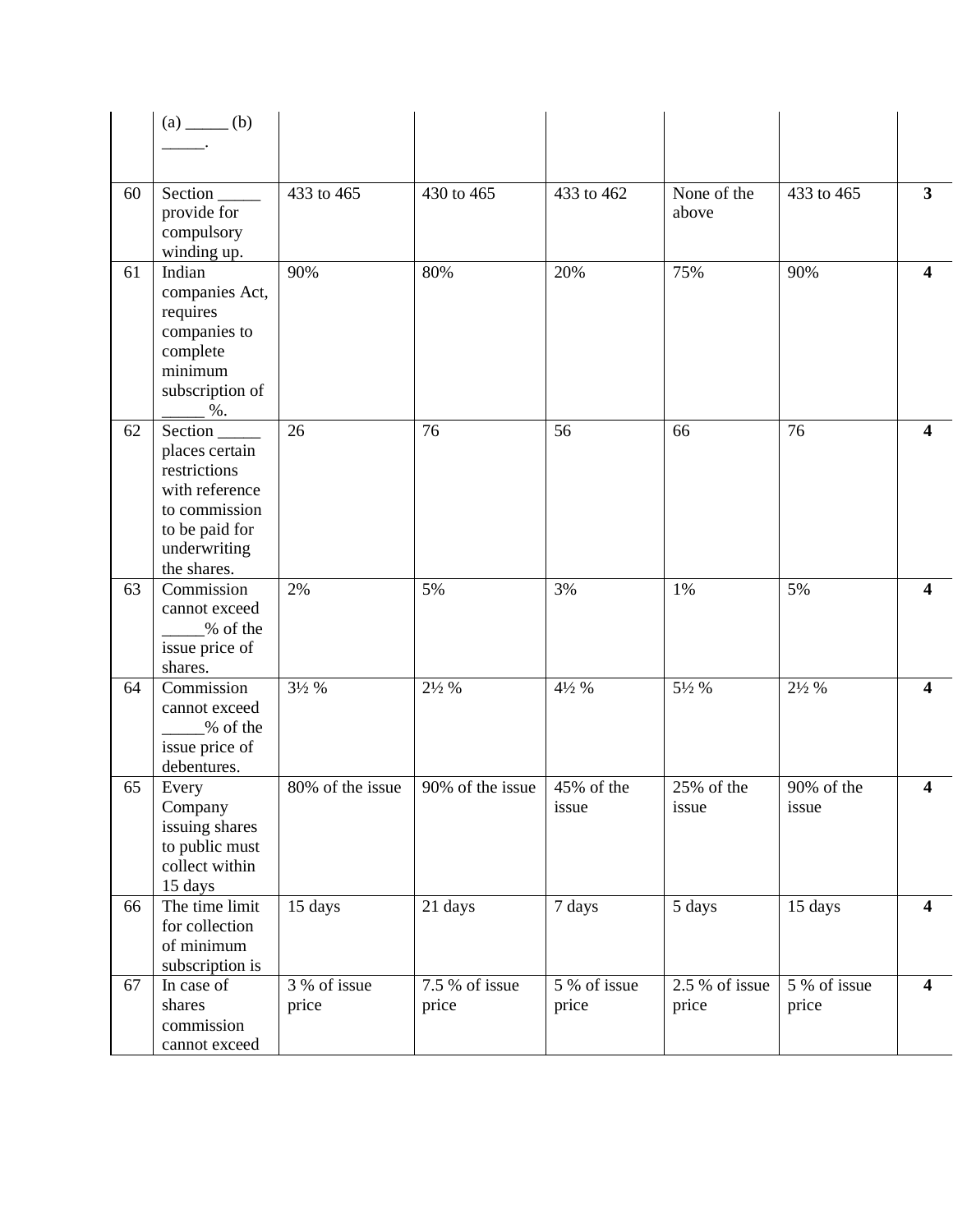| 68 | In case of<br>Debentures the<br>commission<br>cannot exceed.                                                                                                       | 2.5 % of issue<br>price                                   | 7.5 % of issue<br>price | 5 % of issue<br>price                      | 10 % of issue<br>price                   | 2.5 % of issue<br>price                                   | 4                       |
|----|--------------------------------------------------------------------------------------------------------------------------------------------------------------------|-----------------------------------------------------------|-------------------------|--------------------------------------------|------------------------------------------|-----------------------------------------------------------|-------------------------|
| 69 | Underwriting<br>commission is<br>calculated on                                                                                                                     | Issue price of<br>shares<br>underwritten                  | Net liability<br>value  | Marked<br>application<br>value             | Firm<br>underwriting<br>value            | Issue price of<br>shares<br>underwritten                  | 4                       |
| 70 | Unmarked<br>applications are                                                                                                                                       | Applications<br>bearing no<br>stamp of the<br>underwriter | Firm<br>underwriting    | Applications<br>received by<br>the company | Applications<br>issued by the<br>company | Applications<br>bearing no<br>stamp of the<br>underwriter | 4                       |
| 71 | When all the<br>shares are<br>underwritten it<br>is called                                                                                                         | Firm<br>underwriting                                      | Partial<br>underwriting | Full<br>underwriting                       | All of the<br>above                      | Full<br>underwriting                                      | $\overline{\mathbf{4}}$ |
| 72 | When some of<br>the shares are<br>underwritten it<br>is called                                                                                                     | Full<br>underwriting                                      | Partial<br>underwriting | Firm<br>underwriting                       | None of the<br>above                     | Partial<br>underwriting                                   | $\overline{\mathbf{4}}$ |
| 73 | SV Ltd. issued<br>a 10%<br>Debentures of<br>Rs.100 each at<br>20% discount.<br>The<br>underwriting<br>commission<br>will be paid on                                | Rs.100                                                    | <b>Rs.80</b>            | Rs. 120                                    | Rs.150                                   | <b>Rs.80</b>                                              | 4                       |
| 74 | SV Ltd. issued<br>shares of a face<br>value of<br>Rs.100 each at<br>par. The MV is<br>Rs. 120 cost is<br>Rs. 90. The<br>underwriting<br>commission<br>will paid on | Rs.100                                                    | Rs. 120                 | Rs. 90                                     | none                                     | Rs.100                                                    | $\overline{\mathbf{4}}$ |
| 75 | Vide SEBI<br>guidelines<br>underwriting<br>commission for<br>Preference<br>shares and                                                                              | 2%                                                        | 2.70%                   | 2.50%                                      | 5%                                       | 2.50%                                                     | 4                       |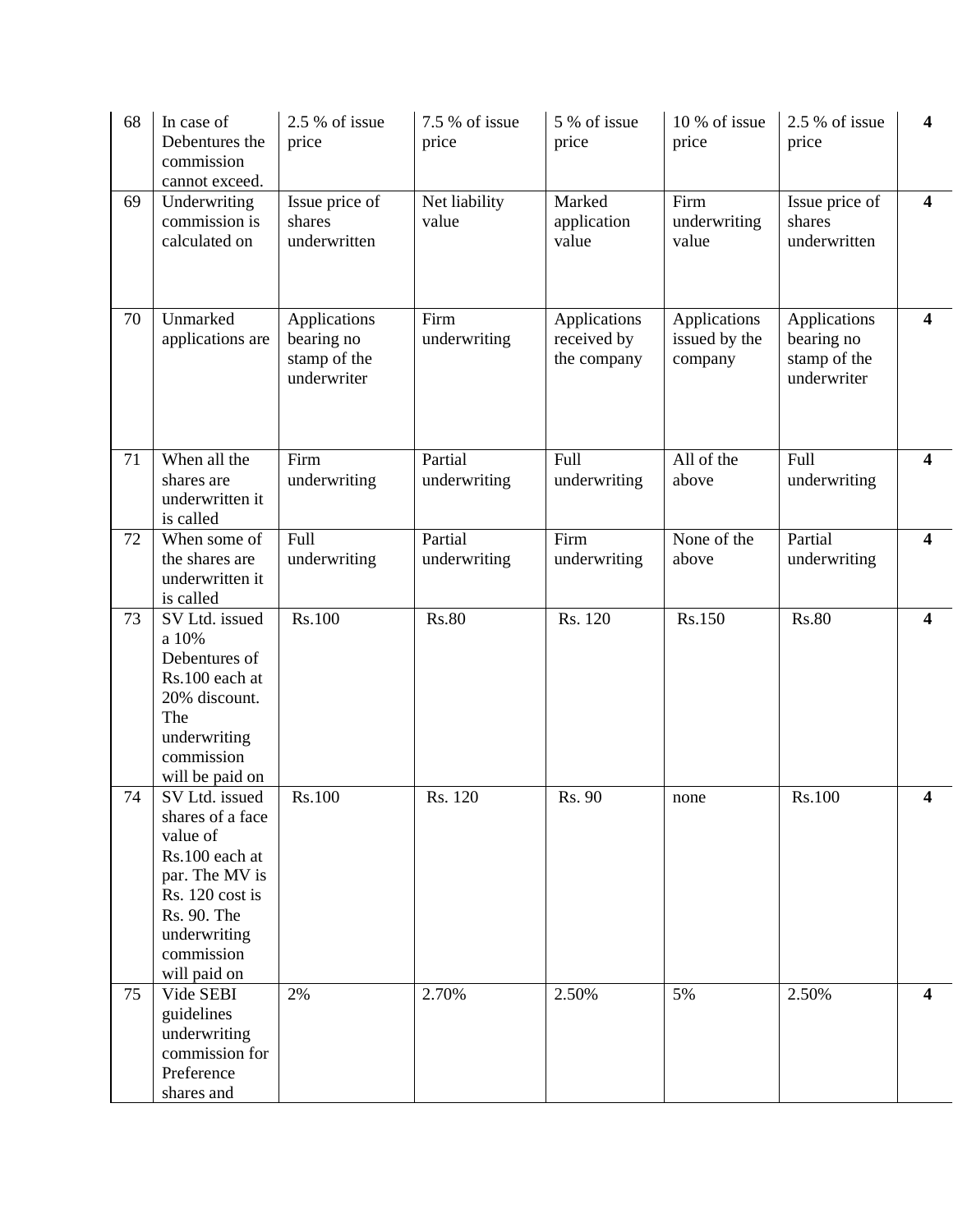|    | Debentures<br>upto Rs.<br>5,00,000<br>should not<br>exceed.                                                                                           |                                                                       |                                                                     |                                    |                      |                                                                       |                         |
|----|-------------------------------------------------------------------------------------------------------------------------------------------------------|-----------------------------------------------------------------------|---------------------------------------------------------------------|------------------------------------|----------------------|-----------------------------------------------------------------------|-------------------------|
| 76 | Vide SEBI<br>guidelines<br>underwriting<br>commission for<br>Preference<br>shares and<br>Debentures<br>beyond<br>Rs.5,00,000<br>should not<br>exceed. | 2.50%                                                                 | 1.50%                                                               | 2%                                 | 5%                   | 2%                                                                    | 4                       |
| 77 | An underwriter<br>is a person                                                                                                                         | Who<br>underwrites the<br>issue                                       | Who finds<br>buyers for the<br>shares                               | Who is a<br>broker                 | None of the<br>above | Who<br>underwrites<br>the issue                                       | 4                       |
| 78 | A person<br>cannot act as an<br>underwriter<br>unless he holds<br>a certificate<br>granted by                                                         | <b>RBI</b>                                                            | <b>SEBI</b>                                                         | <b>ROC</b>                         | <b>MCA</b>           | <b>SEBI</b>                                                           | $\overline{\mathbf{4}}$ |
| 79 | When the<br>benefit of firm<br>underwriting is<br>given to the<br>underwriters                                                                        | Firm<br>underwriting is<br>not treated as<br>unmarked<br>applications | Firm<br>underwriting is<br>not treated as<br>marked<br>applications | Firm<br>underwriting<br>is ignored | None of the<br>above | Firm<br>underwriting<br>is not treated<br>as unmarked<br>applications | $\overline{\mathbf{4}}$ |
| 80 | When the<br>benefit of firm<br>underwriting is<br>not given to the<br>underwriters                                                                    | Firm<br>underwriting is<br>treated as<br>unmarked<br>applications     | Firm<br>underwriting is<br>treated as<br>marked<br>applications     | Firm<br>underwriting<br>is ignored | None of the<br>above | Firm<br>underwriting<br>is treated as<br>unmarked<br>applications     | 4                       |
| 81 | The books of<br>LLP are to be                                                                                                                         | 6                                                                     | $\overline{7}$                                                      | 8                                  | 5                    | 8                                                                     | 5                       |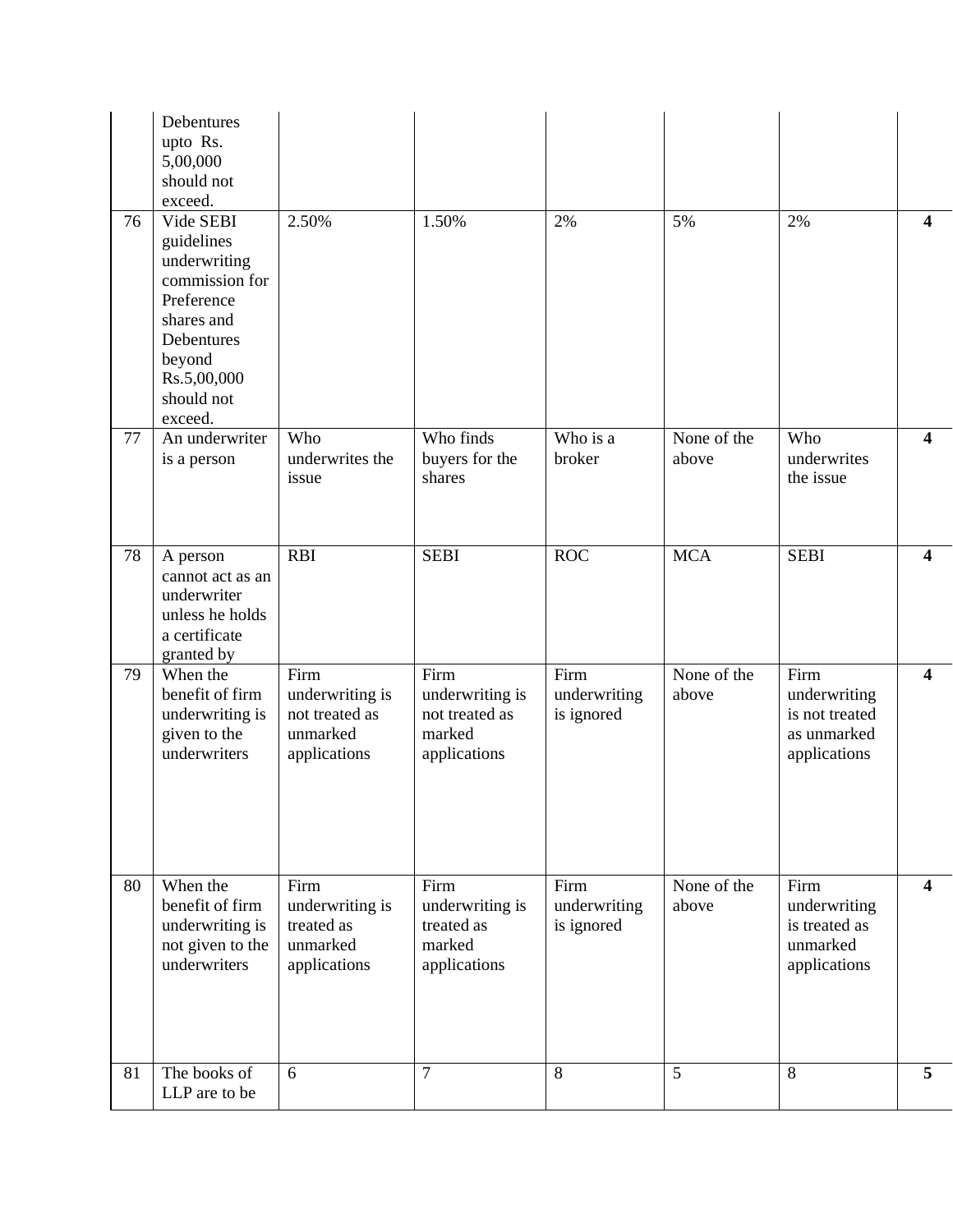|    | retained for                                                                                      |                         |                        |                        |                              |                               |                 |
|----|---------------------------------------------------------------------------------------------------|-------------------------|------------------------|------------------------|------------------------------|-------------------------------|-----------------|
| 82 | The accounting<br>year for LLP<br>ends on $\_\_\_\$ .                                             | $31st$ May              | $31st$ July            | 31 <sup>st</sup> March | 31 <sup>st</sup> December    | 31 <sup>st</sup> March        | $5\overline{)}$ |
| 83 | Every LLP has<br>to prepare a<br>statement of<br>accounts on or<br>before $\_\_$<br>every year.   | $30th$ September        | 30 <sup>th</sup> April | 30 <sup>th</sup> June  | 30 <sup>th</sup><br>November | 30 <sup>th</sup><br>September | $5\overline{)}$ |
| 84 | Audit is<br>compulsory if<br>the turnover of<br>LLP exceeds                                       | $^{\circ}40,00,000$     | Rs. 20,00,000          | Rs.10,00,000           | Rs.40,20,000                 | Rs.40,00,000                  | 5               |
| 85 | Solvency<br>statement is<br>filed with ROC<br>in Form No.                                         | 8                       | $\overline{7}$         | 6                      | 5                            | 8                             | 5               |
| 86 | <b>Annual Return</b><br>of LLP is filed<br>within ________<br>days of the end<br>of the year.     | 60                      | 50                     | 40                     | 20                           | 60                            | $5\overline{)}$ |
| 87 | $Sec$ <sub>_____</sub> of<br>LLP Act<br>provides for<br>conversion of<br>partnership into<br>LLP. | 55                      | 25                     | 35                     | 15                           | 55                            | 5               |
| 88 | At least<br>persons are<br>required to<br>form LLP.                                               | $\mathbf{1}$            | $\overline{2}$         | $\overline{4}$         | 3                            | $\overline{2}$                | 5               |
| 89 | Statement of<br>Account &<br>Solvency is<br>signed by<br>partner.                                 | Designated              | An individual          | A company              | None of the<br>above         | Designated                    | 5               |
| 90 | Accounts of<br>LLP are to be<br>audited by                                                        | Chartered<br>Accountant | <b>Cost Accountant</b> | Company<br>secretary   | Master of<br>commerce        | Chartered<br>Accountant       | 5 <sup>5</sup>  |
| 91 | Maximum<br>number of<br>partners in LLP                                                           | 20                      | 50                     | 100                    | No limit                     | No limit                      | 5 <sup>5</sup>  |